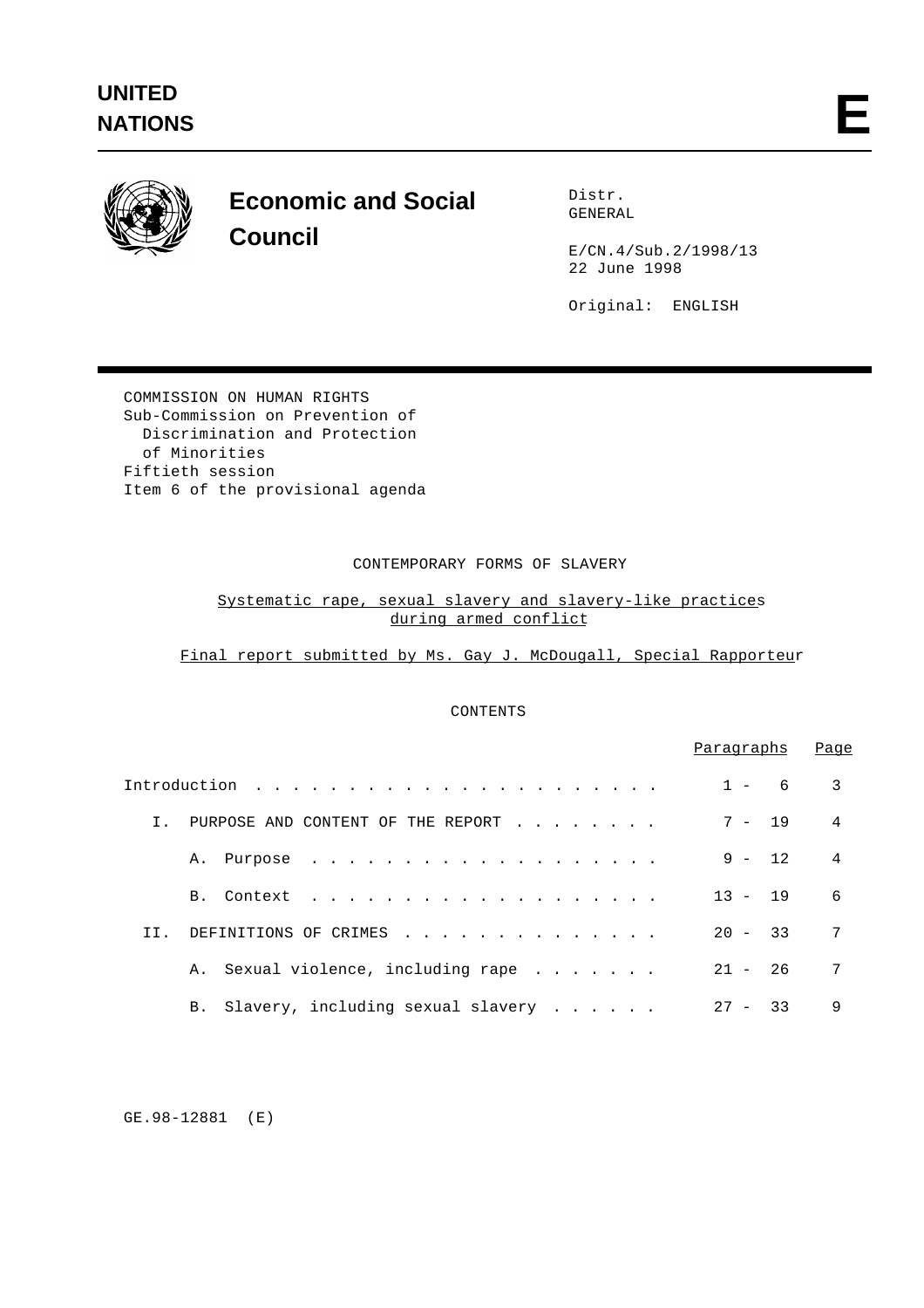# CONTENTS (continued)

|       |                                                                                                                       | Paragraphs   | Page |
|-------|-----------------------------------------------------------------------------------------------------------------------|--------------|------|
| III.  | THE LEGAL FRAMEWORK FOR PROSECUTING SEXUAL SLAVERY<br>AND SEXUAL VIOLENCE, INCLUDING RAPE, UNDER<br>INTERNATIONAL LAW | $34 -$<br>73 | 10   |
|       | Crimes against humanity<br>Α.                                                                                         | $38 -$<br>45 | 11   |
|       | <b>B</b> .                                                                                                            | $46 -$<br>47 | 13   |
|       |                                                                                                                       | $48 -$<br>52 | 13   |
|       | $D$ .                                                                                                                 | $53 -$<br>55 | 14   |
|       | War crimes<br>$E_{\rm{1}}$ .                                                                                          | $56 -$<br>73 | 15   |
| IV.   | HOLDING INDIVIDUALS RESPONSIBLE                                                                                       | $74 -$<br>84 | 19   |
| V.    | OBLIGATIONS TO SEARCH FOR AND PROSECUTE WAR                                                                           | $85 - 87$    | 21   |
| VI.   | THE RIGHT TO AN EFFECTIVE REMEDY AND THE DUTY<br>TO COMPENSATE                                                        | $88 -$<br>90 | 22   |
| VII.  | PROSECUTIONS AT THE NATIONAL LEVEL                                                                                    | $91 - 100$   | 23   |
|       | Significance of national prosecutions<br>Α.                                                                           | $91 - 94$    | 23   |
|       | B. Common failings of municipal law and<br>procedure                                                                  | $95 - 100$   | 24   |
| VIII. | RECOMMENDATIONS                                                                                                       | $101 - 109$  | 26   |
| IX.   |                                                                                                                       | $110 - 115$  | 30   |
|       | Appendix: An analysis of the legal liability of the<br>Government of Japan for "comfort women stations"               |              | 38   |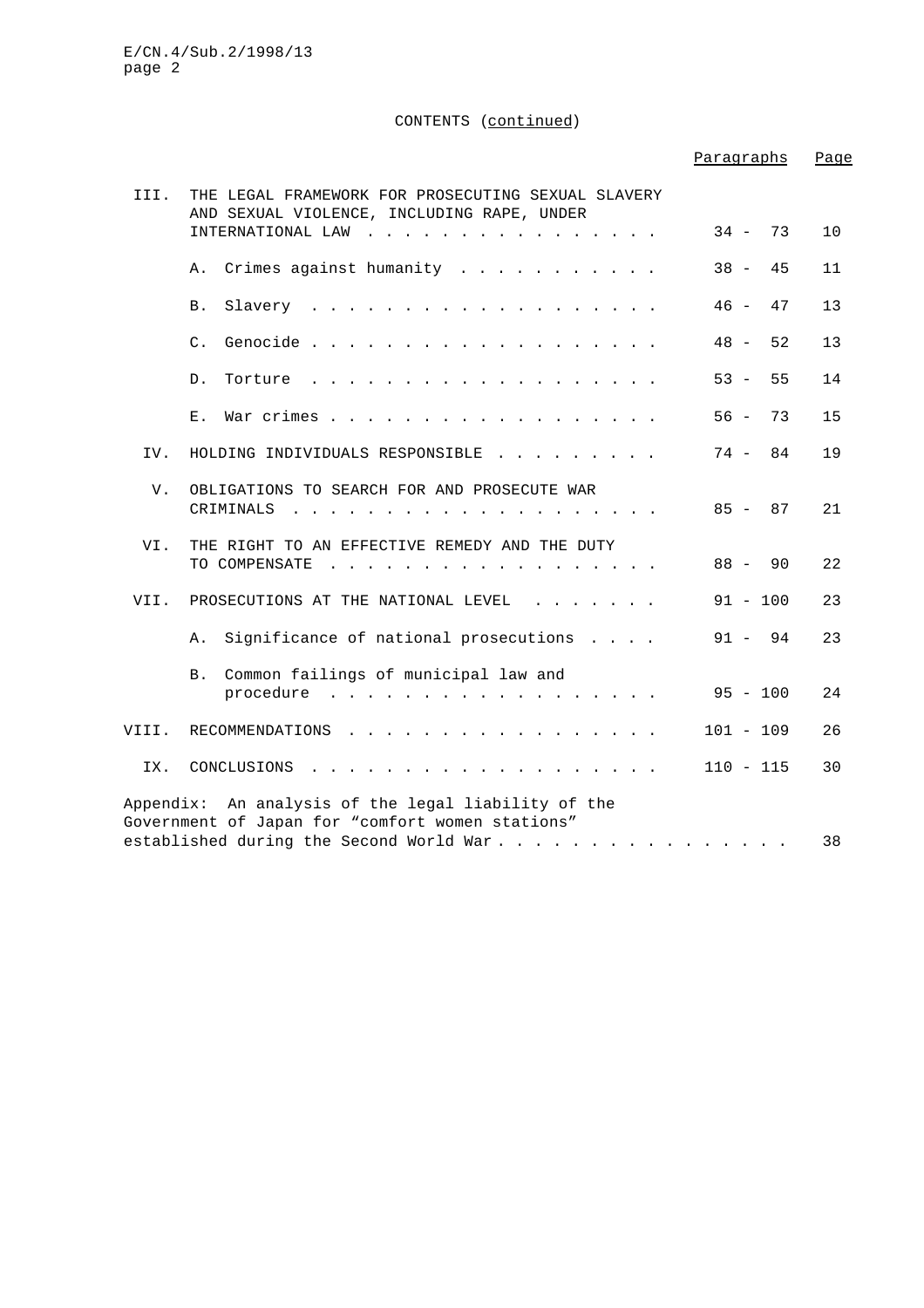#### Introduction

1. At its forty-fifth session, the Sub-Commission on Prevention of Discrimination and Protection of Minorities, noting the information transmitted to the Sub-Commission by its Working Group on Contemporary Forms of Slavery concerning the sexual exploitation of women, as well as other forms of forced labour, during wartime, decided to entrust Ms. Linda Chavez, as Special Rapporteur, with the task of undertaking an in-depth study on the situation of systematic rape, sexual slavery and slavery-like practices during wartime, including internal armed conflict. The Sub-Commission requested the Special Rapporteur to submit her preliminary report at the forty-sixth session and her final report at the forty-seventh session.

2. At its forty-sixth session the Sub-Commission, considering Commission on Human Rights resolution 1994/103 in which it requested the Sub-Commission to reconsider its decisions to recommend a number of studies, decided to request Ms. Chavez to submit, without financial implications, a working paper on the situation of systematic rape, sexual slavery and slavery-like practices during wartime at its forty-seventh session.

3. Ms. Chavez duly presented her working paper (E/CN.4/Sub.2/1995/38) and the Sub-Commission, in resolution 1995/14, welcomed the paper. The Special Rapporteur submitted her preliminary report at the forty-eighth session (E/CN.4/Sub.2/1996/26), summarizing the purpose and scope of the study, the history of systematic rape as an instrument of policy, relevant international norms, issues of responsibility and liability, forms with jurisdiction to try perpetrators, possible sanctions against violators and possible forms of reparation.

4. In May 1997, Ms. Chavez informed the High Commissioner/Centre for Human Rights that she was not able to submit a final report at the forty-ninth session of the Sub-Commission and expressed her wish that the study be continued by another member of the Sub-Commission (E/CN.4/Sub.2/1997/12). At its forty-ninth session, the Sub-Commission, in its decision 1997/114, appointed Ms. Gay J. McDougall as Special Rapporteur to prepare a final report on systematic rape, sexual slavery and slavery-like practices during armed conflict, including internal armed conflict.  $1/$ 

5. The use of sexual slavery and sexual violence as tactics and weapons of war is an all too common yet often overlooked atrocity that demands consistent and committed action on the part of the global community. Although a wide range of responses is needed, this final report focuses primarily on the development of international criminal law as a fruitful area for effective action at the national and international levels to end the cycle of impunity for slavery, including sexual slavery, and for sexual violence, including rape. This report also advances policy and practical recommendations that may guide the investigation, prosecution and prevention of sexual slavery and sexual violence in armed conflicts.

6. One significant impetus for the Sub-Commission's decision to commission this study was the increasing international recognition of the true scope and character of the harms perpetrated against the more than 200,000 women enslaved by the Japanese military in "comfort stations" during the Second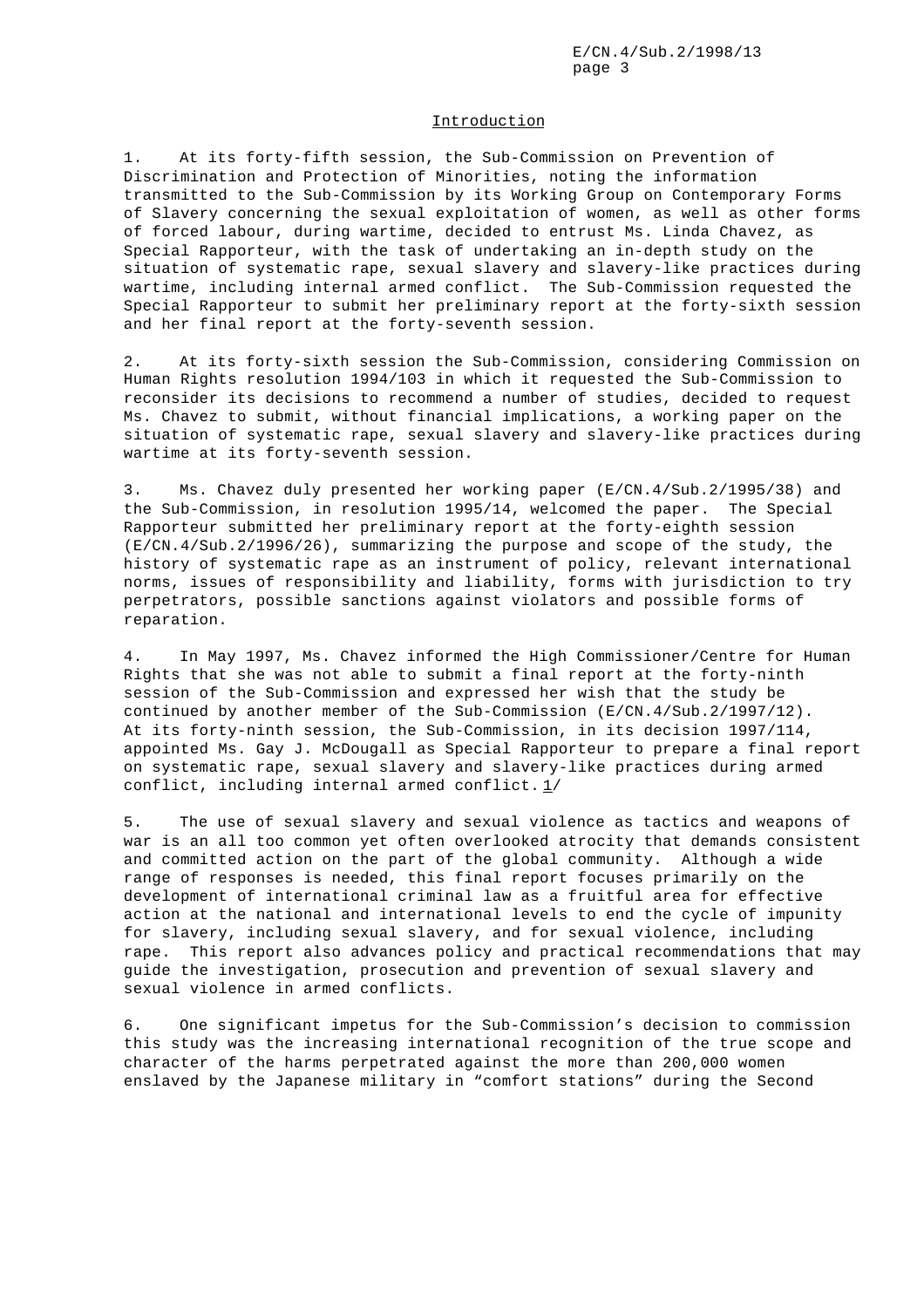World War. Recognizing the need to address past, unremedied human rights, humanitarian law and international criminal law violations involving sexual slavery and sexual violence, a full analysis of the continuing legal liability for these crimes against humanity is contained in the appendix to the present reports.

## **I. PURPOSE AND CONTEXT OF THE REPORT**

7. Parties to contemporary armed conflicts, both international and internal, increasingly target civilian populations when waging hostilities. Women, including girl children, comprise a large segment of these targeted and at-risk populations. They are exposed not only to the violence and devastation that accompany any war but also to forms of violence directed specifically at women on account of their gender. Recognizing the historic lack of protection of women's fundamental rights, the World Conference on Human Rights, in the Vienna Declaration and Programme of Action, emphasized that "[v]iolations of the human rights of women in situations of armed conflict are violations of the fundamental principles of international human rights and humanitarian law [and] require a particularly effective response".

8. An effective response requires that acts of sexual violence and slavery must be properly documented, the perpetrators brought to justice, and the victims provided with full and effective redress. The appropriate characterizations of these acts as international crimes of slavery, crimes against humanity, genocide, grave breaches of the Geneva Conventions, war crimes or torture is also essential. These crimes have particular legal consequences as *jus cogens* crimes that are prohibited at all times and in all situations. In addition, this report emphasizes that practices such as the detention of women in "rape camps" or "comfort stations"; forced, temporary "marriages" to soldiers; and other practices involving the treatment of women as chattel, are both in fact and in law forms of slavery and, as such, violations of the peremptory norm prohibiting slavery.

#### A. Purpose

9. The first purpose of this report is to reiterate the call for a response to the use of sexual violence and sexual slavery during armed conflict. It is imperative to acknowledge the immeasurable injury to body, mind and spirit that is inflicted by these acts. During times of peace, women are subjected to all forms of gender-based persecution, discrimination and oppression, including acts of sexual violence and slavery which often go unpunished even in functional criminal justice systems. The horrors that women face greatly expand in number, frequency and severity during armed conflicts, and are not confined to gender-specific abuses. However, it is clear that women do experience a significantly increased risk of violence and slavery of a sexual nature during armed conflict situations - a risk that must not be accepted or tolerated. In addition, at the same time that abuses directed at women increase during armed conflicts, the degree of impunity with which such violence is committed may also increase. This overall deterioration in the conditions of women in armed conflict situations is due not only to the collapse of social restraints and the general mayhem that armed conflict causes, but also in many cases to a deliberate and strategic decision on the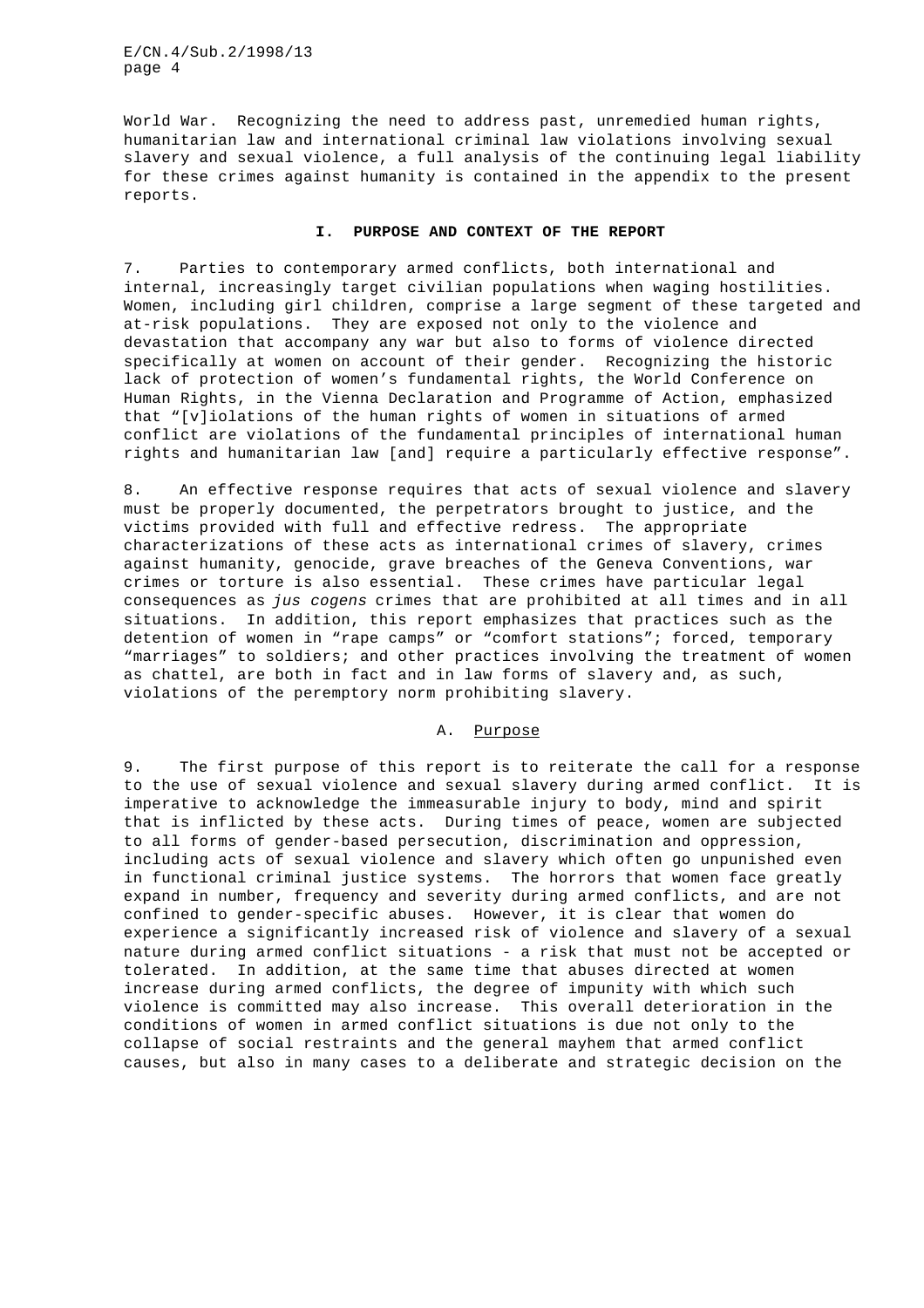part of combatants to intimidate and destroy "the enemy" as a whole by raping and enslaving women who are identified as members of the opposition group.

10. The second purpose of this report is to emphasize the true nature and extent of the harms suffered by women who are raped, sexually abused and enslaved by parties to an armed conflict. There are legions of documented reports of sexual violence committed against women in armed conflict. Such documentation reveals examples of women being gang-raped in their homes and in front of their family members; women being held in detention centres or military stations and raped numerous times every day for weeks or even months; women being repeatedly raped by soldiers under the guise of "marriage"; women being held captive in situations involving both forced labour (as cooks, porters, minefield sweepers) and forced sex; and reports of women being mutilated, humiliated and tortured sexually before being killed or left to die from their injuries. The veil of silence that surrounds this violence must be lifted through prosecutions and other forms of redress, including compensation, to ensure that justice is done, dignity is repaired and future violations are prevented.

11. The third purpose of this report is to examine prosecutorial strategies for penalizing and preventing international crimes committed against women during armed conflict. This study invents no new crimes or penalties and it proposes no new standards of liability for State or non-State actors. The report primarily restates and reinforces the established law that is already applicable, although not always applied. In addition, the report identifies those areas where further elaboration and development of the existing legal framework would facilitate more effective prosecutions.

12. Notwithstanding the repeated failure of States and international legal bodies to fulfil their obligations to bring the perpetrators of rape and slavery during armed conflict to justice in accordance with international norms and standards that already exist, there is cause for optimism. Advances are being made to end the cycle of impunity. In the aftermath of the Second World War, there were very few prosecutions for slavery and even fewer for rape. At the time of writing of this report, the International Criminal Tribunal for the Former Yugoslavia has issued numerous indictments charging crimes based on sexual violence, and the International Tribunal for Rwanda is under increasing pressure to step up its investigations and prosecutions of sexual violence. In the very period of time during which this report was commissioned and completed, great strides have also been made to address gender-based violence in armed conflict not only in the context of the ad hoc international criminal tribunals, but also with respect to the proposed permanent International Criminal Court. This study, therefore, is offered at a particularly timely juncture in the development of international criminal law and is intended to advance ongoing discussions over proper venues, rules and procedures that may usefully advance prosecutions of sexual violence and slavery by domestic courts, the ad hoc international criminal tribunals and the proposed permanent International Criminal Court. To this end, the definitions of the crimes are set forth in this report with a level of specificity that is intended to assist in identifying the elements of an offence and the level of legal responsibility of each relevant State or non-State actor, including those individuals within a given command hierarchy and those who through their complicitous acts make the offence possible.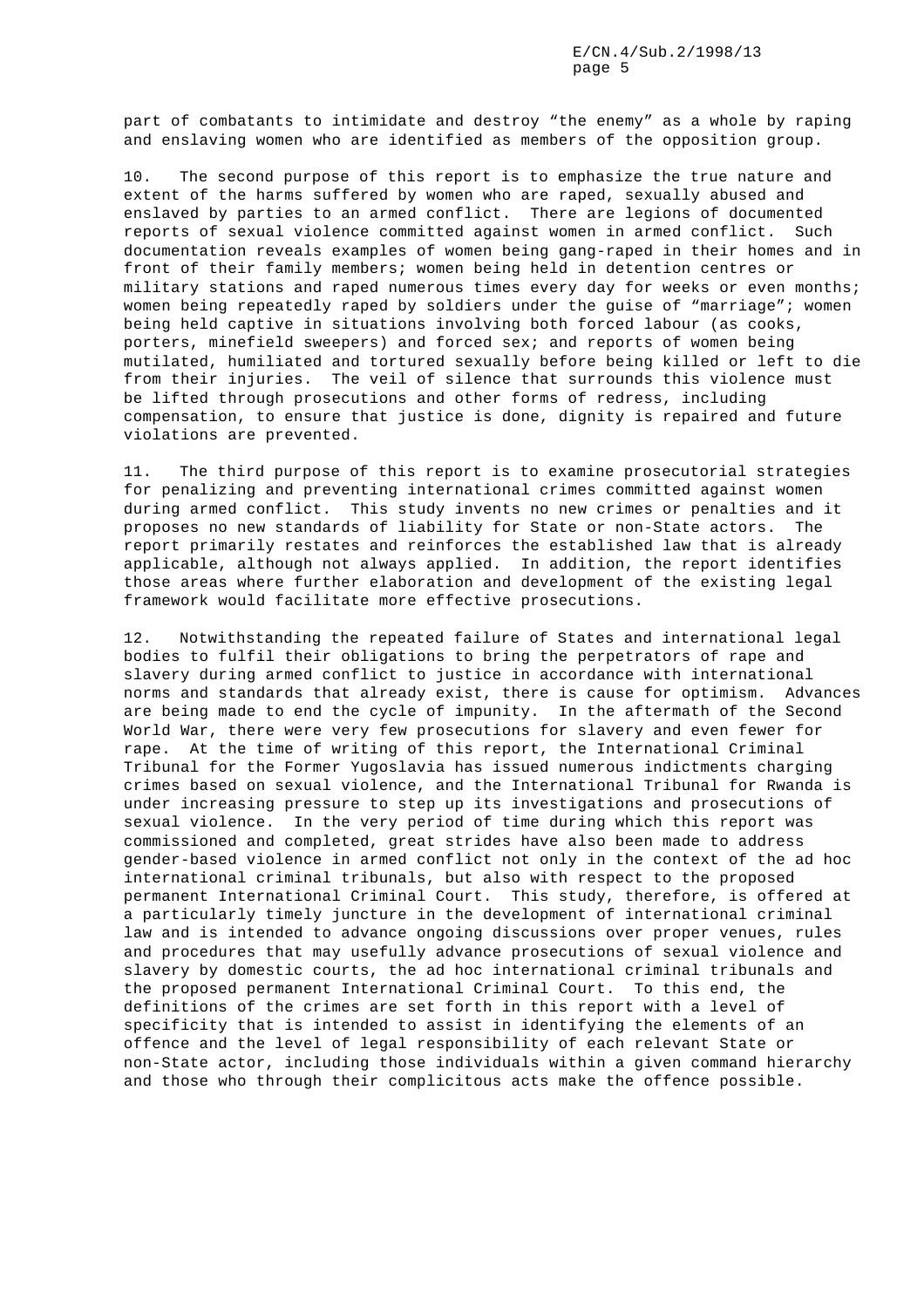#### B. Context

13. As has been noted by many international legal commentators, the development of international law, including international humanitarian, human rights and criminal law, was based on the paradigm of male lives, particularly the lives of men in the public sphere.  $2/$  The failure to consider the experience of women resulted in a human rights legal framework which failed to recognize forms of violence directed against women as worthy of international State accountability. However, this legacy of marginalization has begun to shift, as evidenced by the adoption of General Assembly resolution 48/104 of 20 December 1990 in which the Assembly, recalling that the Economic and Social Council had recognized "that violence against women ... had to be matched by urgent and effective steps to eliminate its incidence", proclaimed the Declaration on the Elimination of Violence against Women. Similarly, humanitarian law has inconsistently and inadequately addressed violence against women during times of armed conflict, for example by failing to explicitly articulate rape as a grave breach of the Geneva Conventions. This deficiency has also begun to change as the International Criminal Tribunal for the Former Yugoslavia and the International Tribunal for Rwanda, and hopefully too the proposed permanent International Criminal Court, give more attention and redress to violence directed against women.

14. While this report considers the many instances and forms of sexual violence and sexual slavery that may arise in armed conflict situations, the specific mandate of this study concerns the implications of "systematic rape, sexual slavery and slavery-like practices committed during armed conflict, including internal armed conflict". This focus requires an understanding of the following key points.

15. Firstly, it is the internationally accepted view that regardless of whether sexual violence committed in armed conflict occurs on an apparently sporadic basis by marauding soldiers or as part of a comprehensive plan to systematically attack and terrorize a targeted population, all acts of sexual violence, including rape, must be recognized, condemned and prosecuted. Sexual violence and slavery have been used pervasively and consistently in times of war because they are clearly an effective means of demoralizing the opposition.  $3/$  To undercut the effectiveness of these barbaric acts and practices, the international community must hold those responsible liable for all such violations.

16. Secondly, international humanitarian law as well as municipal laws have often contained provisions for the protection of women's "honour", implying that the survivor of sexual violence is somehow "dishonoured" in the attack. The present report maintains that such characterizations are incorrect, as the only party without honour in any rape or in any situation of sexual violence is the perpetrator. While rape is indeed an assault on human dignity and bodily integrity, it is first and foremost a crime of violence.

17. Thirdly, with respect to the title of this report, the term "systematic" is used as an adjective to describe certain forms of rapes, not to denote the invention of a new crime or a new burden of proof that must be established to prosecute an act of rape. Similarly, the term "sexual" is used in this report as an adjective to describe a form of slavery, not to denote a separate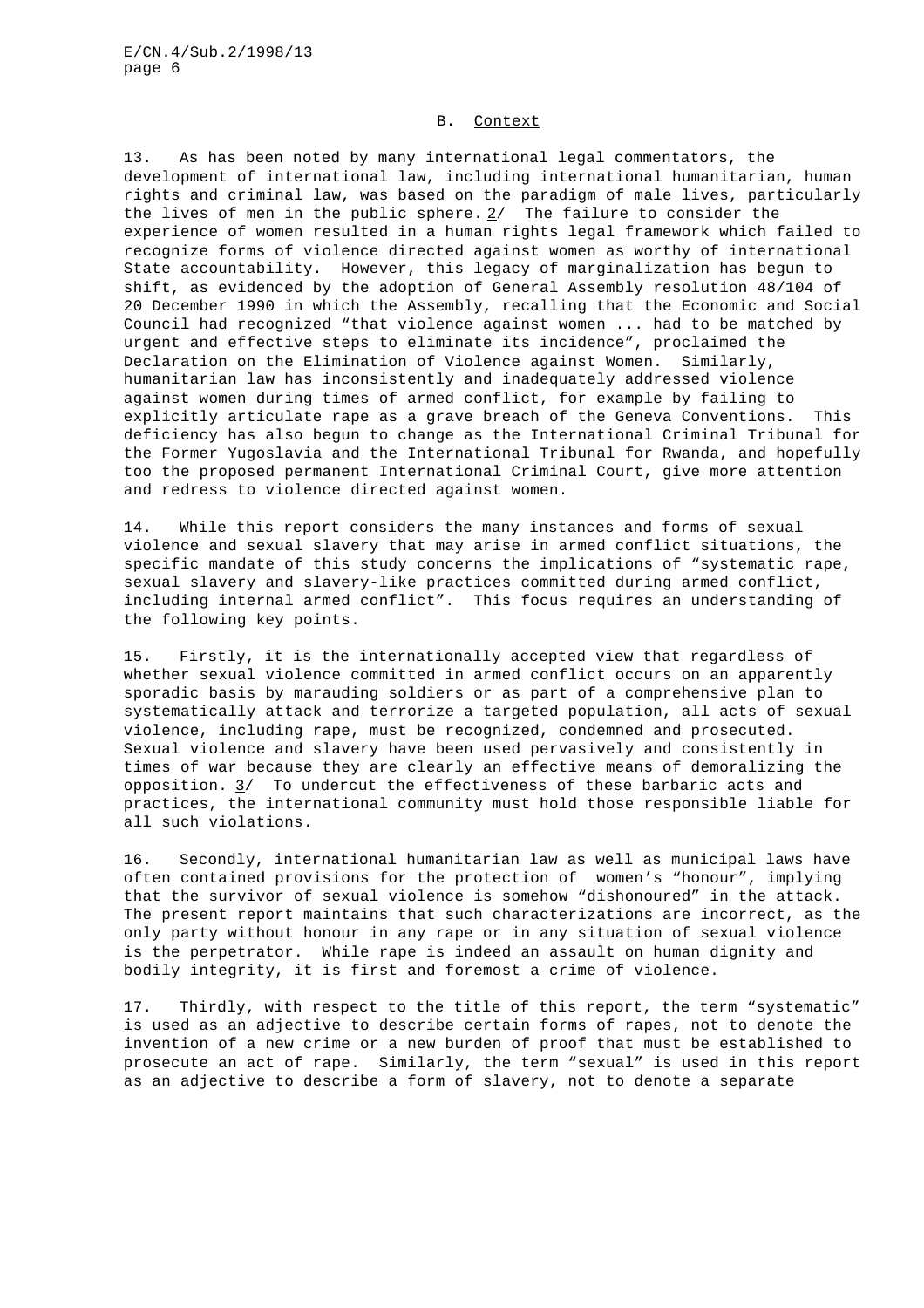offence. In this context, the use of the descriptive term "sexual" highlights the historic and contemporary reality that slavery amounts to the treatment of a person as chattel, which often includes sexual access and forced sexual activity. The link between rape and slavery in the mandate for this report is not accidental; many cases of sexual violence committed during armed conflict are most appropriately prosecutable as slavery.

18. Fourthly, this report also recognizes that there is a crucial need to present a comprehensive analysis of the nature and consequences of sexual violence directed against both women and men, with a clear understanding of the gender implications of sexual violence. As noted in the Beijing Declaration and Platform for Action, women are undoubtedly at greater risk of sexual violence and face gender-related obstacles in seeking redress for these violations at all levels and in all legal systems. In addition to the physical and psychological wounds caused by sexual violence, women survivors of sexual violence also encounter gender-specific discrimination and ill-treatment within the family and the community due to the subordination and devaluation of women and girls and of their roles in society. The obstacles that often prevent women from asserting their rights to be free from sexual violence are further compounded by the unwillingness of society to engage in constructive and earnest dialogue on the issues of sex and sexuality in general, and sexual violence in particular. In addition, even more damaging than the veil of silence that surrounds rape and sexual violation is the tendency to marginalize acts of violence when committed against women. By incorporating an understanding of gender,  $\frac{4}{1}$  into the legal framework for responding to systematic rape and sexual slavery, the full range of obligations and legal accountability of all parties to a conflict may be carefully articulated and concrete steps may be outlined to ensure adequate prevention, investigation, and criminal and civil redress, including compensation of victims. 5/

19. The present report exposes the paradox that while the prosecutorial framework exists, and has existed since before the Second World War, there has been a troubling scarcity of prosecutions with respect to acts of sexual violence committed in armed conflict. Some Governments, citing this dearth of prosecutions, claim that the law is new or does not exist. This lack of precedent, however, is more accurately attributable to the failure to respond to acts of violence committed against women, particularly sexual violence, as grievous crimes that must be reported, investigated, prosecuted and compensated to the full extent of the law.

## **II. DEFINITIONS OF CRIMES**

20. The definitions of the crimes of "sexual violence", including "rape", and of "slavery", including "sexual slavery", contained in this report incorporate both the acts themselves and other related forms such as "attempt" and "conspiracy" to commit the offence; "inciting" and "soliciting" others to commit the offence; and "aiding and abetting" the commission of the offence.

## A. Sexual violence, including rape

21. Rape falls within the broader category of "sexual violence", which this report defines as any violence, physical or psychological, carried out through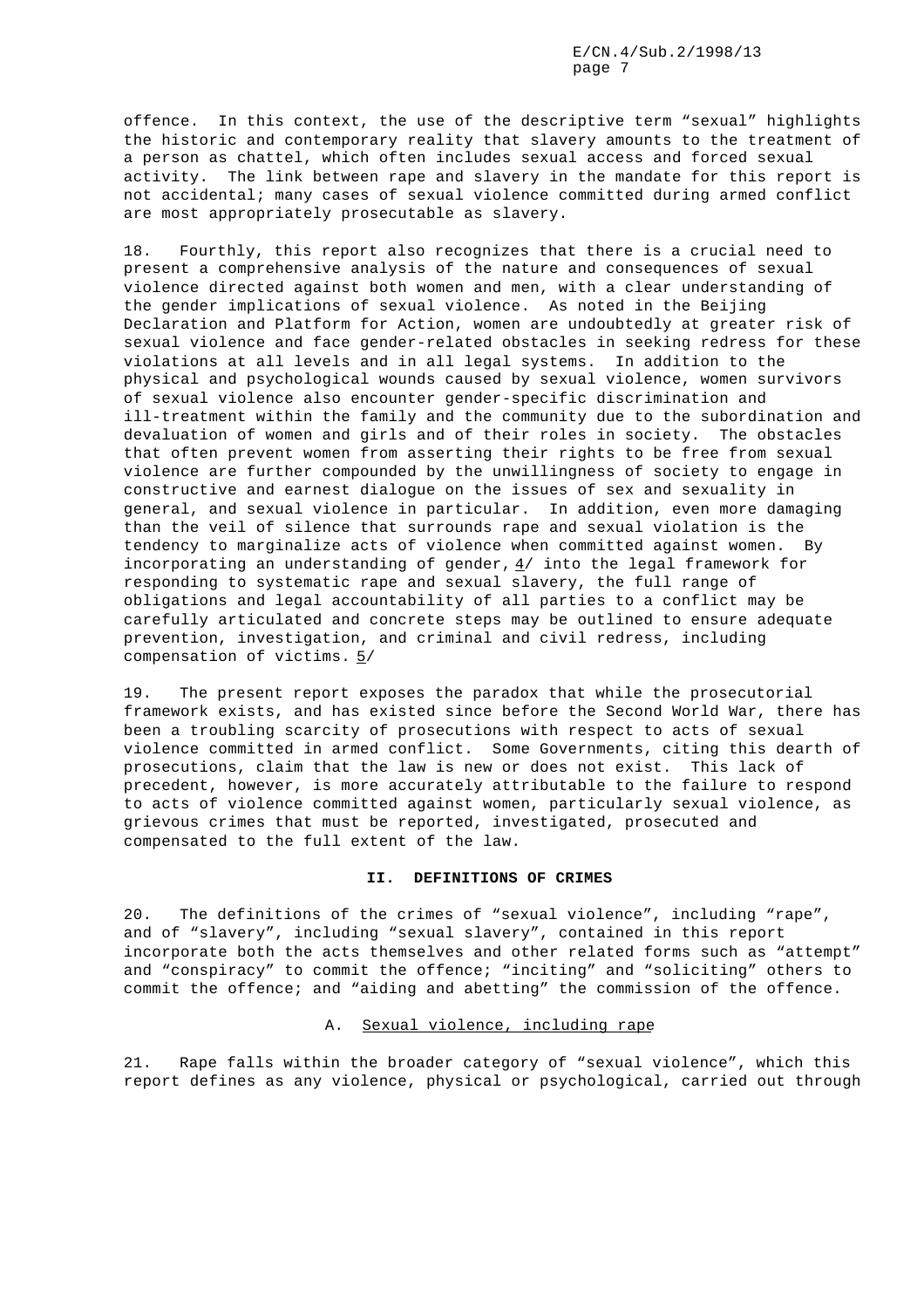sexual means or by targeting sexuality. 6/ Sexual violence covers both physical and psychological attacks directed at a person's sexual characteristics, such as forcing a person to strip naked in public, mutilating a person's genitals, or slicing off a woman's breasts.  $1/$ 

22. Sexual violence also characterizes situations in which two victims are forced to perform sexual acts on one another or to harm one another in a sexual manner. Such crimes are often intended to inflict severe humiliation on the victims and when others are forced to watch acts of sexual violence, it is often intended to intimidate the larger community. For example, the Office of the Prosecutor to the International Criminal Tribunal for the Former Yugoslavia brought charges for violations of the laws of war and crimes against humanity in a case in which a prisoner in a Bosnian Serb prison camp was forced by a guard to bite off the testicle of another prisoner in the presence of a group of other prisoners.  $\underline{8}$ / In another case in a different detention facility, a Bosnian Serb police chief was indicted for forcing two detainees to "perform sexual acts upon each other in the presence of several other prisoners and guards." 9/

23. There is no explicit definition of rape in international humanitarian or human rights law, although there are numerous, different formulations of rape in municipal legal systems.  $10/$  The definition of rape that is advanced in the present study reflects current international elaborations, modern applications, examples derived from municipal law and practice, working definitions of rape that have been submitted by the Office of the Prosecutor to the International Criminal Tribunal for the Former Yugoslavia and to the International Tribunal for Rwanda, and definitions that have been adopted by various international human rights non-governmental organizations.

24. "Rape" should be understood to be the insertion, under conditions of force, coercion or duress, of any object, including but not limited to a penis, into a victim's vagina or anus; or the insertion, under conditions of force, coercion or duress, of a penis into the mouth of the victim. Rape is defined in gender-neutral terms, as both men and women are victims of rape.  $11/$  However, it must be noted that women are more at risk of being victims of sexually violent crimes and face gender-specific obstacles in seeking redress. Although this report retains "penetration" in the definition of rape, it is clear that the historic focus on the act of penetration largely derives from a male preoccupation with assuring women's chastity and ascertaining paternity of children. It is important, nevertheless, to emphasize that all forms of sexual violence, including but not limited to rape, must be condemned and prevented.

25. Lack of consent or the lack of capacity to consent due, for example, to coercive circumstances or the victim's age, can distinguish lawful sexual activity from unlawful sexual activity under municipal law. The manifestly coercive circumstances that exist in all armed conflict situations establish a presumption of non-consent and negates the need for the prosecution to establish a lack of consent as an element of the crime. In addition, consent is not an issue as a legal or factual matter when considering the command responsibility of superior officers who ordered or otherwise facilitated the commission of crimes such as rape in armed conflict situations. The issue of consent may, however, be raised as an affirmative defense as provided for in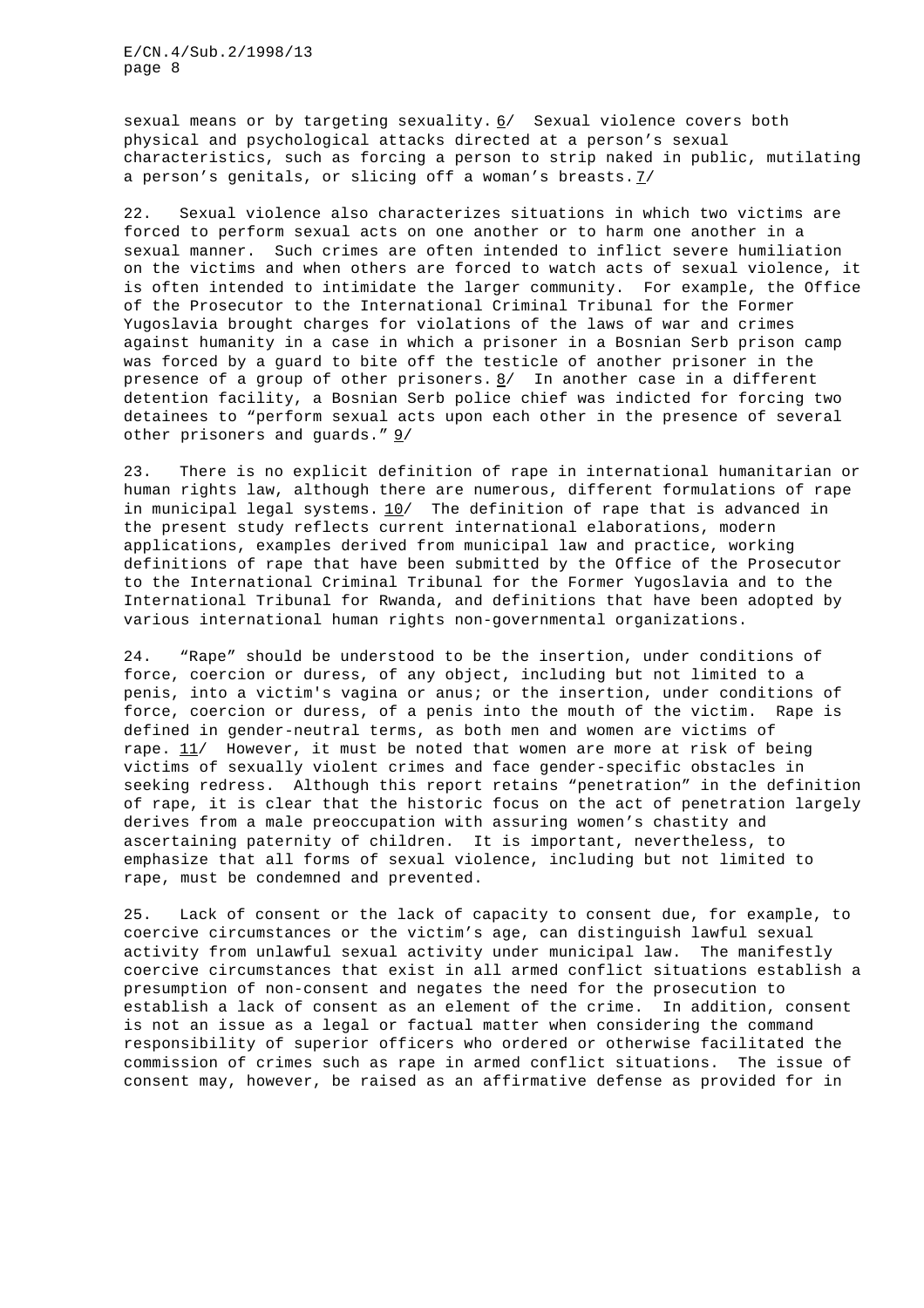the general rules and practices established by the International Criminal Tribunal for the Former Yugoslavia and the International Tribunal for Rwanda.  $12/$  The defense in such cases must initially satisfy the judicial body hearing the case that the evidence of consent is "relevant and credible".  $13/$ 

26. The term "systematic" is used in this report as an adjective to describe certain forms of rapes, not to denote the invention of a new crime or a new burden of proof that must be established to prosecute an act of rape. An act of rape, in addition to being a crime in its own right, may fall within a larger pattern of widespread or policy-based attacks on a targeted group, thereby establishing the elements of crimes against humanity, as discussed in section III.A. of this report. It is not necessary, however, to prove the occurrence of "systematic rape" in order to prosecute a single act of rape under the rubric of crimes against humanity, just as it is not necessary to prove "systematic murder" or "systematic torture" to establish a claim under crimes against humanity.

#### B. Slavery, including sexual slavery

27. The 1926 Slavery Convention sets out the first comprehensive and now the most widely recognized definition of slavery. As adapted from the 1926 Slavery Convention, "slavery" should be understood to be the status or condition of a person over whom any or all of the powers attaching to the right of ownership are exercised, including sexual access through rape or other forms of sexual violence*.*

28. In addition to treaty law, the prohibition of slavery is a *jus cogens* norm in customary international law. The crime of slavery does not require government involvement or State action, and constitutes an international crime whether committed by State actors or private individuals. Further, while slavery requires the treatment of a person as chattel, the fact that a person was not bought, sold or traded does not in any way defeat a claim of slavery.

29. Implicit in the definition of slavery are notions concerning limitations on autonomy, freedom of movement and power to decide matters relating to one's sexual activity.  $14/$  The mere ability to extricate oneself at substantial risk of personal harm from a condition of slavery should not be interpreted as nullifying a claim of slavery. In all cases, a subjective, gender-conscious analysis must also be applied in interpreting an enslaved person's reasonable fear of harm or perception of coercion. This is particularly true when the victim is in a combat zone during an armed conflict, whether internal or international in character, and has been identified as a member of the opposing group or faction.

30. The term "sexual" is used in this report as an adjective to describe a form of slavery, not to denote a separate crime. In all respects and in all circumstances, sexual slavery is slavery and its prohibition is a *jus cogens* norm. The "comfort stations" that were maintained by the Japanese military during the Second World War (see appendix) and the "rape camps" that have been well documented in the former Yugoslavia 15/ are particularly egregious examples of sexual slavery. Sexual slavery also encompasses situations where women and girls are forced into "marriage", domestic servitude or other forced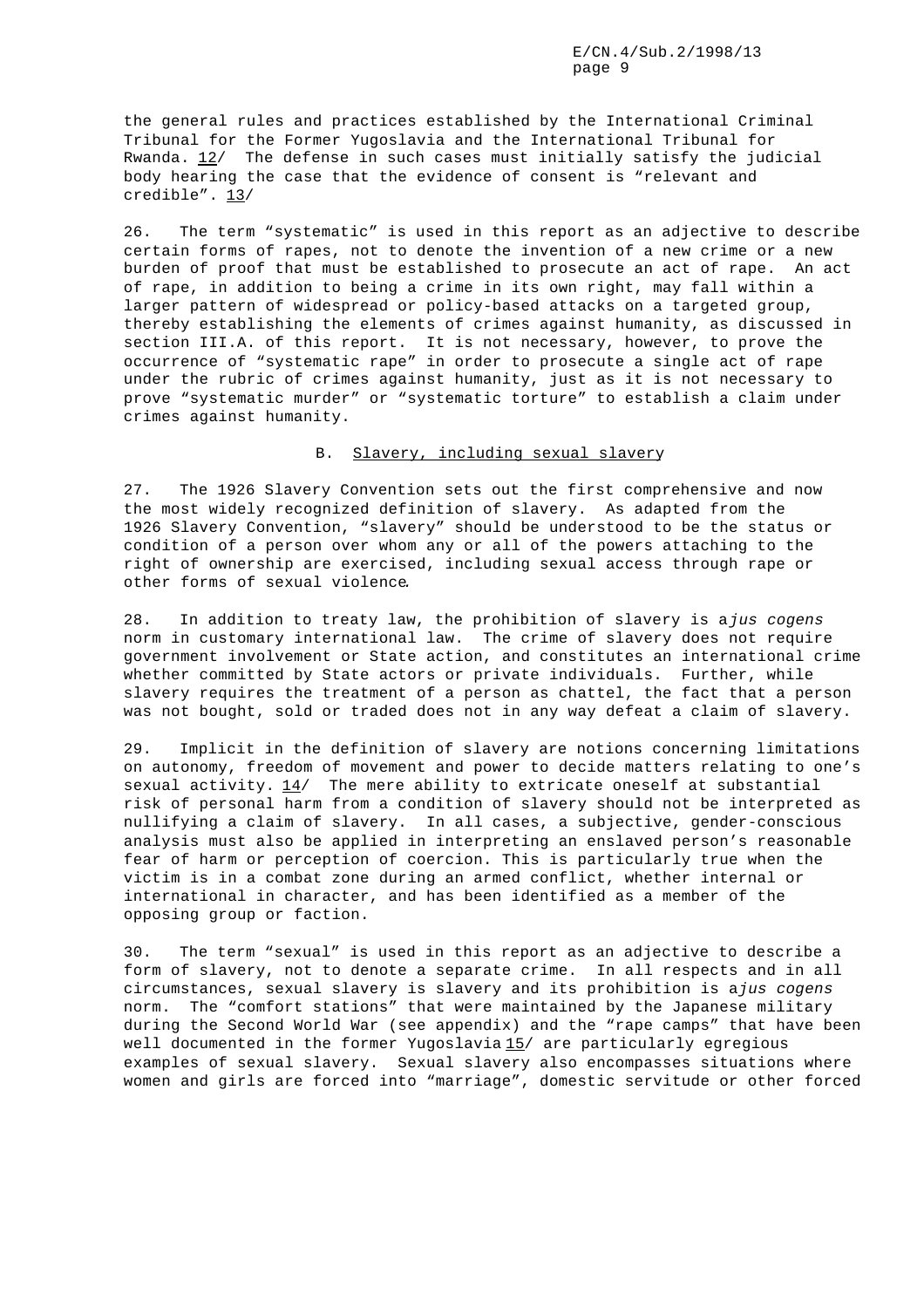labour that ultimately involves forced sexual activity, including rape by their captors. For instance, in addition to the cases documented in Rwanda and the former Yugoslavia, there are reports from Myanmar of women and girls who have been raped and otherwise sexually abused after being forced into "marriages" or forced to work as porters or minefield sweepers for the military. 16/ In Liberia, there are similar reports of women and girls who have been forced by combatants into working as cooks and who are also held as sexual slaves. 17/

31. Sexual slavery also encompasses most, if not all forms of forced prostitution. The terms "forced prostitution" or "enforced prostitution" appear in international and humanitarian conventions but have been insufficiently understood and inconsistently applied. "Forced prostitution" generally refers to conditions of control over a person who is coerced by another to engage in sexual activity.

32. Older definitions of forced prostitution focus either in vague terms on "immoral" attacks on a woman's "honour", or else they are nearly indistinct from definitions that seem more accurately to describe the condition of slavery. Despite these limitations, as the crime is clearly criminalized within the Geneva Conventions and the Additional Protocols thereto, it remains a potential, albeit limited alternative tool for future prosecutions of sexual violence in armed conflict situations.

33. As a general principle it would appear that in situations of armed conflict, most factual scenarios that could be described as forced prostitution would also amount to sexual slavery and could more appropriately and more easily be characterized and prosecuted as slavery.

## **III. THE LEGAL FRAMEWORK FOR PROSECUTING SEXUAL SLAVERY AND SEXUAL VIOLENCE, INCLUDING RAPE, UNDER INTERNATIONAL LAW**

34. The legal framework for prosecuting sexual slavery and sexual violence has evolved from at least three different sources of law, including human rights, humanitarian and international criminal law, each with different customary and treaty-based origins and historic precedents. Because of the subordination of women in societies worldwide, acts of sexual slavery and sexual violence are not always sufficiently reflected in the explicit language of international criminal provisions, including those prohibiting slavery, crimes against humanity, genocide, torture and war crimes. 18/ This report examines the multiple sources of authority which do exist to ground international and national prosecutions of sexual slavery and sexual violence committed during armed conflict.

35. The framework for prosecuting international crimes often borrows and builds upon practices at the municipal level. In some cases, the policy concerns for prosecuting international crimes are similar to the concerns underlying national prosecutions. However, in many cases, international criminal law seeks to advance policy goals which are specific to the needs of international or transnational action. Thus, it is not always appropriate to extrapolate international standards from municipal legal systems. The present report focuses on crimes arising in the context of armed conflict and while many of them are prosecutable as peacetime offences under municipal laws, the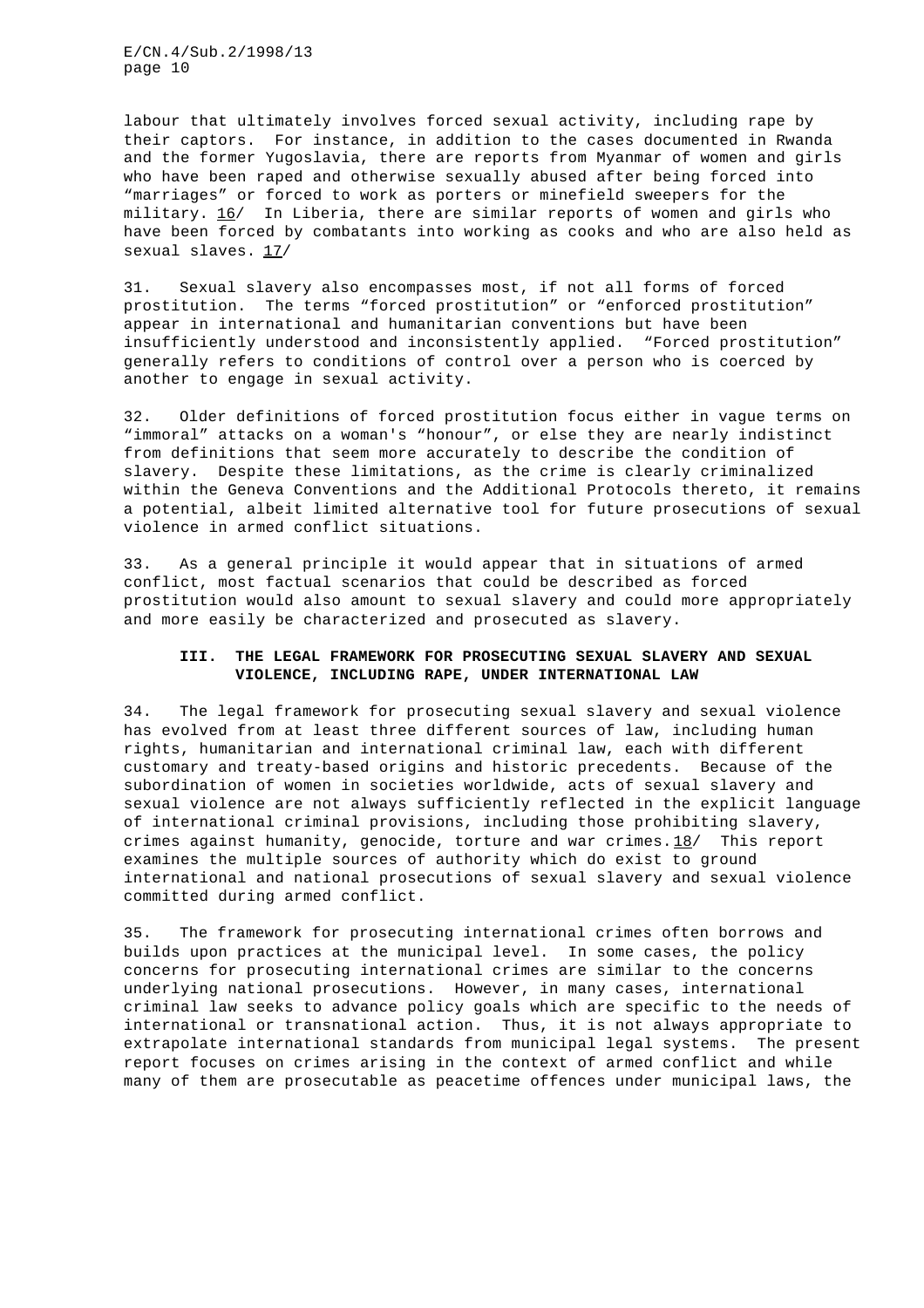legal analysis required to prevent, investigate and prosecute sexual slavery and sexual violence during armed conflict is motivated by policy concerns particular to the international legal context.

36. Sexual slavery and sexual violence when committed during armed conflict may be characterized under certain conditions as customary violations of *jus cogens* norms. The Vienna Convention on the Law of Treaties in article 53, defines *jus cogens* norms as those standards that are "accepted and recognized by the international community of States as a whole as a norm from which no derogation is permitted and which can be modified only by a subsequent norm of general international law having the same character". In addition, *jus cogens* norms are recognized as delicts of universal concern, so that any State may properly prosecute *jus cogens* offences, even if the prosecuting State lacks any link to the nationality of the offender or the victim or any territorial connection to the commission of the crime and could not otherwise properly assert jurisdiction.

37. The various international crimes that correspond to violations of these *jus cogens* norms include slavery, crimes against humanity, genocide, certain war crimes and torture.  $19/$  These crimes are subject under customary international law to universal jurisdiction and they are exempt in most cases from the effect of any statute of limitations to prosecutions. 20/ States, including successor Governments, have an obligation to ensure that those who violate such norms do not do so with impunity and are brought to justice, either by prosecution within the State or extradition for prosecution in another State.  $21/$  Although war crimes by definition require a nexus to armed conflict, the prohibitions against slavery, crimes against humanity, genocide and torture apply in all situations, including in all armed conflicts, internal strife and peacetime.

## A. Crimes against humanity

38. A widespread or systematic 22/ attack against a civilian population including widespread or systematic persecution based on racial, ethnic, religious, political or other grounds - may be prosecuted as a crime against humanity. 23/ It is significant to note that although crimes against humanity have most often been charged in armed conflict situations, they do not require a nexus to any armed conflict.  $24/$  In addition, both State and non-State actors can be prosecuted for crimes against humanity.

39. Proof of policy, plan or design is generally considered to be a necessary element of a prosecution for crimes against humanity. 25/ The failure to take action to address widespread or systematic attacks against a civilian population can be sufficient to establish the requisite element of policy, plan or design.

40. In order to more effectively and responsively address widespread or systematic attacks on a population in which sexual slavery and sexual violence are used as tactics, gender should be recognized as one of the grounds of persecution under crimes against humanity. Excluding any group capable of being targeted from the protection of international norms because some aspect of their individual or collective identity has not been formally or explicitly recognized is inexcusable under fundamental principles of justice. 26/ Thus,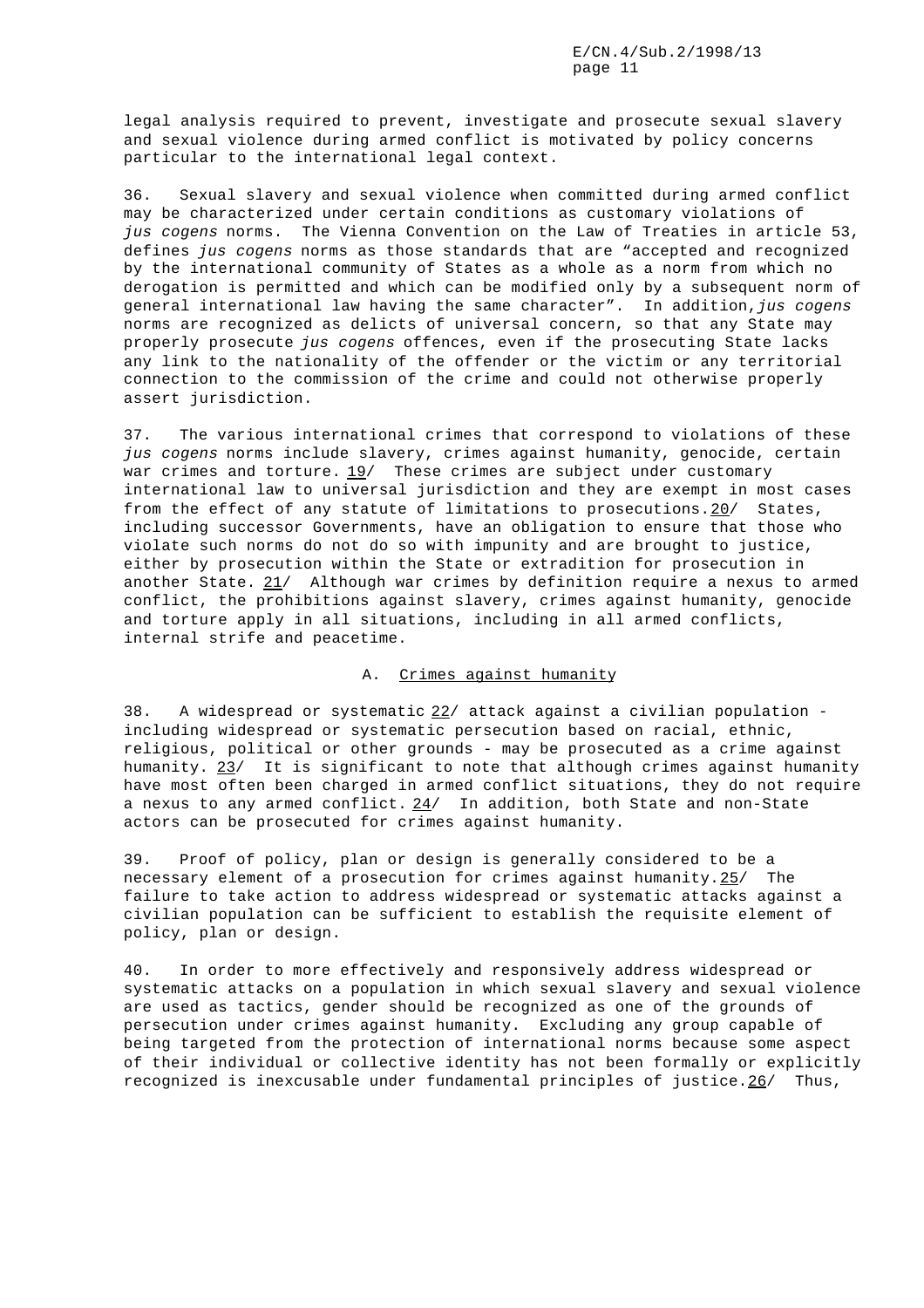current enumerations of prohibited grounds of persecution should be considered illustrative rather than exclusive, and gender, along with other targeted group identities, should be considered protected under crimes against humanity.

41. Sexual violence, including rape, falls within the general prohibition of "inhumane acts" 27/ in the traditional formulation of crimes against humanity, as taken from the Charter of the International Military Tribunal at Nürnberg (Nürnberg Charter), Control Council Law No. 10, and the Charter of the International Military Tribunal for the Far East (Tokyo Charter). 28/ Unfortunately, sexual violence was rarely prosecuted as a crime against humanity following the Second World War.

42. In more recent codifications, rather than relying on residual provisions prohibiting inhumane acts, rape has been listed explicitly as a crime against humanity when committed in the course of either an internal or an international armed conflict and directed against any civilian population, even though it is now well established that crimes against humanity do not require any nexus to armed conflict at all. In particular, the statutes of both ad hoc international criminal tribunals established in 1993 and 1994 to prosecute international crimes occurring in the former Yugoslavia and in Rwanda list rape independently as a separate qualifying offence under the definition of crimes against humanity. Both tribunals, moreover, have brought charges for crimes against humanity based on sexual violence.

43. A single case of serious sexual violence, including rape, may be grounds for prosecution for crimes against humanity, so long as prosecutors link that single violation to a larger series of violations of fundamental human rights or humanitarian law that evidence a widespread or systematic attack against a civilian population.

44. Slavery has long been recognized as a crime against humanity. The Nürnberg Charter and Control Council Law No. 10, which was established to facilitate national prosecutions of war criminals in Germany following the Second World War, both listed enslavement under the sections addressing crimes against humanity. Similarly, article 5 of the Tokyo Charter also listed enslavement and other inhumane acts committed against any civilian population as crimes against humanity. More recent codifications of crimes against humanity include article 5 of the Statute of the International Criminal Tribunal for the Former Yugoslavia 29/ and article 3 of the Statute of the International Tribunal for Rwanda, 30/ both of which explicitly list enslavement as constituent offences of crimes against humanity.

45. The International Criminal Tribunal for the Former Yugoslavia has recently brought an indictment for slavery as a crime against humanity, charging a member of an elite Serb paramilitary unit and a paramilitary leader in the town of Foca with crimes against humanity for acts of rape and slavery.  $31/$  The defendants are charged with detaining nine women in a private apartment where the women were sexually assaulted on a regular basis and forced to work both inside and outside of the home. According to the indictment, four of the women were eventually sold to other soldiers. The manner in which these women were detained and ordered to perform manual labour while being subjected to constant sexual assault clearly justifies a charge of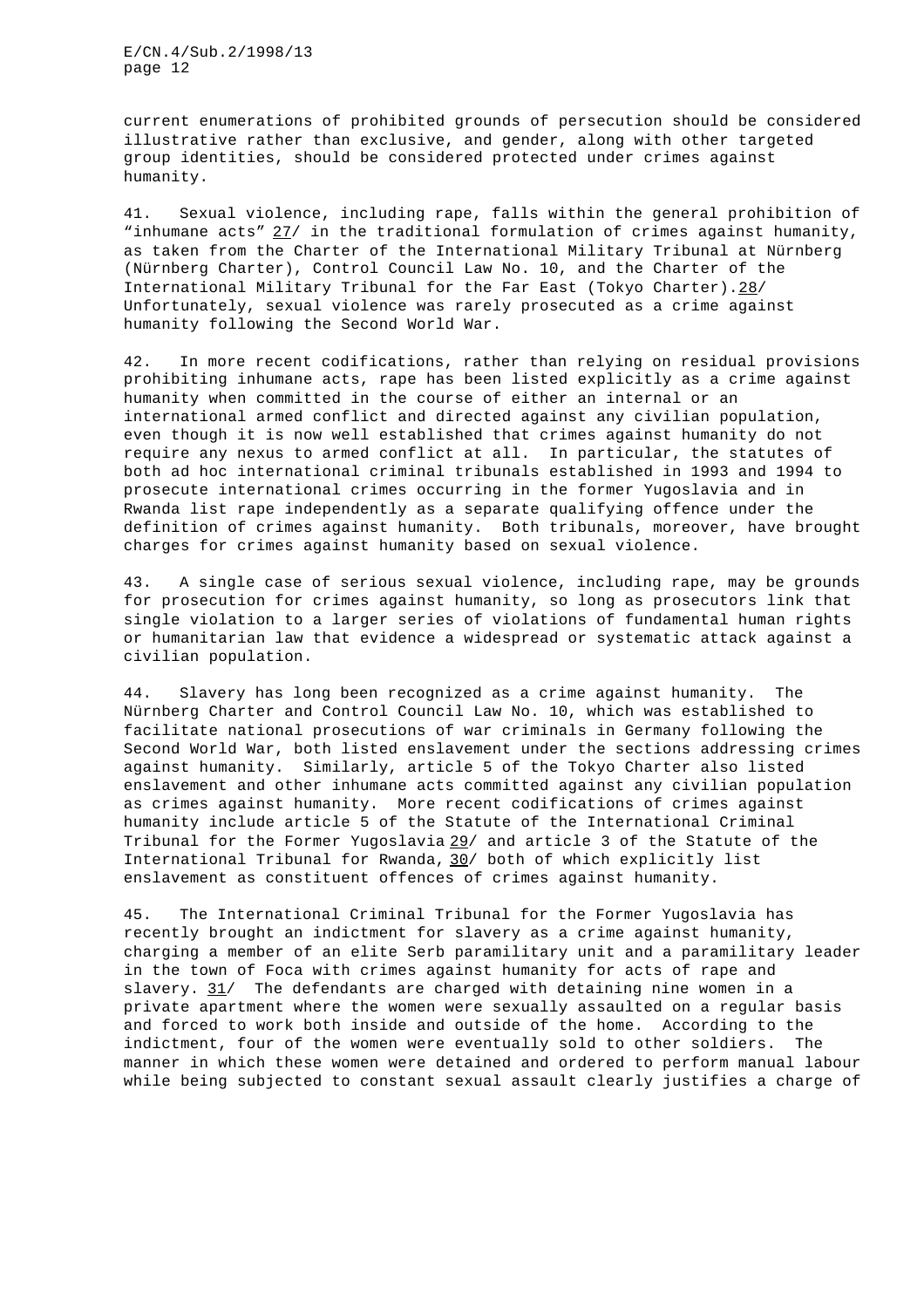crimes against humanity for slavery. It should be noted, moreover, that the exchange of money for some of the women was not a necessary element of the crime; it merely demonstrated the extent to which the Serb paramilitary soldiers exercised the powers attaching to the right of ownership over the women.

## B. Slavery

46. In addition to charging slavery as a crime against humanity or as a war crime, charges of slavery may also be brought on an independent basis against both State actors and private individuals during wartime or peacetime. Indeed, prohibitions against slavery and slave-like practices were among the first prohibitions to achieve the status of peremptory norms of customary international law or *jus cogens*. 32/ The evolution of this fundamental human rights norm began in the nineteenth century and by the beginning of the twentieth century it had already become evident that international prohibitions concerning slavery and the slave trade had attained the status of customary international law. 33/

47. The customary international prohibitions against slavery evolved in part to respond to difficult jurisdictional concerns, since slave traders, like pirates, historically operated on the high seas and were not necessarily subject to the sovereign control or jurisdiction of any single State. As such, the international community recognized the need to attach individual criminal responsibility to all perpetrators of the crime, irrespective of the location of the crime, the level of State involvement or the extent to which the laws or practices of any State may have sanctioned the act. Under international law, therefore, modern prohibitions against slavery allow for pure universal jurisdiction over any State or non-State actor in any case involving slavery or the slave trade. This status may be particularly useful in prosecuting individual cases of sexual slavery committed during armed conflict, as the prosecution in such a case need not establish the existence of State involvement or acquiescence, the existence of a widespread or systematic pattern of abuse, or any nexus between the crime and an armed conflict.

## C. Genocide

48. Both in its own right and as a crime against humanity, the prohibition against genocide has clearly attained *jus cogens* status. 34/ Under certain circumstances acts of rape, sexual slavery or other sexual violence may also be characterized as constituent acts of the crime of genocide as defined in article II of the Convention on the Prevention and Punishment of the Crime of Genocide (the Genocide Convention). The key element of the crime of genocide is the specific intent on the part of the perpetrator to physically destroy, in whole or in part, a protected group, namely a national, ethnic, racial, or religious group. Gender is not listed as a protected group under the Genocide Convention. Nonetheless, targeting a protected group through attacks against its female members is sufficient to establish the crime of genocide.

49. The prosecution need not establish an intent to destroy the entire group on a national or an international basis. The intent to destroy a substantial portion or an important subsection of a protected group or the existence of a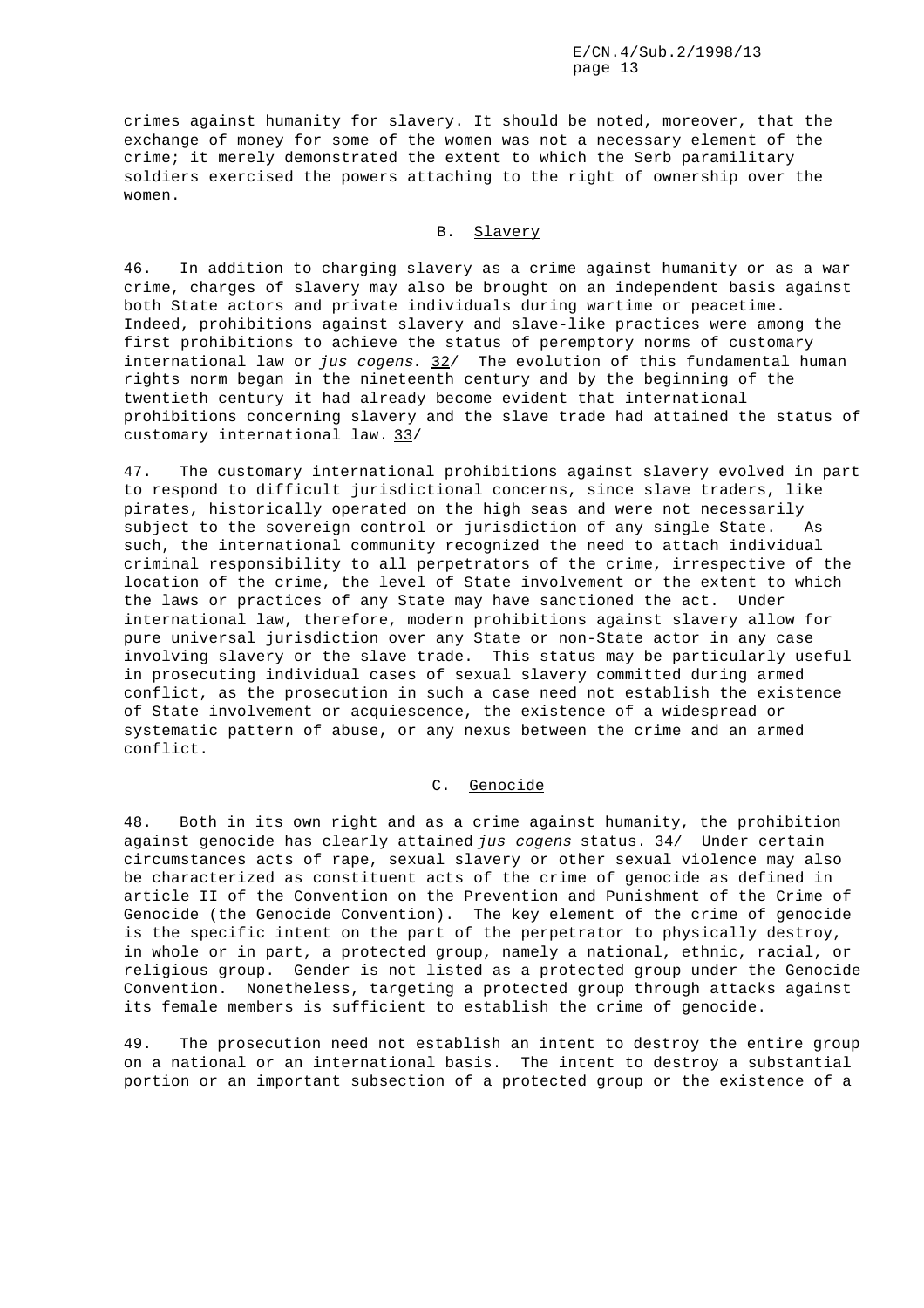protected group within a limited region of a country is sufficient grounds for prosecution for genocide. Moreover, as national borders may be fluid during periods of conflict, it is apparent that nearly all localized campaigns of genocide will likely emphasize the total or eventual elimination of the group as a whole and will often be linked to a larger national campaign to accomplish this goal of annihilation.

50. It is also important to note that the necessary genocidal intent may be inferred from the perpetrator's actions. The Commission of Experts established pursuant to Security Council resolution 780 (1982) to examine violations of humanitarian law in the conflict in the territory of the former Yugoslavia found that in some cases of genocide "there will be evidence of actions or omissions of such a degree that the defendant may reasonably be assumed to have been aware of the consequences of his or her conduct, which goes to the establishment of intent". 35/

51. The Office of the Prosecutor for both the International Criminal Tribunal for the Former Yugoslavia and the International Tribunal for Rwanda has filed charges based on sexual violence and rape as constituent acts of the crime of genocide. These charges have been brought against persons accused of actually committing the acts as well as against superior authorities in the same chain of command.

52. With the necessary intent element, even a single act of rape may theoretically be grounds for a prosecution for the crime of genocide, provided the act was related to a larger series of acts, all of which were designed to bring about the destruction of a targeted group. 36/ In addition, the crime of genocide does not require any nexus to armed conflict or to State action.

D. Torture

53. Prohibitions against torture have also emerged as *jus cogens* norms from which no derogation is permitted. As prohibited by customary norms, the crime of torture requires the intentional infliction of severe mental or physical pain or suffering, and a nexus to government action or inaction. In most, if not all cases described in this report, rape and serious sexual violence during armed conflict may also be prosecuted as torture. 37/ In addition, the European Court of Human Rights, the Inter-American Commission on Human Rights and numerous domestic courts have also found acts of custodial rape to constitute torture.

54. The Convention against Torture and Other Cruel, Inhuman and Degrading Treatment or Punishment (the Torture Convention) defines torture in article 1 as "any act by which severe pain or suffering, whether physical or mental, is intentionally inflicted on a person for such purposes as obtaining from him [or her] or a third person information or a confession, punishing him [or her] for an act he [or she] or a third person has committed or is suspected of having committed, or intimidating or coercing him [or her] or a third person, or for any other reason based on discrimination of any kind, when such pain or suffering is inflicted by or at the instigation of or with the consent or acquiescence of a public official or other person acting in an official capacity".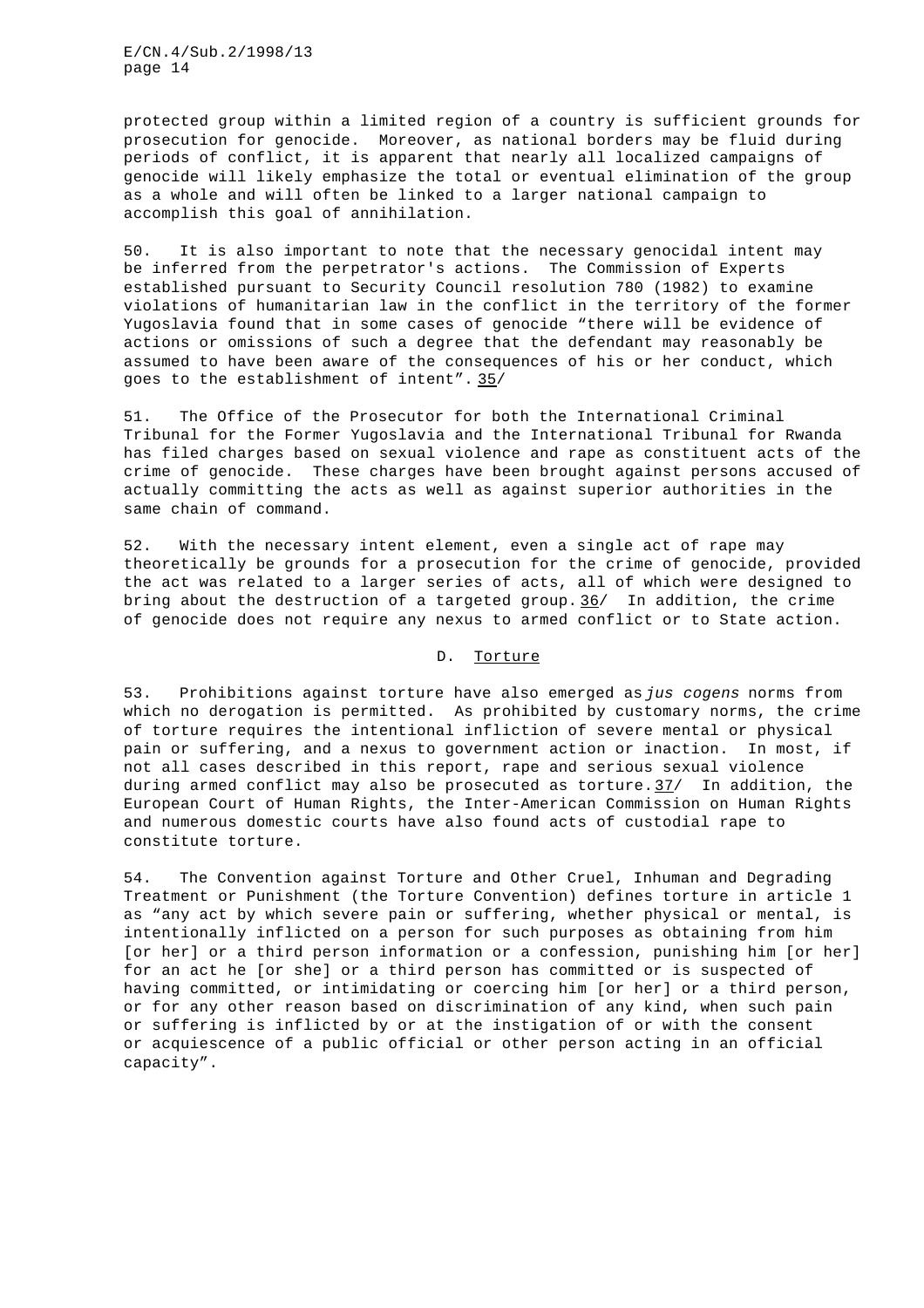55. The Committee on the Elimination of Discrimination against Women has recognized that violence directed against a woman because she is a woman, including "acts that inflict physical, mental or sexual harm or suffering", represents a form of discrimination that seriously inhibits the ability of women to enjoy human rights and freedoms. 38/ Accordingly, in many cases the discrimination prong of the definition of torture in the Torture Convention provides an additional basis for prosecuting rape and sexual violence as torture.

E. War crimes

56. As a category of international crimes, war crimes include grave breaches and other violations of the Geneva Conventions of 1949, violations of the Hague Convention and Regulations of 1907, as well as violations of the laws and customs of war. Acts of sexual slavery and sexual violence may constitute war crimes in certain cases. Unlike slavery, crimes against humanity, genocide and torture - war crimes by definition - require a nexus to armed conflict, and the most extensive humanitarian law protections of civilians and combatants are provided during armed conflicts of an international character. However, those offences which would constitute violations of *jus cogens* norms are prohibited during all armed conflicts, regardless of the nature or level of the hostilities.

## 1. War crimes in international armed conflicts

57. The grave breaches provisions of the Geneva Conventions have both attained the status of customary international law, 39/ and many grave breaches and other provisions of the Geneva Conventions have also attained the status of *jus cogens*. 40/ It is important to recognize that "[e]ach High Contracting Party [to the Geneva Conventions] shall be under the obligation to search for persons alleged to have committed, or to have ordered to be committed, such grave breaches, and shall bring such persons, regardless of their nationality, before its own courts".  $41/$  To the extent that the grave breaches provisions may be applied, along with their procedural aspects, as customary international law in international armed conflicts, this obligation also applies to States that are not parties to the Conventions.

58. Acts of sexual violence, including rape, when committed by enemy or occupying forces during the course of an international conflict, 42/ may constitute grave breaches of the Geneva Conventions. 43/ The International Committee of the Red Cross has noted that rape is "obviously" covered by the grave breaches provision of article 147 of the Fourth Geneva Convention, which prohibits "wilfully causing great suffering or serious injury to body or health".  $44/$  In addition, rape is prohibited by the grave breaches provisions concerning torture or inhuman treatment. 45/

59. Rape is also explicitly prohibited in article 27 of the Fourth Geneva Convention, which states that "[w]omen shall be especially protected against any attack on their honour, in particular against rape, enforced prostitution, or any form of indecent assault", and in article 76 (1) of Additional Protocol I which states that "[w]omen shall be the object of special respect and shall be protected in particular against rape, forced prostitution and any other form of indecent assault".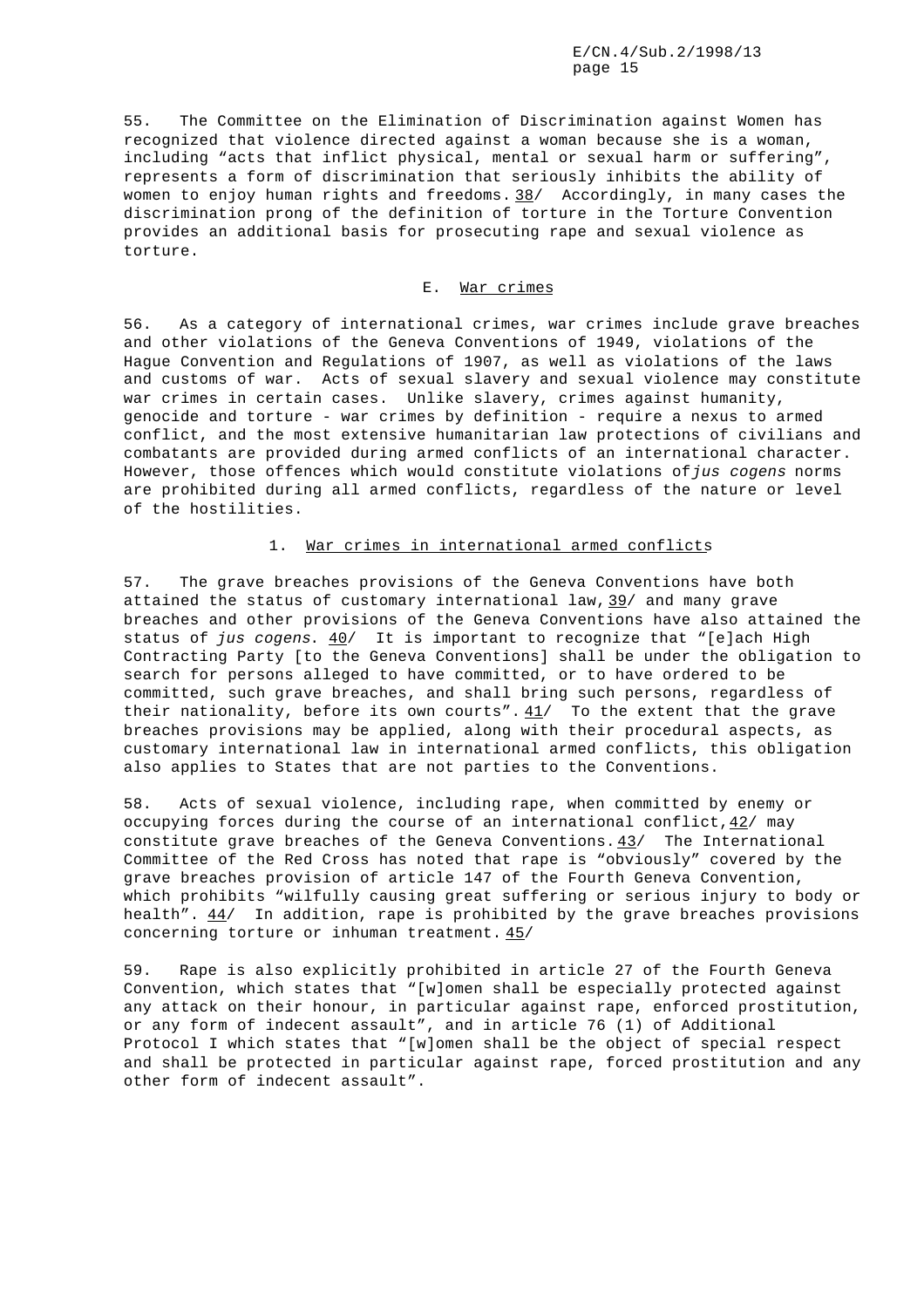60. In addition to provisions addressing rape in the Geneva Conventions, the 1907 Hague Convention No. IV concerning the Laws and Customs of War on Land, which clearly is considered to have attained the status of customary international law,  $46/$  ensures in article 46 of its annexed Regulations protection for "family honour and rights" and should be read to cover the crime of rape. It is important to note, however, that the notion of rape as a violation of honour, rather than as an act of violence, obscures the violent nature of the crime and inappropriately shifts the focus toward the imputed shame of the victim and away from the intent of the perpetrator to violate, degrade and injure. Article 46 of the Hague Regulations, moreover, is neutral as to gender and applies to both female and male victims of sexual violence committed during armed conflict.

61. The International Military Tribunal at Nürnberg, countering arguments that the Hague Convention should not be applied by the Nürnberg Tribunal as several of the belligerents in the war were not parties to the Convention, found that the prohibitions in the Hague Regulations were "recognized by all civilized nations, and were regarded as being declaratory of the laws and customs of war which are referred to in article 6 (b) of the [Nürnberg] Charter".  $47/$ 

62. Following the Second World War, a Netherlands court in Batavia found Japanese military defendants who had participated in enslaving 35 Dutch women and girls in "comfort stations" during the Second World War guilty of war crimes for acts including rape, coercion to prostitution, abduction of women and girls for forced prostitution, and ill-treatment of prisoners. $48/$  In a more modern context, as noted above both the International Criminal Tribunal for the Former Yugoslavia and the International Tribunal for Rwanda have issued a number of indictments charging persons with war crimes based on sexual violence.

63. Enslavement has also long been recognized as a war crime, as evidenced by the Nürnberg Charter and decisions of the Nürnberg Tribunal. The 1945 Nürnberg Charter listed civilian deportations for "slave labour" as a war crime under article 6 (b), and most slave labour prosecutions under that article made reference to earlier prohibitions contained in the 1907 Hague Regulations. 49/

64. The Geneva Conventions of 1949 may also be read broadly to prohibit slavery, including sexual slavery, under the grave breaches provisions of the Conventions. 50/ Although slavery, like rape, forced prostitution and sexual abuse, has not been explicitly listed as a grave breach in article 147 of the Fourth Geneva Convention, based on an interpretation of article 147 by the International Committee of the Red Cross, "inhuman treatment" should be read broadly to include such offences.  $51/$  In addition, rape, forced prostitution and other forms of sexual abuse, including slavery for sexual abuse, should also be read into the prohibitions against "torture", "inhuman treatment", "wilfully causing great suffering or serious injury to body or health", and "the unlawful deportation, transfer or confinement of a civilian" - all of which are explicitly included as grave breaches.

65. In a prosecution for slavery as a war crime, the elements needed to prove the necessary indicia of ownership or control may be met by the specific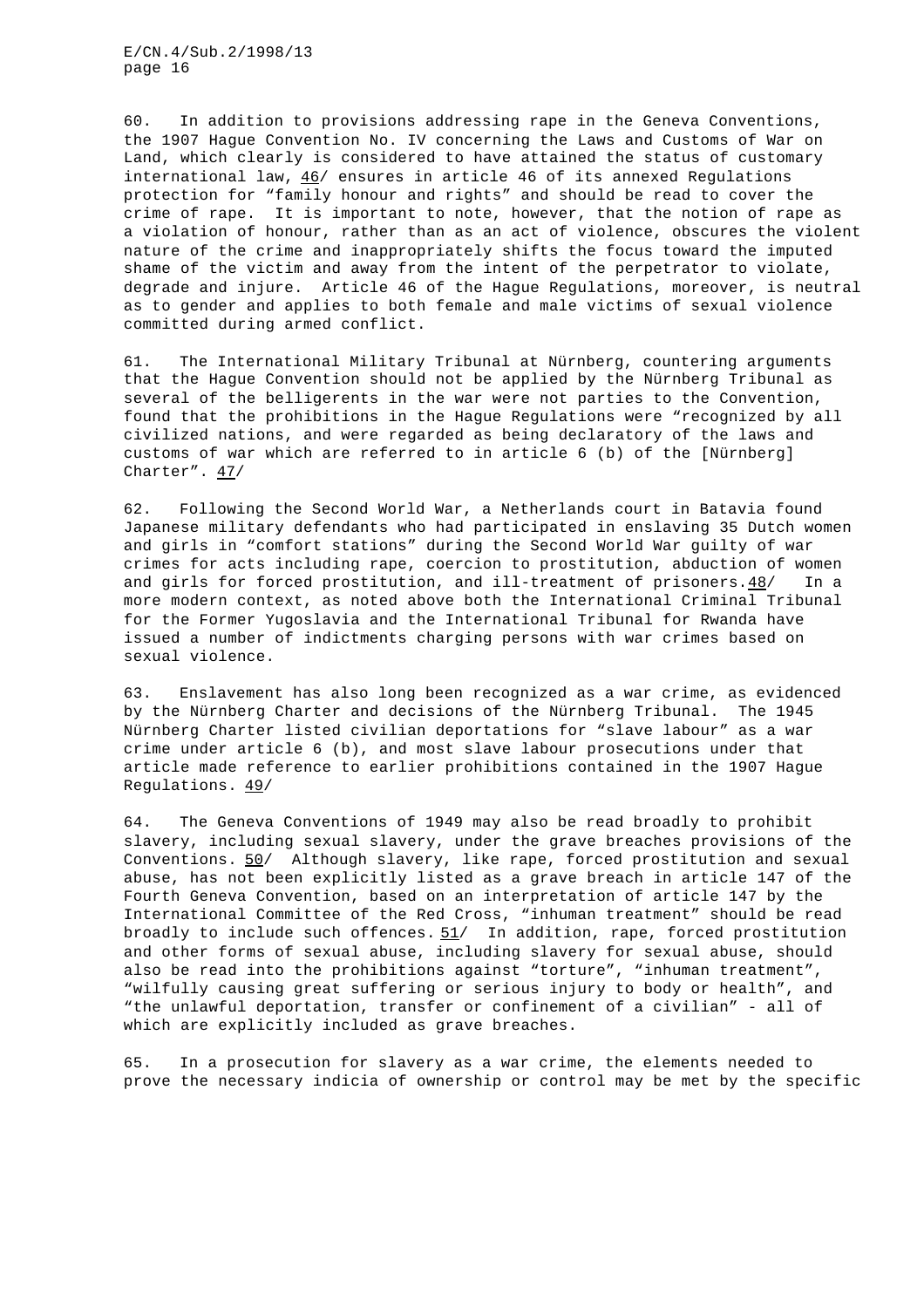coercive circumstances of the war, particularly where the victim has been moved against his or her will to a war zone to provide services, other than those forced labour services which may be permitted under the Geneva Conventions or the laws and customs of war. Moreover, as rape is never permitted under humanitarian law, coerced "services" of a sexual nature always constitute violent infractions of humanitarian law.

66. Recently, the Office of the Prosecutor of the International Criminal Tribunal for the Former Yugoslavia issued an indictment for slavery against Bosnian Serb soldiers for detaining nine women for the purposes of forced labour and sexual assault.  $52/$  The indictment notes that the women were free to leave the private home in which they were being detained - they even had a key to the home - but that the women were not able, in any meaningful sense, to flee, since they "had nowhere to go as they were surrounded by Serbs, both soldiers and civilians". 53/

## 2. War crimes in armed conflicts not of an international character

67. The majority of the world's contemporary armed conflicts are non-international, or internal, in character. 54/ Recent examples of sexual violence committed during internal conflicts include numerous reports of sexual violence committed following the military coup against the Government of President Aristide in Haiti; sexual violence during the 15-year conflict in Peru between government forces and the Shining Path rebels; and sexual violence in the ongoing hostilities in Algeria, Myanmar, Uganda and southern Sudan. In Algeria, reports suggest that armed groups have abducted women and girls for forced, temporary "marriages" in which the captive women and girls are raped, sexually abused and often mutilated and killed. In Uganda, there are reports that the Lord's Resistance Army abducts children as soldiers and labourers and forces young girls into sexual slavery. These egregious examples of sexual slavery and sexual violence illustrate the need for protection of civilians and combatants during conflicts not of an international character.

68. Since at least 1907, with the adoption of the Martens clause in the preamble to the Hague Convention No. IV, the international community has recognized that even in those conflicts or situations that are not covered by humanitarian treaty provisions, both combatants and civilians "remain under the protection and the rule of the principles of the law of nations, as they result from the usages established among civilized peoples, from the laws of humanity, and the dictates of the public conscience". In particular, Common article 3 of the Geneva Conventions, which constitutes customary international law, sets out those protections that all parties to a conflict must respect, including all parties to internal conflicts that are not otherwise covered by the Geneva Conventions. The provisions of Common article 3 are significant, as they regulate the conduct of both State and non-State actors in internal conflicts. As noted in an analytical report of the Secretary-General on the subject of minimum humanitarian standards, the importance of the basic protections contained in both the Martens clause and in Common article 3 "should not be underestimated" (E/CN.4/1998/87, paras. 74, 85).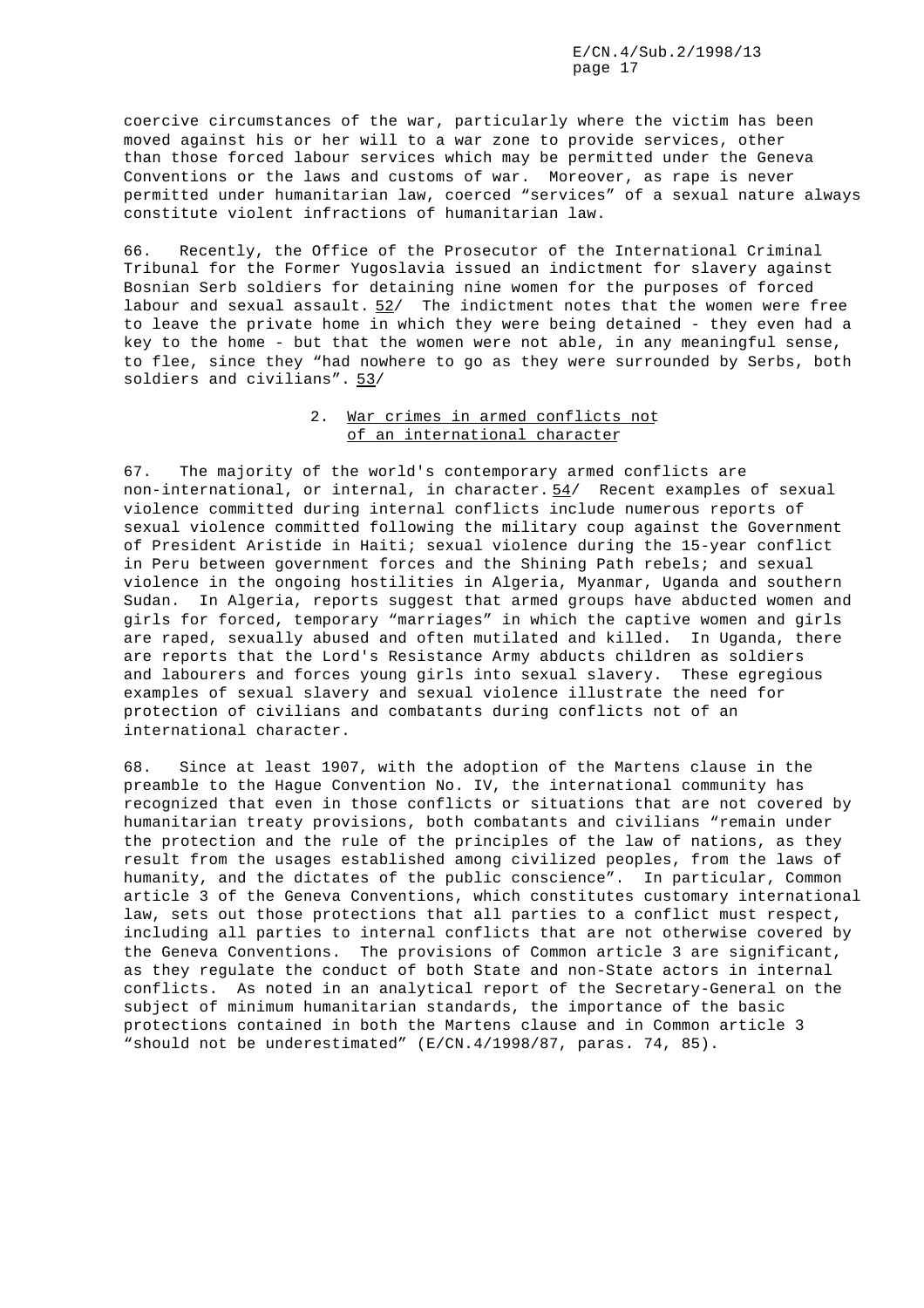69. Article 27 of the Hague Convention No. IV and Common article 3 of the Geneva Conventions clearly prohibit as a matter of customary international law acts of sexual violence and rape by State and non-State actors when committed in internal or international armed conflict. The Appeals Chamber of the International Criminal Tribunal for the Former Yugoslavia has recently confirmed this position, ruling that Common article 3 as well as all of the provisions of the Hague Convention apply broadly as customary law in all international as well as internal armed conflicts. 55/ This position is also supported by an important decision in a case before the International Court of Justice in which the Court found that the prohibitions contained in Common article 3 constitute "elementary considerations of humanity" that must be respected in all armed conflicts. 56/

70. Despite the broad coverage of Common article 3, there has been some concern that the application of Common article 3 to internal conflicts may be complicated by restrictive interpretations of the general reach of the Geneva Conventions. There is no doubt that in the context of the Geneva Conventions, both Common article 3, which lists protections that must be afforded in armed conflicts that are "not of an international character", and Additional Protocol II, which "develops and supplements" Common article 3, cover acts of sexual violence and rape committed in internal conflict. 57/ The problem, however, is that the Geneva Conventions generally fail to identify the level of conflict or internal strife that may be necessary to trigger the application of the provisions of Common article 3. 58/

71. Some commentaries by the International Committee of the Red Cross and others have suggested that the threshold of violence that may be needed to trigger the application of Common article 3 is quite substantial. In the most restrictive view, the application of Common article 3 demands an armed conflict that is substantially similar in character to an international armed conflict, "with armed forces on either side engaged in hostilities". 59/ The discussion of Common article 3 that is contained in Additional Protocol II is also quite restrictive, noting, in particular, that Additional Protocol II, "shall not apply to situations of internal disturbances and tensions, such as riots, isolated and sporadic acts of violence and other acts of a similar nature" that do not qualify as armed conflicts  $(\text{art. 1 } (2))$ . Under these restrictive views, therefore, the levels of strife that often exist in internal conflicts might not always be sufficient to trigger the direct application of Common article 3 or Additional Protocol II in a given conflict.

72. Despite these concerns, this study understands that the application of Common article 3 was always intended to be broad  $60/$  and that the existing humanitarian law standards contained in Common article 3 must be applied to all conflict situations. The international community must not underestimate the importance of Common article 3 and, in the absence of new and equally forceful humanitarian standards that may be applied to all levels of internal conflict, the international community should endorse a broad understanding of both the application of Common article 3 to all State and non-State armed groups in all conflicts and the wide-ranging protections that are actually provided under Common article 3.

73. In addition to those humanitarian standards that may be applied to internal armed conflicts, it is also important to recognize that in all cases,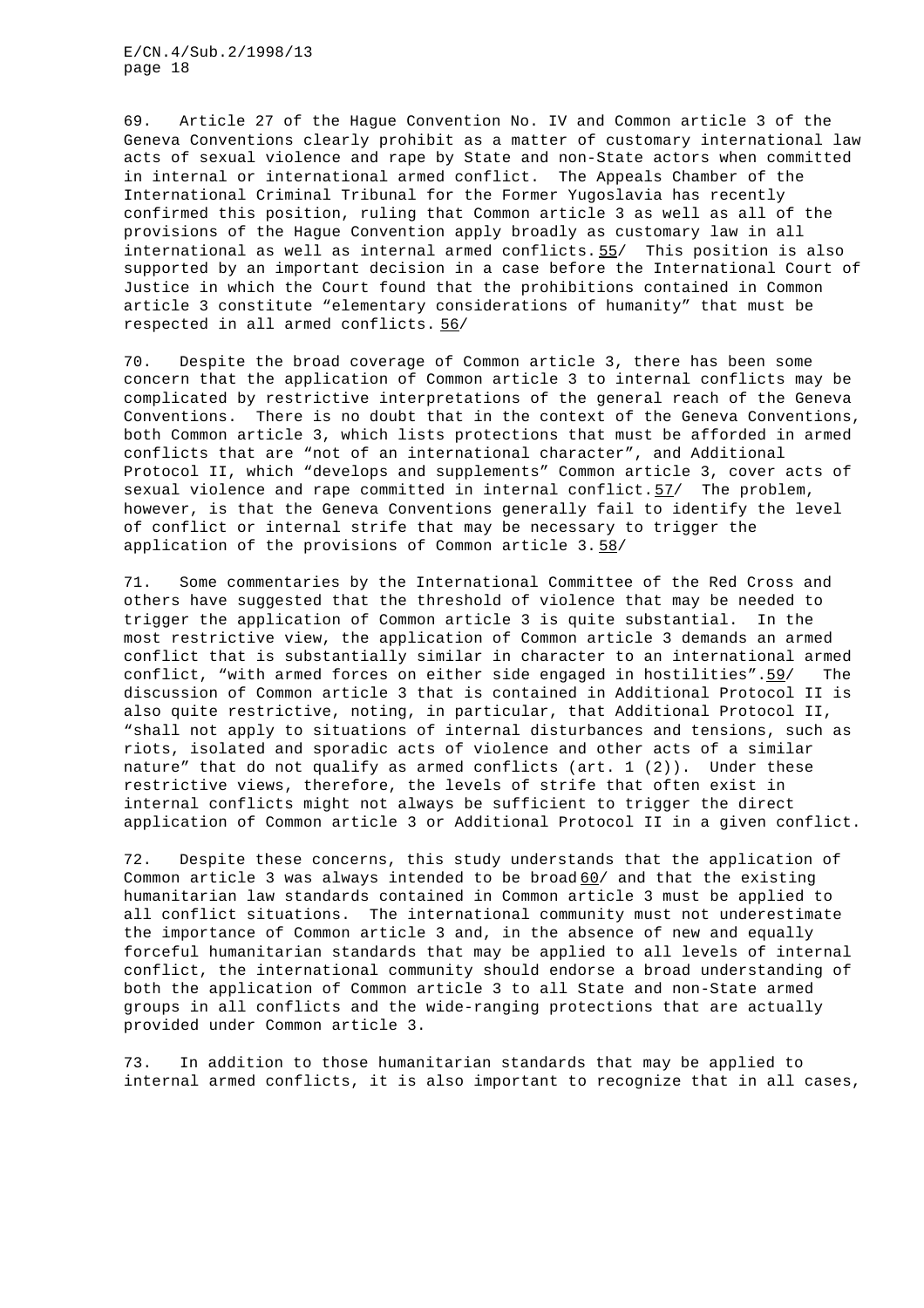regardless of the level or even the absence of armed conflict, sexual violence may also be prosecuted under existing legal norms as slavery, crimes against humanity, genocide or torture. Moreover, as these crimes may be prosecuted in any available jurisdiction, the absence of an immediately functioning judicial forum in the State where the crimes are being committed does not in itself limit the ability of the international community to try the perpetrators of such violations in other functioning national or international forums.

#### **IV. HOLDING INDIVIDUALS RESPONSIBLE**

74. History teaches that a broad range of actors contribute to the commission of international crimes during armed conflict and that the condemnation of responsible parties at all levels is essential to the prevention of international crimes. In order to place responsibility where it can achieve the policy goals of prevention, deterrence and protection, the present report recognizes that there are several overlapping and interlocking categories of responsibility for egregious international crimes, particularly those of mass victimization.

75. The most obvious category of liability for international crimes attaches to those who actually commit acts of sexual slavery or sexual violence during armed conflict which constitute slavery, crimes against humanity, genocide, war crimes or torture. The liability of these perpetrators is determined by proving the elements of the offence, including the necessary mens rea such as specific intent. Liability can also be found for related forms of the international crimes, such as attempt or conspiracy to commit the offence, or inciting, soliciting or aiding and abetting the commission of the offence. Importantly, the fact that a perpetrator acted under superior orders is not a defence to the crime, though it may be considered in mitigating punishment. 61/

76. Under the legal doctrine of command responsibility, commanders, superiors and other authorities are liable for crimes perpetrated by their subordinates. Any commander or other responsible authority who orders a subordinate to commit acts of sexual slavery or sexual violence, or who otherwise knew or should have known that such acts were likely to be committed and failed to take steps to prevent them, may be held fully responsible for the commission of the international crimes which those acts constitute, including war crimes, crimes against humanity, slavery, genocide or torture. 62/ The law of command responsibility relates to acts of rape and sexual violence as it does to all other serious violations of international criminal law. For example, with respect to violations committed by warring parties in the former Yugoslavia, a United Nations Commission of Experts that was charged with investigating violations of humanitarian law in the region specifically concluded that:

"The practices of 'ethnic cleansing', sexual assault and rape have been carried out by some of the parties so systematically that they strongly appear to be the product of a policy. The consistent failure to prevent the commission of such crimes and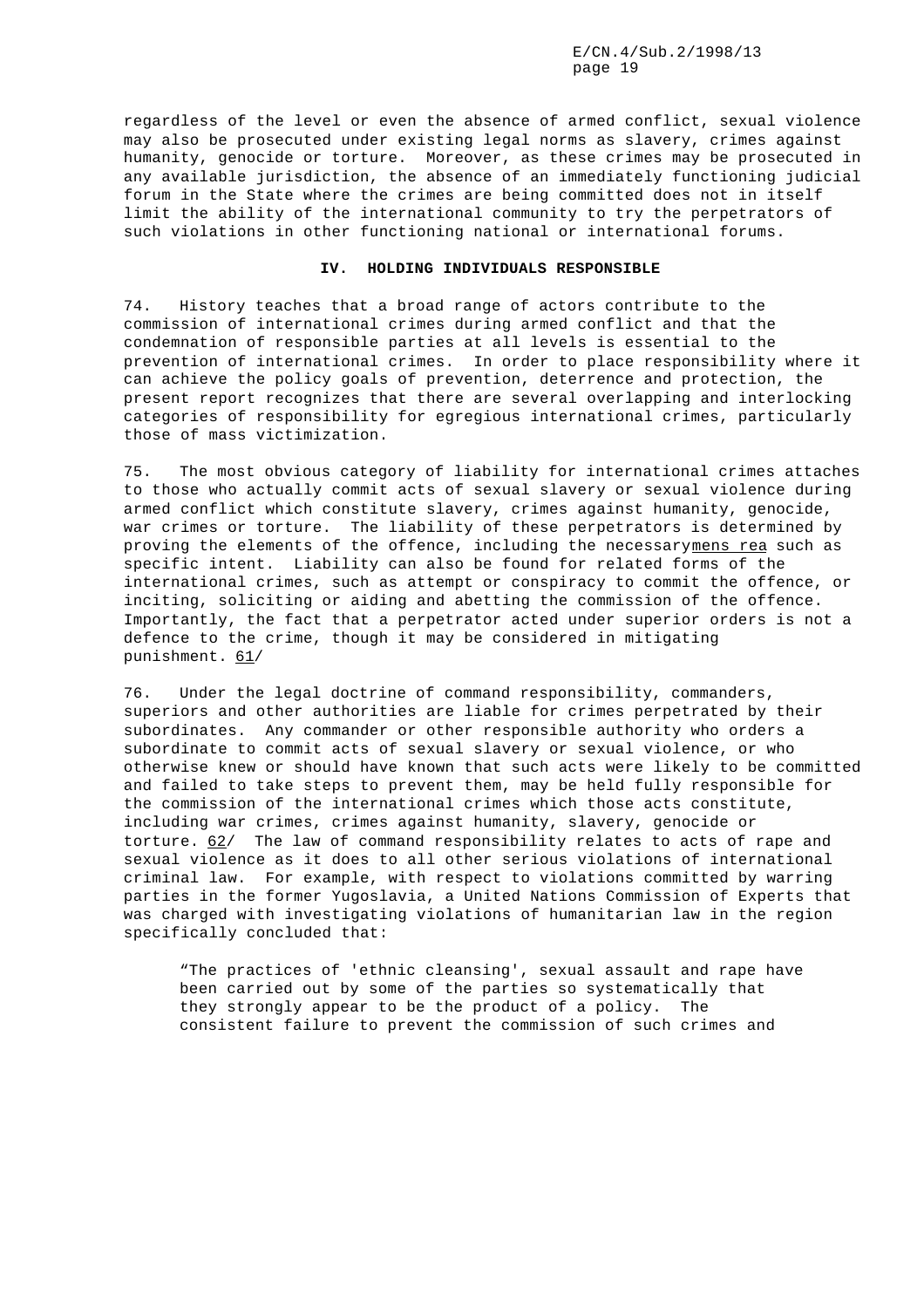the consistent failure to prosecute and punish the perpetrators of these crimes, clearly evidences the existence of a policy by omission. The consequence of this conclusion is that command responsibility can be established." 63/

77. The level of formality or organization of the command hierarchy is irrelevant so long as there is some chain of command for the transmittal of orders and the supervision of subordinates. Further, notions of command responsibility are not limited to military or paramilitary structures and many of the persons found to be in command positions are political leaders, government officials and civilian authorities.

78. For example, the Office of the Prosecutor of the International Criminal Tribunal for the Former Yugoslavia indicted the highest-ranking civilian officer in a municipality in Bosnia and Herzegovina who "knew or had reason to know" that the Chief of Police in the area was about to force others to commit acts of sexual assault or had done so and failed to take "necessary and reasonable measures" to prevent such acts or to punish the Chief of Police after the acts came to his attention.  $64/$  In that case, the civilian administrator was charged with responsibility for the acts or the omissions of the Chief of Police, including crimes against humanity for acts of rape and other forms of sexual assault, including male sexual assault. 65/

79. Thus, the law of command responsibility fully applies to all those in high-level positions with the authority to make decisions, formulate policy and influence the issuance of directives within the State, region or locale where international crimes are being committed. Holding commanders, superiors and other authorities to a "knew or should have known" standard is appropriate for assessing liability at this level, and where acts of sexual slavery or sexual violence are occurring on a widespread or notorious basis, such defendants will be presumed to have knowledge of the acts and of their international prohibition. Of course, a commander who participates in or is present during the commission of acts of sexual violence is directly liable as a perpetrator, or may be charged with aiding and abetting the commission of the crime.

80. The customary international law of command responsibility is also reflected in the grave breaches provisions of the Geneva Conventions and article 86 (1) of Additional Protocol I which requires all belligerents to "repress grave breaches, and take measures necessary to suppress all other breaches, of the Conventions or of this Protocol which result from a failure to act when under a duty to do so." The critical importance of this obligation under the doctrine of command responsibility is underscored in the context of crimes of sexual violence, as the historic failure of warring parties to repress such violations has contributed to continuing cycles of impunity for acts of sexual slavery and sexual violence in armed conflict.

81. Another category of legal responsibility applies to those persons who instigate, incite or solicit the commission of egregious international crimes. This category of offenders includes those who create the political or social climate which makes the commission of such crimes possible, such as propagandists who perpetuate racial, ethnic, religious, gender or other stereotypes in a manner calculated or likely to bring about violence against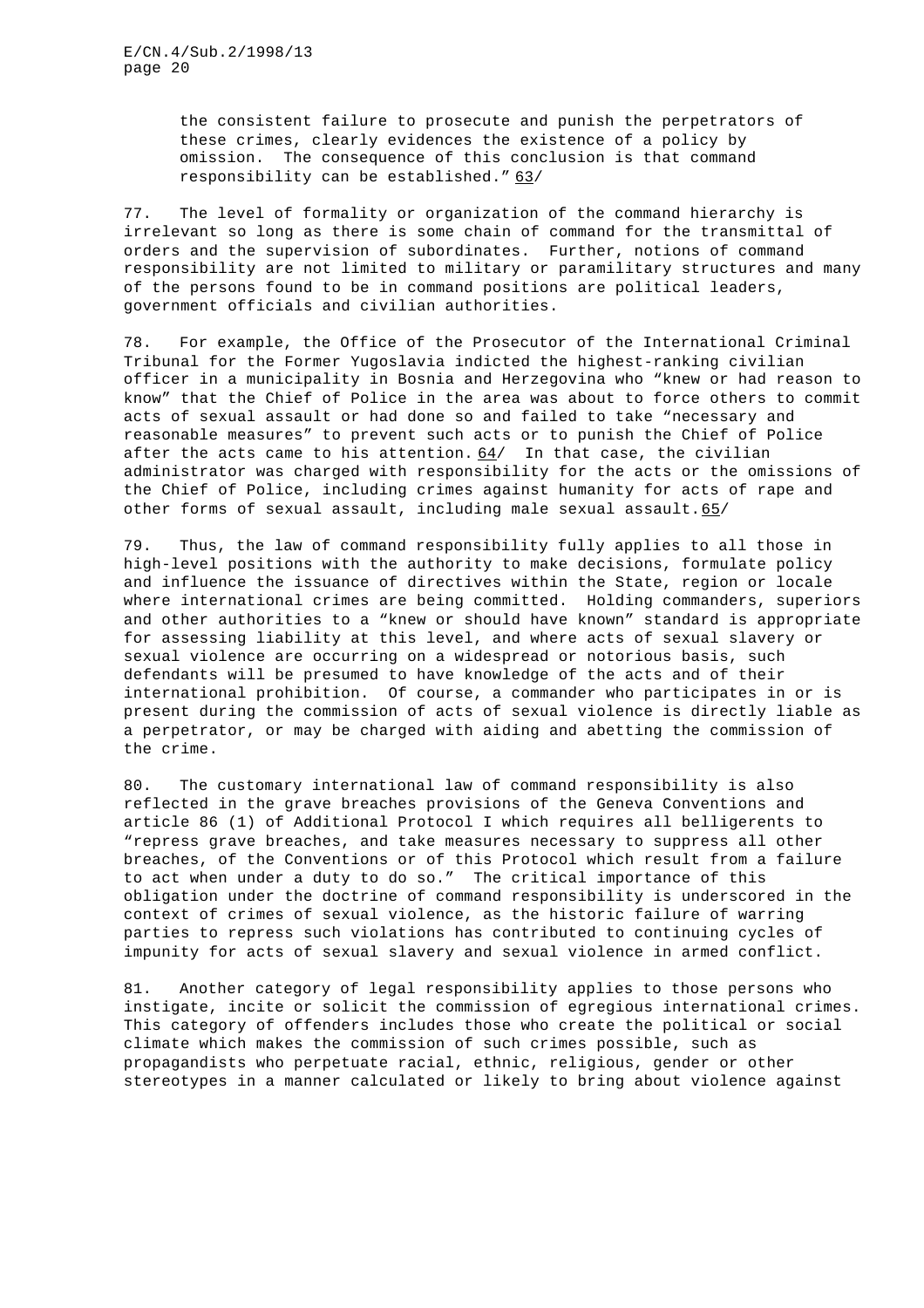the subjects of such stereotypes. For example, the use of ethnic and gender stereotypes about Tutsi women in newspapers and radio broadcasts is partly blamed by many for fueling the genocide in Rwanda and for the systematic use of sexual violence against women in that genocide. 66/ Not surprisingly, in many victim accounts of rape and other sexual violence from Rwanda and from the former Yugoslavia, the perpetrators were reported as making ethnicity-based sexual remarks about the women before, during and after the assaults. 67/

82. While they are rarely prosecuted, assessing liability of propagandists as instigators of international crimes such as slavery, crimes against humanity or genocide is not a novel endeavour. Propaganda and incitement to genocide was the subject of at least two trials at the Nürnberg Tribunal, and in one case a Nazi publicist was convicted of crimes against humanity for provoking hatred and extermination of the Jews through his anti-Semitic journal. 68/ A standard of specific intent or reckless disregard would seem appropriate in such situations.

83. Yet another category of legal responsibility for individuals applies to those persons who are complicitous in international crimes by carrying out certain acts or functions in the bureaucracy or political process through which slavery, crimes against humanity, genocide, torture and war crimes are made a practical possibility. These offenders are often civilians and are often outside any given chain of command. As their functions or positions may be quite compartmentalized and their actual knowledge of wrongdoing may be incomplete, holding them to a standard of reasonable inquiry is appropriate. For instance, Maurice Papon, a high-level fonctionnaire in the Vichy Government of France during the Second World War, was recently convicted by a French court for complicity in crimes against humanity. 69/ He was sentenced to 10 years' imprisonment and assessed damages of 4.6 million francs (US\$ 748,000) for his part in the Holocaust, specifically in administering the paperwork of thousands of Jews deported to concentration camps. Papon's punishment for complicity was not as severe as the punishment would be for an actual perpetrator; however, his unquestioning performance of questionable acts did in fact contribute to crimes against humanity and he was rightly held liable for complicity.

84. Holding persons responsible under the doctrine of complicity is critical, particularly as international crimes involving sexual slavery and sexual violence during armed conflict are often the result of orchestrated policy which is usually implemented on a practical level by bureaucrats, civil servants and other fonctionnaires in the apparatus.

#### **V. OBLIGATIONS TO SEARCH FOR AND PROSECUTE WAR CRIMINALS**

85. States, including successor Governments, have an obligation to prosecute slavery, crimes against humanity, genocide, torture and certain war crimes before domestic courts or, as requested by another State or a duly constituted international criminal tribunal, to surrender defendants for trial, regardless of the defendant's civil or military position. As noted in previous sections of this report, these crimes all entail universal jurisdiction and perpetrators may properly be tried before any competent national or international tribunal.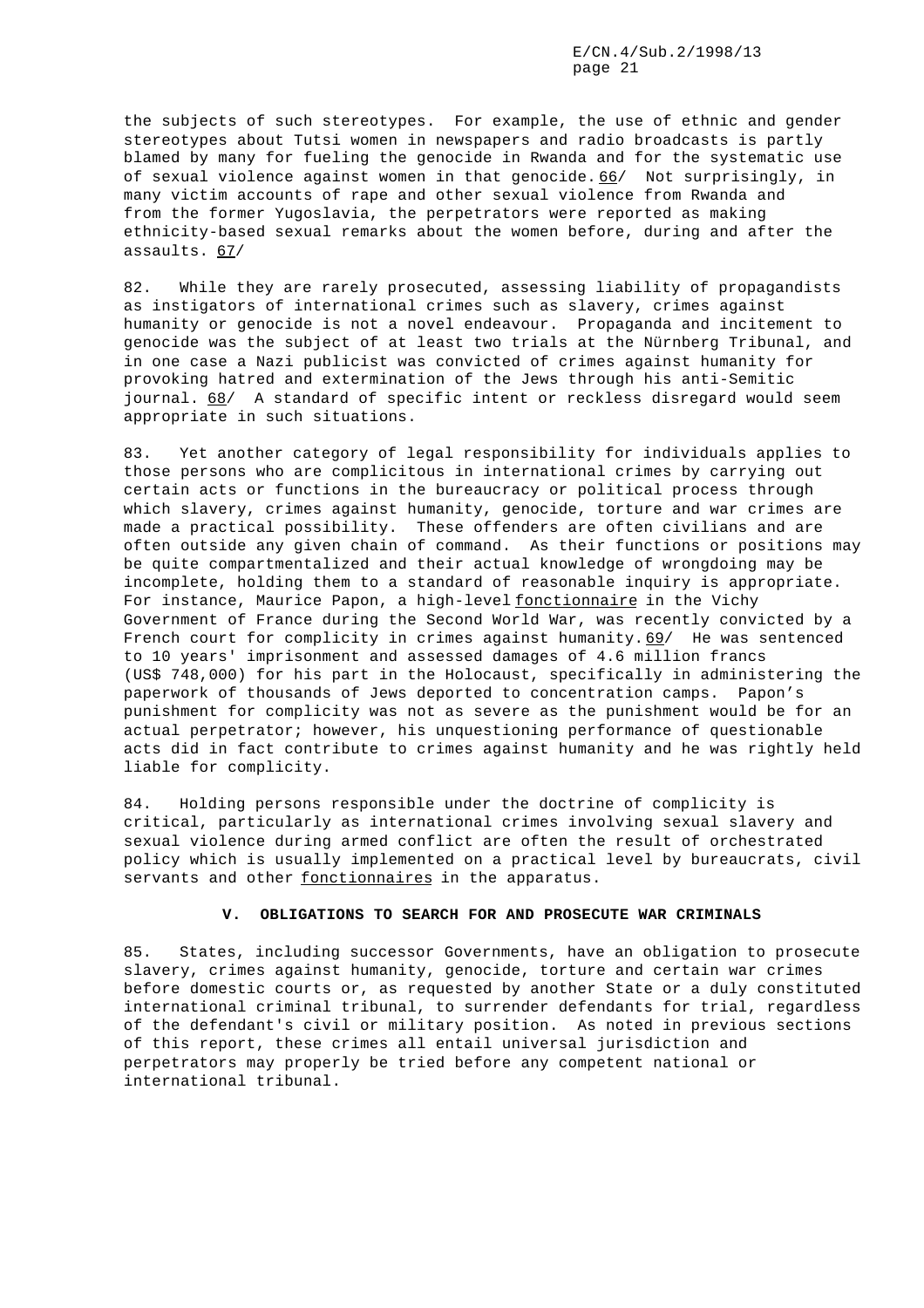86. To the extent that the violations described in this report may constitute grave breaches of the Geneva Conventions, a Contracting Party to the Conventions is under an additional obligation, according to article 146 of the Fourth Geneva Convention, to "search for persons alleged to have committed, or to have ordered to be committed, ... grave breaches" and to "bring such persons, regardless of their nationality, before its own courts." This obligation may also be applied to States that are not parties to the Geneva Conventions to the extent that it now reflects customary international law applicable at least to all international armed conflicts. The apprehension and prosecution of criminals is one aspect of the general obligation to bring perpetrators of international crimes to justice, and other aspects may include compensation of victims and other forms of redress, as discussed in section VI below. By fulfilling the obligation to bring perpetrators of international crimes to justice, States take an important and necessary step towards eradicating sexual slavery and sexual violence during armed conflict.

87. It is well established that there are no statute of limitation barriers to prosecutions for serious crimes under international law. The Special Rapporteur of the Sub-Commission on impunity of perpetrators of violations of civil and political rights, Mr. Louis Joinet, noted in his final report to the Sub-Commission that "[p]rescription is without effect in the case of serious crimes under international law ... [and] it cannot run in respect of any violation while no effective remedy is available" (E/CN.4/Sub.2/1997/20/Rev.1, para. 31). This modern position is a natural extension of the Nürnberg Tribunal precedent and is reaffirmed in international treaties addressing the subject and prohibiting the application of statutory limitations to certain war crimes and crimes against humanity, such as the Convention on the Non-Applicability of Statutory Limitations to War Crimes and Crimes against Humanity (1968) and the European Convention on the Non-Applicability of Statutory Limitation to Crimes against Humanity and War Crimes (1974). A number of domestic courts have in fact continued to convict Nazi war criminals for international crimes committed nearly 50 years ago during the Second World War despite defence arguments based on statute of limitations concerns. 70/ Similar reasoning prevents statute of limitations barriers to claims for compensation for gross violations, as discussed below.

#### **VI. THE RIGHT TO AN EFFECTIVE REMEDY AND THE DUTY TO COMPENSATE**

88. The Special Rapporteur of the Sub-Commission on the right to reparation for victims of gross violations of human rights and humanitarian law, Mr. Theo van Boven, noted in his revised set of basic principles and guidelines that all victims of serious violations of international law have a right to fair and adequate reparations, which "shall render justice by removing or redressing the consequences of the wrongful acts and by preventing and deterring violations" (E/CN.4/Sub.2/1996/17, para. 7). Reparations, as defined in international law and as used throughout the present report, refers to all measures expected to be taken by a State which has violated international law, including payment of monetary compensation to victims, punishment of wrongdoers, apology or atonement, assurances of non-repetition, and other forms of satisfaction proportionate to the gravity of the violations. 71/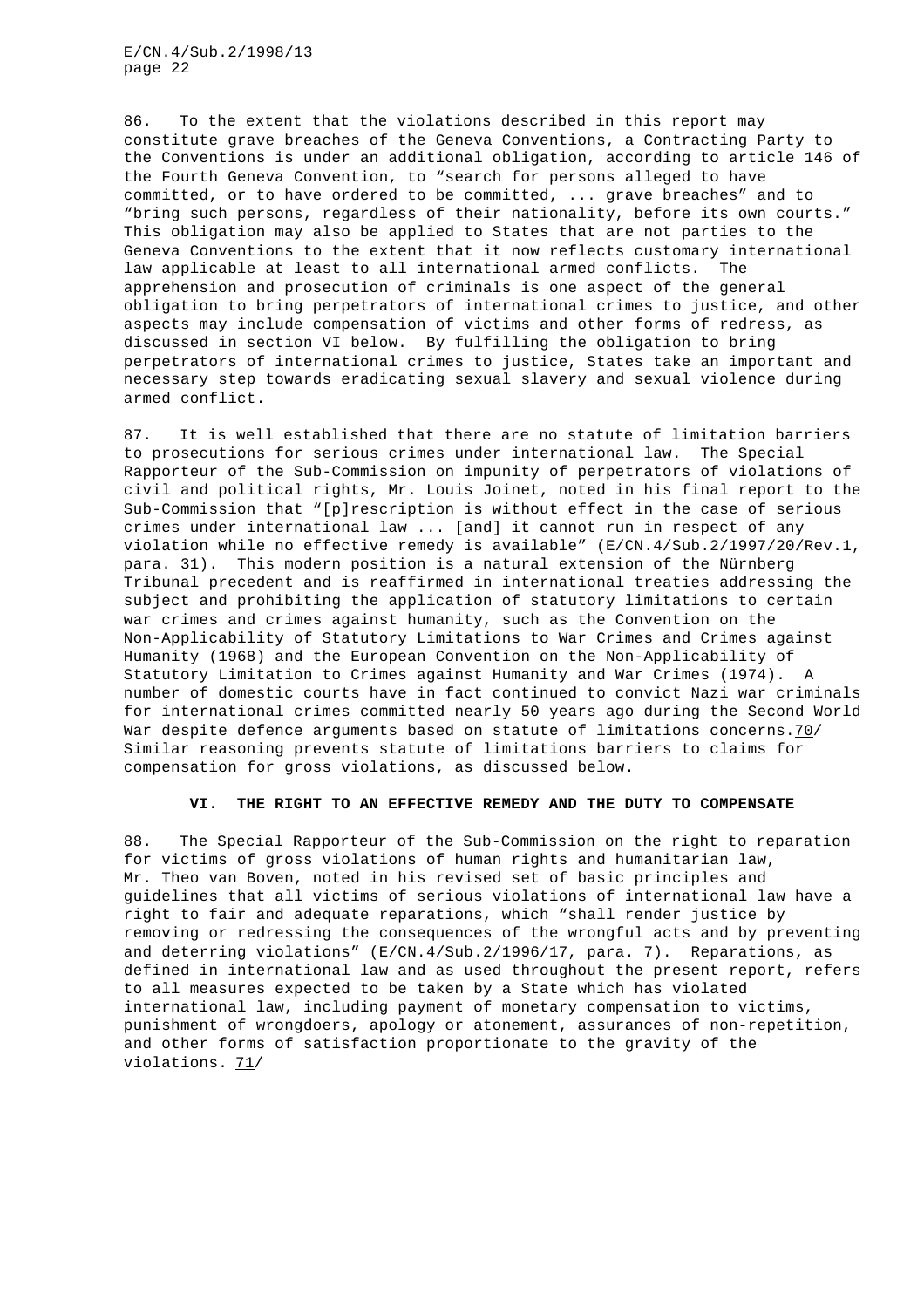89. The right to an effective remedy is clearly essential in overcoming impunity and non-accountability for sexual slavery, rape and other acts of sexual violence in armed conflict, and the rights of victims of these atrocities must be vindicated and redressed. The failure to provide any forum or mechanisms for the redress of rights violations would clearly constitute a further violation of international norms and obligations, as would any discrimination against women in exercising their rights to redress. For instance, it is contrary to the principles of international law for municipal law, including customary law, to provide that only male relatives can claim and receive compensation on behalf of women victims of rights violations. Women must be legally entitled, on an equal basis with men, to claim and receive compensation on their own behalf.

90. Similarly, Mr. van Boven concluded that statutes of limitations for the consideration of compensation claims shall not run during periods during which no effective remedies exist (E/CN.4/Sub.2/1996/17, para. 9). Mr. van Boven also noted that under the current state of international law, civil claims relating to reparations for gross violations of human rights and humanitarian law shall not be subject to statutes of limitations in any event (ibid.). The internationally accepted principle that there are no statute of limitations barriers to the prosecution and compensation of serious violations of human rights and humanitarian law is significant given the concern that women who have suffered serious violations, including sexual slavery, often face particularly grave social and legal obstacles to coming forward in a timely manner. Such obstacles are significantly exacerbated when Governments or warring entities conceal the true nature or the scope of the violations.

## **VII. PROSECUTIONS AT THE NATIONAL LEVEL**

### A. Significance of national prosecutions

91. In addressing the issue of impunity, it is important to note that wherever national courts have established adequate procedural mechanisms to safeguard the rights of both the victims and the defendants, national prosecutions for human rights and humanitarian law violations may often be preferable to prosecutions before international tribunals. In 1973, the General Assembly adopted resolution 3074 (XXVIII) entitled, "Principles of international cooperation in the detention, arrest, extradition and punishment of persons guilty of war crimes and crimes against humanity", in which it noted in particular that "[e]very State has the right to try its own nationals for war crimes or crimes against humanity." This principle also applies to cases of sexual violence, although the international community must recognize that crimes of a violent sexual nature require specific procedural and evidentiary safeguards to ensure that national prosecutions adequately respond to the violations.

92. There are clearly several overlapping concerns that must be considered when deciding whether to charge acts of sexual slavery and sexual violence during armed conflict in an international rather than a national tribunal. In general, national prosecutions in the jurisdiction in which the crime was committed for acts of sexual slavery and sexual violence during armed conflict, if conducted in gender-sensitive ways, are often more likely to satisfy the fundamental rights of the victims to know the truth of what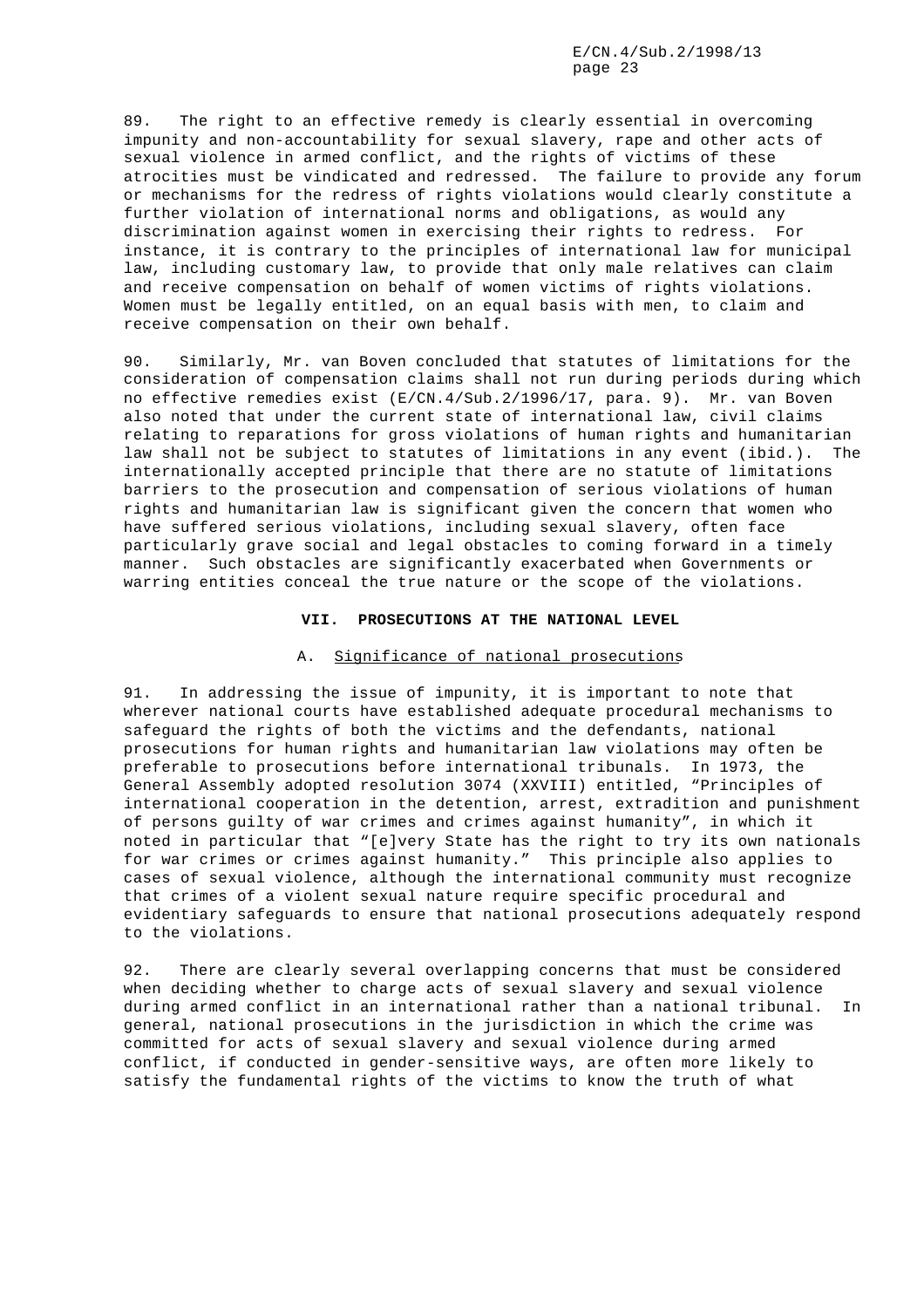occurred and should therefore be preferred in most cases over international prosecutions (E/CN.4/Sub.2/1997/20/Rev.1, para. 16). Nonetheless, whenever possible, these cases should be tried in domestic courts as international crimes rather than municipal crimes, with alternative charges under municipal law in case the necessary elements of the international crime cannot be established.

93. In some cases the egregious nature or massive scale of the violations may suggest that only a prosecution by an international tribunal would appropriately reflect the injury that the crimes inflicted on the global community. This is particularly true with respect to proceedings against senior political or military leaders who stand accused of having committed or having ordered the commission of crimes on a massive scale in violation of *jus cogens* norms, including acts of sexual slavery and sexual violence. As matters of universal concern that may be tried properly in any forum, massive criminal violations of peremptory norms of customary international law are properly a focus of the international community as a whole and should, in these most extreme cases, be addressed in international criminal proceedings.

94. In cases involving claims of sexual slavery or sexual violence, local prosecutions may be more effective in preventing future violations, while facilitating the return of victims to their pre-war communities by removing some of the stigma that may often be attached, however improperly, to victims of sexual violence. However, because of culturally maintained gender stereotypes, it is not self-evident that all survivors of such violations will be willing or able to come forward, either because they fear exposing themselves to further stigma or because they fear retaliation. Thus, local tribunals in post-conflict proceedings must be evaluated based on their ability to ensure the rights of both victims and defendants to obtain justice before an independent and impartial tribunal.

#### B. Common failings of municipal law and procedure

95. A crucial concern in evaluating the competence of national judicial systems to try international crimes is the extent to which the municipal legal system in question adequately protects as a matter of general concern the rights of women to present and argue their legal claims on an equal basis with men in a court of law. In national prosecutions, crimes of sexual slavery and sexual violence committed during armed conflict should generally be tried as international crimes rather than municipal crimes, with the application, therefore, of international procedural rules involving such issues as the admissibility of evidence. Nonetheless, to the extent that some municipal rules of criminal procedure or evidence may still be applied, the existence of gender-based stereotypes and biases in municipal laws or procedures must be taken into account when assessing the general competence of domestic courts to adjudicate violations of human rights and humanitarian law that are directed against women. For example, in some legal systems the crime of rape is not adequately defined as a crime of violence against the person. In other legal systems, evidentiary rules diminish the legal weight that is afforded to the testimony of a woman in a court of law, creating a legal barrier that would necessarily impede the adequate prosecution of crimes committed against women. Also, the general approach that a legal system takes to crimes of sexual violence, including rape and sexual slavery, may be an additional and equally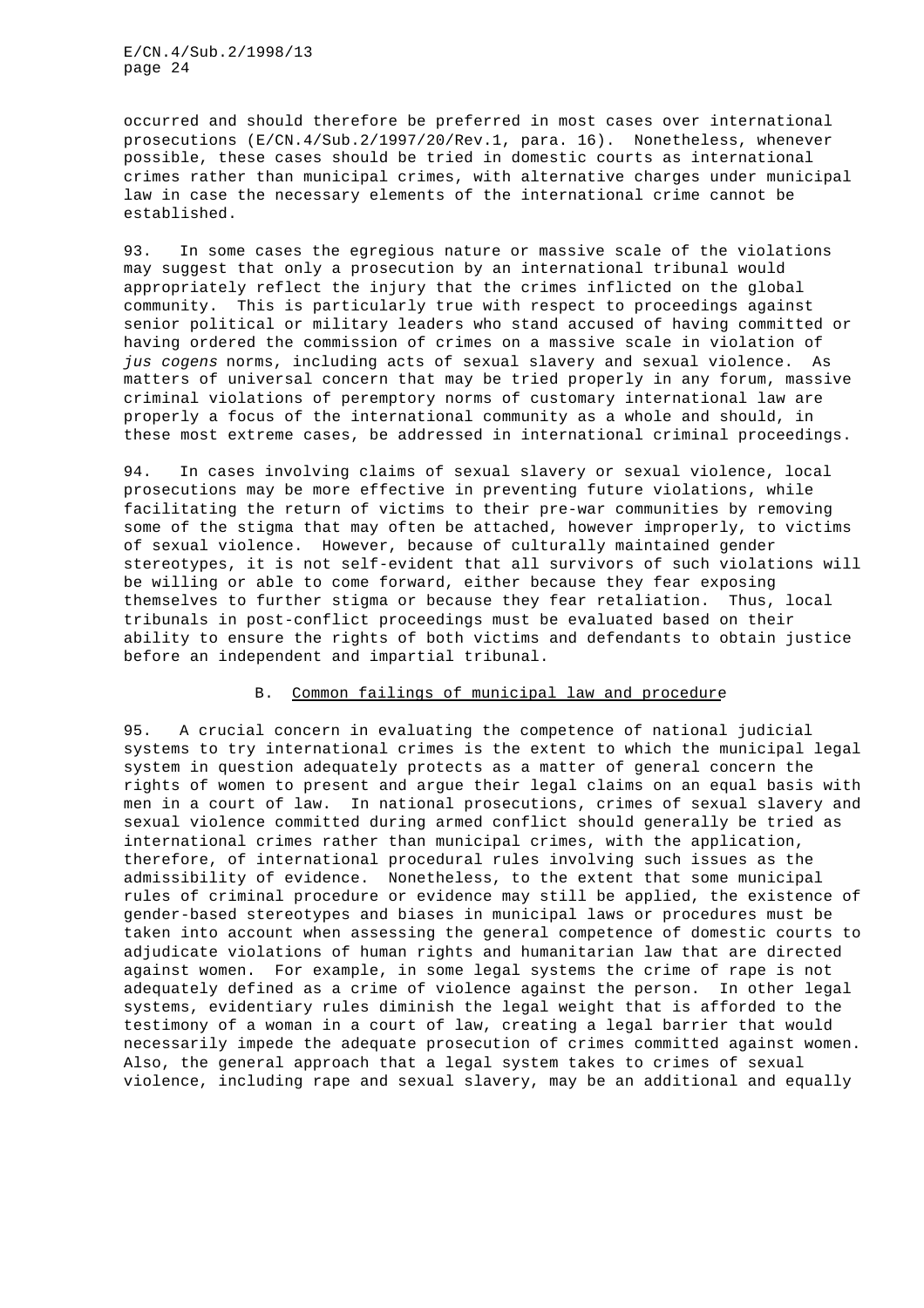important factor to consider in evaluating the overall utility of national rather than international prosecutions for acts of rape and sexual slavery committed during armed conflict. For instance, some legal systems emphasize the immoral status of the rape survivors rather than the violent nature of the offence committed by the perpetrator.

96. A general survey of municipal legal systems reveals the following examples of gender-based discrimination codified in criminal laws and justice systems around the world: rape and other forms of sexual assaults that are defined as crimes against the community and not against the individual victim, even though non-sexual assaults are defined as crimes against the individual victim; rape being defined as acts committed by a man against a woman (not his wife), even though men are also victims of sexual violence; procedural laws requiring women to take independent action to initiate prosecutions of rape by the prosecutor's office; evidentiary laws which accord less weight to evidence if presented by a woman; evidentiary laws in rape and sexual assault cases which require women to provide corroborating testimony from men; substantive laws which provide that a married woman who is unsuccessful in proving that she was raped can then be charged with adultery; penalties for sexual violence which allow a man convicted of rape to avoid punishment if he marries the victim; laws which prevent women from serving as judges or as fact-finders; laws which restrict women's access to abortions, contraception or reproductive information; and the absence of adequate, gender-specific witness protection programmes - leaving survivors of sexual and gender violence vulnerable to retaliatory attacks and at the mercy of their male relatives for protection the very relatives who often regard the survivors as "dishonoured women".

97. Gender bias and discrimination are also embodied in many family and personal status laws worldwide. For example, in some municipal legal systems, women are considered under the legal guardianship of male relatives and denied the legal capacity to contract for labour or services, to hold or dispose of property, or to claim or collect damages for injuries on their own behalf. The focus of humanitarian law on notions of "family honour" serves as a historic link to these contemporary denials of women's individual personhood before the law.

98. In light of these common failings of municipal law and procedure, the present report calls for a broad interpretation of the draft statute of the International Criminal Court (A/CONF.183/2/Add.1) which would require international prosecutions of those crimes within the Court's jurisdiction whenever a State which has jurisdiction over the crimes is unwilling or unable to carry out an investigation or prosecution, or whenever municipal laws or procedures are unavailable or ineffective in securing the rights of the victims to justice and the rights of the defendant to a fair trial.

99. One important factor to consider in evaluating the general competence of a municipal judicial system to adjudicate international crimes, including those involving sexual slavery or sexual violence, is the potential application of the death sentence. As the international community has committed itself to the progressive elimination of death sentences and other barbaric punishments, it would seem contrary to international principles and to the goals of promoting respect for human life and dignity to allow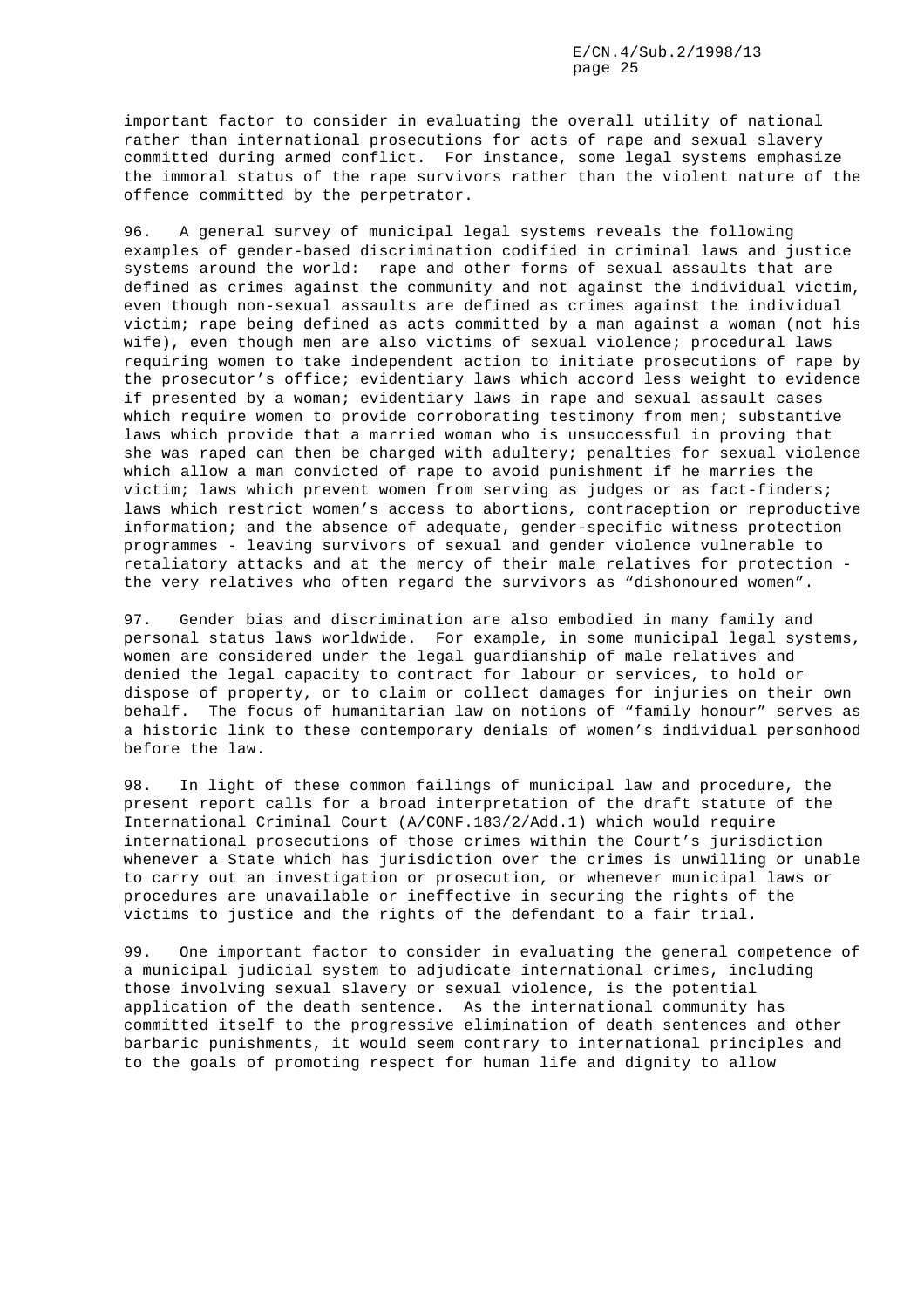prosecutions of international crimes in jurisdictions which mandate the death sentence, unless the potential application of the death penalty is waived.

100. Nonetheless, despite these varied and interrelated concerns with respect to municipal legal proceedings, when appropriate, national prosecutions generally remain favoured over international prosecutions for most crimes of sexual slavery or sexual violence as a more effective means of investigating these crimes and preventing future violations. Although the international community now looks forward with great expectation to the imminent creation of a permanent International Criminal Court, it remains imperative that domestic courts continue to prosecute international crimes committed in armed conflicts effectively at the national level, as international proceedings, even before an International Criminal Court, will likely be available only to address a small fraction of the violations that are committed every year.

## **VIII. RECOMMENDATIONS**

101. Ending the cycle of impunity which currently exists for acts of sexual violence and sexual slavery during armed conflict will require political will as well as concerted action by the international community, the United Nations, Governments and non-governmental actors. Developing the effectiveness and availability of the existing legal framework is a critical component of any such action. At least the following practical steps should be pursued immediately.

102. **Legislation at the national level.** States should enact special legislation incorporating international criminal law into their municipal legal systems. Domestic law codifications of international criminal law should specifically criminalize slavery and acts of sexual violence, including rape, as grave breaches of the Geneva Conventions, war crimes, torture and constituent acts of crimes against humanity and genocide. Military regulations, codes of conduct, and training materials for the uniformed and armed services must explicitly address the prohibition of sexual violence and sexual slavery during armed conflict. States should search for and bring to justice all perpetrators of grave breaches of the Geneva Conventions, pursuant to article 146 of the Fourth Geneva Convention. States should, for example, follow the examples of Belgium and Canada and enact legislation providing universal jurisdiction for violations of *jus cogens* norms and other international crimes including sexual slavery and sexual and gender violence committed by State and non-State actors, including armed groups not under State authority. The Sub-Commission, in consultation with other relevant United Nations bodies, should facilitate public reporting by the Secretary-General on steps that have been taken to incorporate humanitarian law into national legal systems and the extent to which national laws provide jurisdiction to prosecute persons who are within the territory or jurisdiction of the State and are accused of having committed grave breaches of the Geneva Conventions, crimes against humanity, slavery, genocide or torture in other countries. The Sub-Commission may wish to request the author of the present report to facilitate the convening of an expert meeting comprised of representatives of Attorneys General, Ministries of Justice, national prosecutors from various legal systems, the Office of the Prosecutor for the International Criminal Tribunal for the Former Yugoslavia and for the International Tribunal for Rwanda, the Office of the United Nations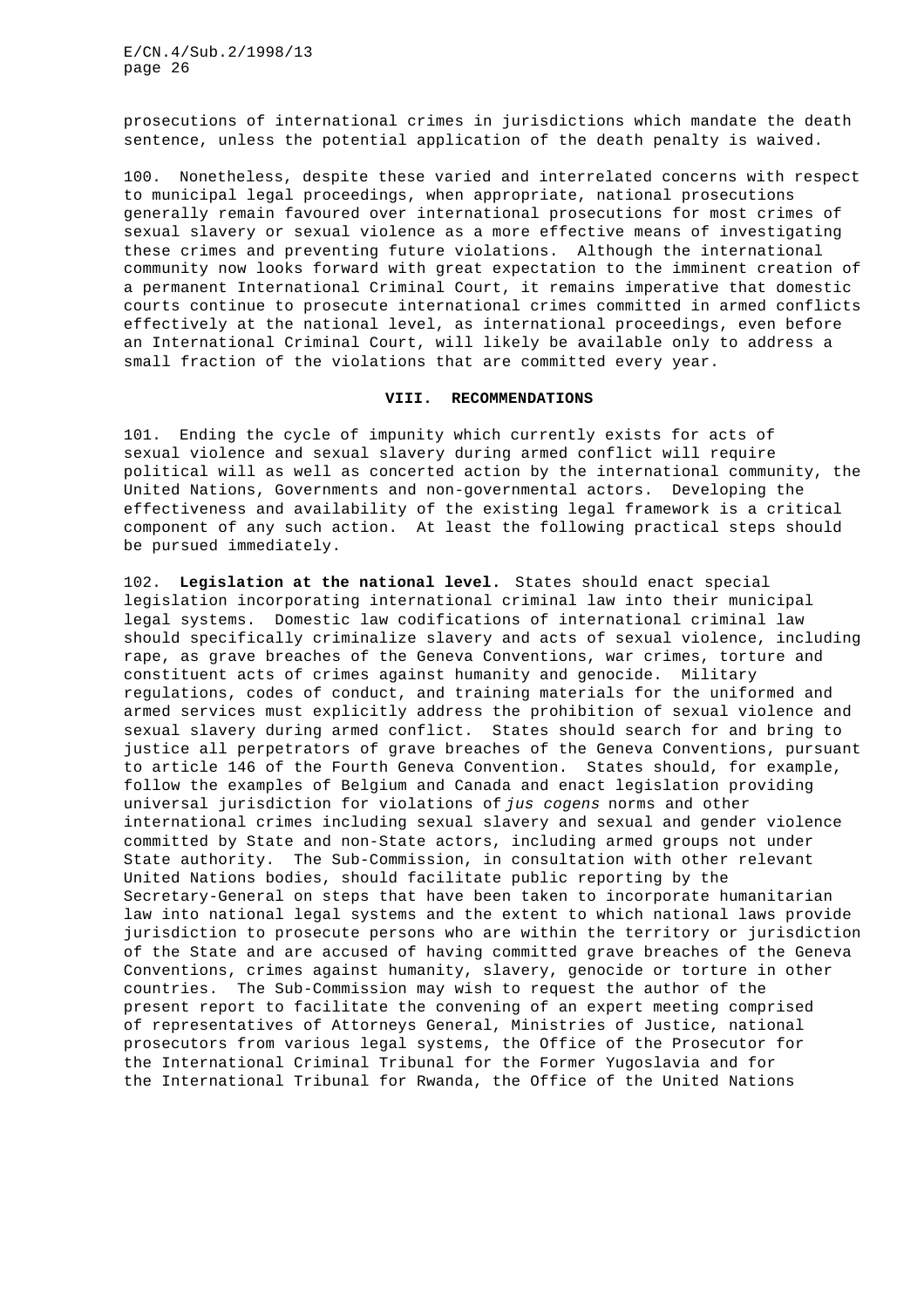High Commissioner for Human Rights and other relevant United Nations programmes, agencies and experts such as the Commission on Crime Prevention and Criminal Justice or the Special Rapporteur of the Commission on violence against women, and other relevant international, governmental and non-governmental organizations to prepare and disseminate guidelines for the effective prosecution of international crimes of sexual violence in proceedings at the national level.

103. **Removal of gender bias in municipal law and procedure.** States must ensure that their legal systems at all levels conform to internationally accepted norms and are capable of adjudicating international crimes and administering justice without gender bias. Municipal courts and formal and customary laws and practices must not discriminate against women in substantive legal definitions or in matters of evidence or procedure. States should review and revise their domestic law and practices to ensure that they promote equal access to justice for women and men and that all levels and branches of their legal systems, including, where relevant, military or religious courts, provide effective remedies and forms of redress for violations of international law, including prosecution of perpetrators and compensation of victims. In furtherance of efforts begun by the various agencies and entities of the United Nations, notably the Special Rapporteur on violence against women, and as reaffirmed in the Beijing Platform for Action, the Sub-Commission, along with other relevant bodies and programmes of the United Nations, should facilitate the publication, on a regular basis, of information on the substantive, evidentiary and procedural barriers at all levels in municipal legal systems to prosecuting violence against women, including sexual violence, highlighting the steps taken to remove these obstacles in conformity with international human rights standards.

104. **Adequate protection for victims and witnesses.** In prosecutions of international crimes at the international or national levels, including those crimes involving sexual violence, it is important to protect victims and witnesses from intimidation, retaliation and reprisals at all stages of the proceedings and thereafter. This is particularly the case when the crimes being prosecuted are international crimes involving allegations of sexual violence and the assailants remain at large in the community. Such protection may require witness relocation programmes or confidentiality of witnesses' identities. Appropriate resources, structures and personnel must be identified for witness protection programmes and support services, including female translators, for victims and witnesses in prosecutions at the national and international level and at all stages of the proceedings (including necessary periods thereafter).

105. **Appropriate support services for victims.** In addition to having their cases investigated and prosecuted, victims of sexual violence must be afforded appropriate support services, including psycho-social counselling, legal aid, emergency medical care and reproductive health services responsive to the devastating effects of sexual violence, including unwanted pregnancies, sexually transmitted disease and mutilation. To the extent that rape continues to be conceived of as an honour violation under various provisions of humanitarian law, it should be seen as a violation of the inherent honour and dignity of all persons. The hazards involved in linking rape to gender-biased concepts of "women's honour" include the risk of marginalizing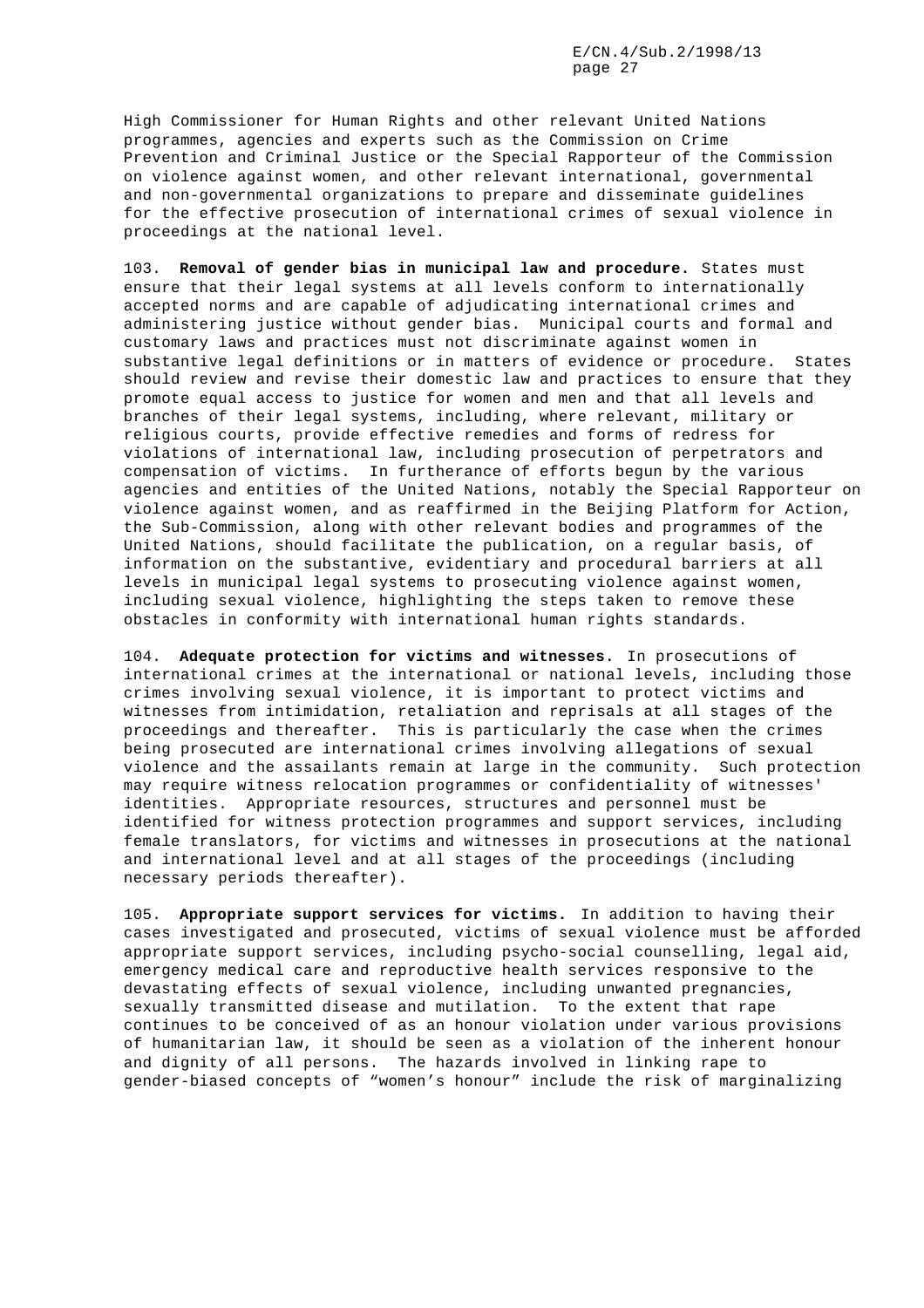the nature of the injury or inadvertently accepting the imputation of shame to the survivor, thereby reducing adequate legal redress and compensation and otherwise complicating all aspects of physical and psychological recovery. Survivors of sexual violence often face ostracism and discrimination from their families and communities, members of whom may consider the victims to be "tarnished" or to have "dishonoured" them in some way, which hinder steps toward reintegration. These destructive attitudes concerning the survivors of sexual violence must be actively dispelled through campaigns undertaken by authorities in conjunction with local women's groups in conformity with international obligations to end demeaning stereotypes regarding women and men. States should review and revise where necessary their asylum and refugee determination procedures to ensure their capacity to recognize as refugees those persons who seek refugee status or asylum based upon a fear of persecution through sexual or gender violence in armed conflict, and to provide access to trained interpreters and legal professionals to facilitate such claims.

106. **The proposed permanent International Criminal Court.** The United Nations High Commissioner for Human Rights should facilitate an ongoing dialogue between persons representing the various entities which will be charged with implementing the statute of the International Criminal Court and the relevant experts of the Commission on Human Rights and the Sub-Commission and the Office of the Prosecutor for the International Criminal Tribunal for the Former Yugoslavia and for the International Tribunal for Rwanda. To further this dialogue, the High Commissioner should convene a meeting to develop principles and suggest what resources would be necessary to ensure that the investigations and prosecutions of the International Criminal Court proceed with due regard to the need to integrate a gender perspective fully into its content and the recruitment of its personnel. Specific strategies include gender training for personnel at all levels as well as guidelines for prosecution of sexual violence, including effective documentation techniques and work with local non-governmental organizations and women's groups.

107. **Documentation with a view to eventual prosecution.** The Office of the United Nations High Commissioner for Human Rights, operating through field missions and other services, should take the lead in documenting or facilitating the documentation of sexual violence in conflict situations. This will require specific training of United Nations staff and a commitment on the part of the High Commissioner herself to give priority to such documentation efforts. Steps should be taken to ensure the presence of female translators in all monitoring missions undertaken or coordinated by the Office of the High Commissioner, and mechanisms should be implemented to protect the identity of witnesses and victims who do come forward. Any such documentation efforts should be conducted with a view towards potential prosecution of perpetrators and mechanisms should be explored to facilitate such prosecutions in international tribunals. In the documentation of sexual violence committed during armed conflict, a coordinated effort should be made by investigators at the international and national levels, governmental and non-governmental organizations, humanitarian and relief agencies, health care providers, journalists and others to reduce the trauma of victims and witnesses in recounting their stories. The methods of documenting and investigating crimes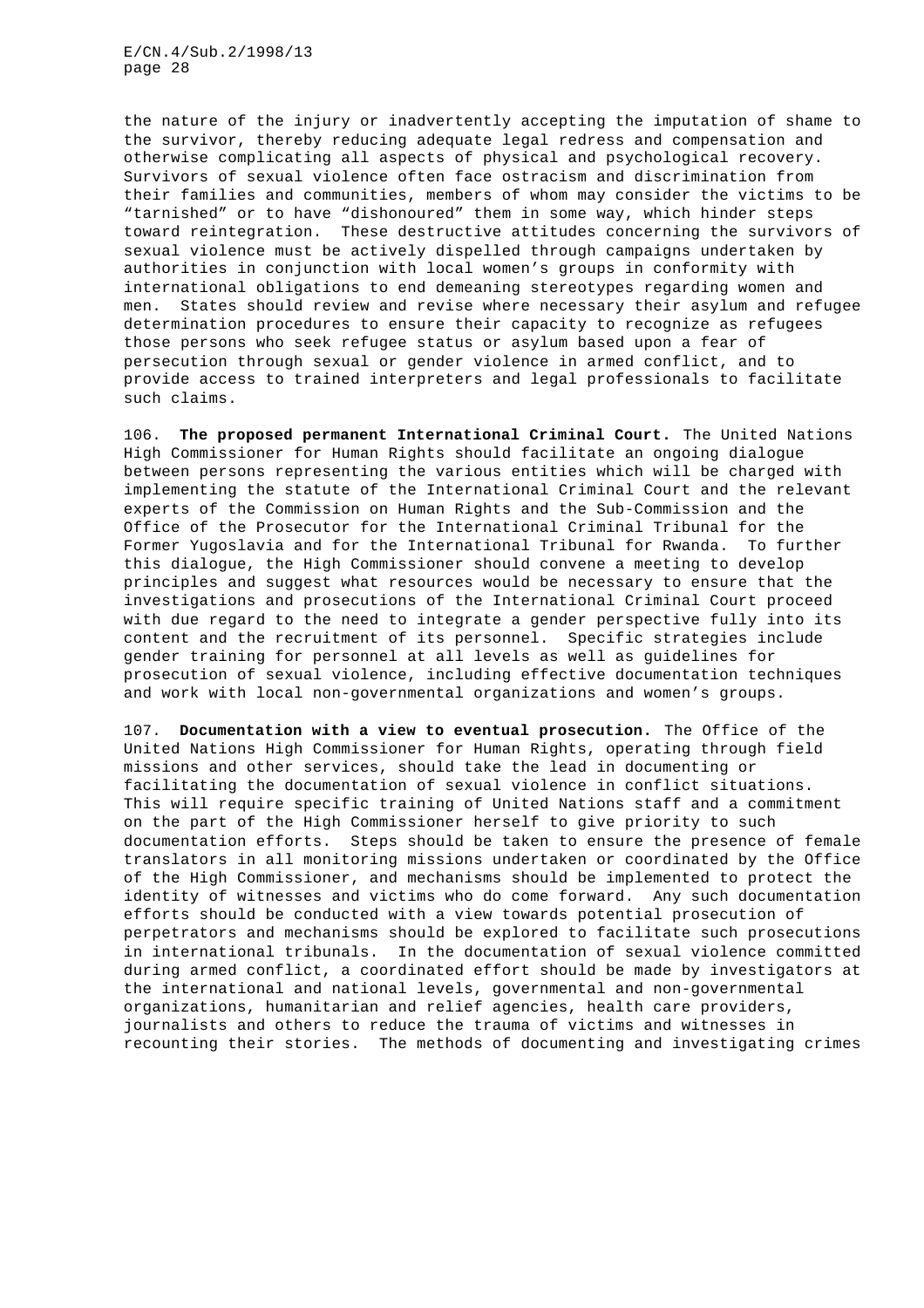of sexual violence should include collecting information from alternative, reliable sources such as local women's groups, human rights monitors and health care providers.

108. **Action at the cessation of hostilities.** At the close of hostilities, it is increasingly the practice for concerned parties to include "human rights chapters" in peace treaties obliging the parties to ratify and observe international human rights instruments and principles. The prosecution of perpetrators and compensation of victims of international crimes committed during armed conflict are generally not contemplated in the peace negotiations and agreements. In fact, amnesty is often granted to those who have committed crimes such as grave breaches of the Geneva Conventions and other war crimes, crimes against humanity, slavery, genocide and torture. Following an armed conflict or other hostilities or circumstances resulting in the transfer of State power, States should explicitly include in peace treaties provisions designed to break the cycle of impunity and to ensure the effective investigation and redress of sexual slavery and acts of sexual violence, including rape, committed during the armed conflict. In addition, peace treaties must not seek to extinguish the rights of victims of human rights violations with respect to claims of compensation and other forms of legal redress unless appropriate administrative schemes for compensation and prosecution are incorporated into the substantive peace agreement. The international community, including the United Nations, must give maximum support to rebuilding effective, accessible and non-discriminatory municipal legal systems following the cessation of hostilities and ensure adequate prosecutions of international crimes committed during the conflict, particularly those involving sexual violence.

109. **The need for an effective, gender-sensitive response.** While international human rights and humanitarian law are largely applicable to all perpetrators of sexual violence and slavery, male or female, the nature and consequences of these crimes as they relate specifically to gender must be incorporated into all legal and extralegal responses, including prevention, investigation, prosecutions, compensation, and the training of persons taking part in armed conflicts. This gender integration is to ensure that no sexual violence is committed with impunity. Clearly, women are often at great risk of sexual violence. This risk is further exacerbated by gender discrimination found within all legal systems and within societies in general, although to varying degrees. This discrimination is particularly likely when the fact of being female is coupled with minority status in terms of ethnicity, race or religion. At the same time, in the context of armed conflict, it is crucial not to overlook the fact that victims of sexual violence most likely will have also suffered violence of a non-sexual nature. Women who have been raped, for instance, should not be characterized solely as "the rape victims" as this ignores the totality of the violations they may have endured. By incorporating an understanding of gender into the legal framework for responding to systematic rape and sexual slavery, the full range of the obligations and legal accountability of all parties to a conflict may be carefully articulated and concrete steps may be outlined to ensure adequate prevention, investigation and criminal and civil redress, including compensation of victims.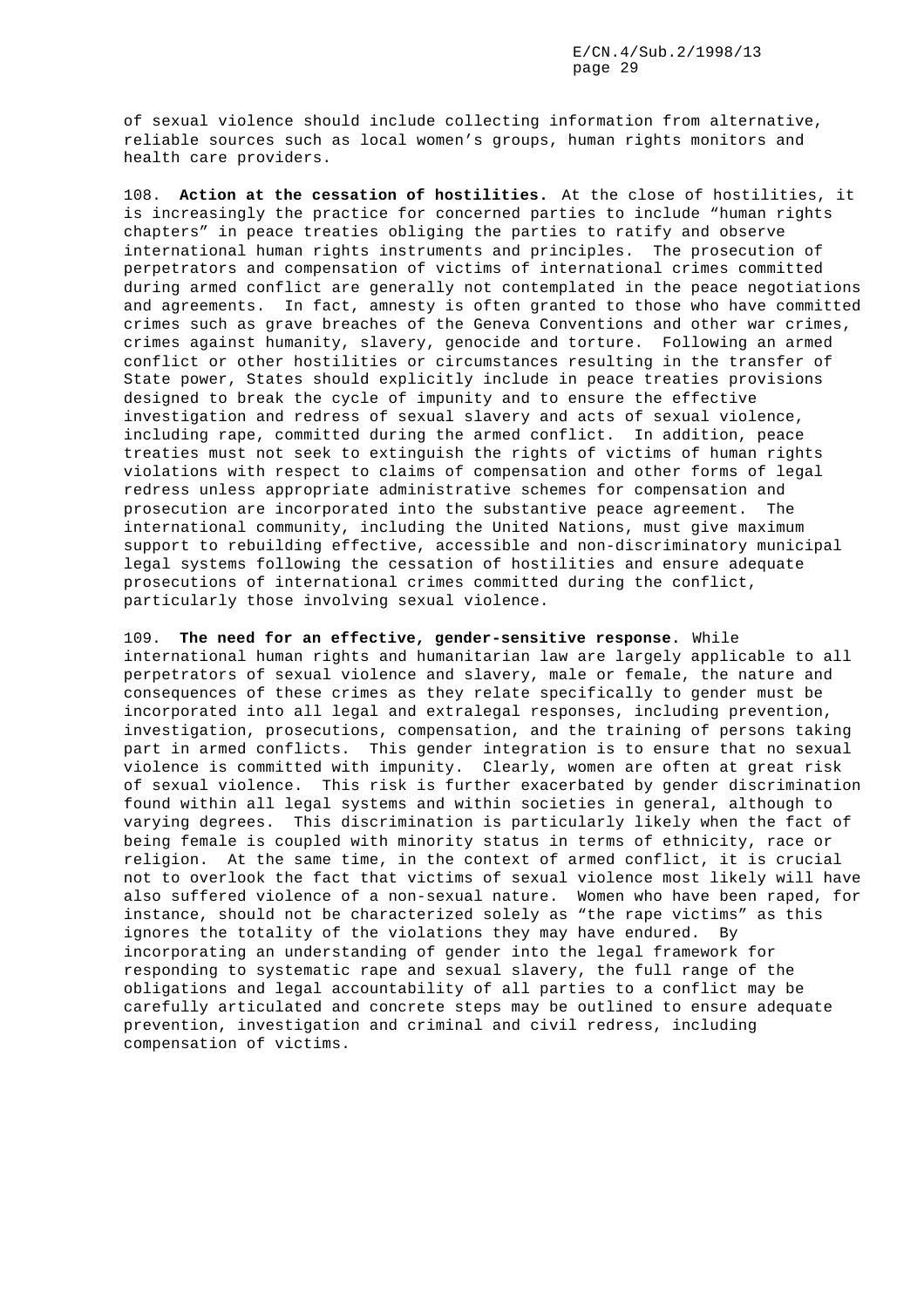#### **IX. CONCLUSIONS**

110. As Ms. Machel noted in her final report, "While abuses such as murder and torture have long been denounced as war crimes, rape has been downplayed as an unfortunate but inevitable side effect of war" (A/51/306, para. 91). However, a new attitude is evolving with respect to the prosecution of sexual violence committed during armed conflict as serious international crimes. The international community has increased its efforts to end the cycle of impunity for these crimes by ensuring, for both victims and perpetrators, that justice is done. The International Criminal Tribunal for the Former Yugoslavia and the International Tribunal for Rwanda, as well as the proposed permanent International Criminal Court, are welcome advances in this campaign for justice, and it is hoped that these tribunals will endeavour to implement the best practices possible in this regard.

111. The international legal framework of humanitarian law, human rights law and criminal law which currently exists to prosecute crimes of sexual violence committed during armed conflict, although not always sufficiently explicit, clearly prohibits and criminalizes sexual violence and sexual slavery and provides universal jurisdiction in most cases. International law must better reflect the experience of women and the true nature of the harms done to them, particularly during armed conflict situations, and the further development of the legal framework through consistent, gender-responsive practice is a critical goal. Nevertheless, it is the lack of political will that poses the greatest obstacle to the effective prosecution and redress of sexual slavery and sexual violence during armed conflict.

112. When the necessary elements exist to establish that sexual violence constitutes an international crime such as slavery, crimes against humanity, genocide, torture or war crimes, it must be charged, prosecuted and redressed as such. Concrete steps must be taken immediately, including in those countries currently experiencing internal armed conflict or violence, to ensure that (a) sexual violence and sexual slavery are identified and documented; (b) legal frameworks are applied to ensure that the perpetrators of such abuses are brought to justice; and (c) victims of such abuses receive full redress under both criminal and civil laws, including compensation where appropriate. The international crime of slavery, including sexual slavery, is a particularly important and useful basis for addressing egregious acts of violence committed against women in armed conflict, given that its prohibition is a *jus cogens* norm which gives rise to pure universal jurisdiction.

113. Individual perpetrators of slavery, crimes against humanity, genocide, torture and war crimes - whether State or non-State actors - must be held responsible for their crimes at the international or national level, depending on the circumstances of the case and on the capacity and availability of forums to adjudicate the case fairly and dispense justice adequately. A strict application of the international legal standards for command responsibility, which apply to all authorities within a given chain of command, may prevent future sexual or gender violence in conflict situations and will serve the goals of protection, enforcement and deterrence. In many cases, it may be more efficient to focus resources on the prosecution of commanding officers at the international level for such crimes as crimes against humanity or genocide, or for the failure to take steps to prevent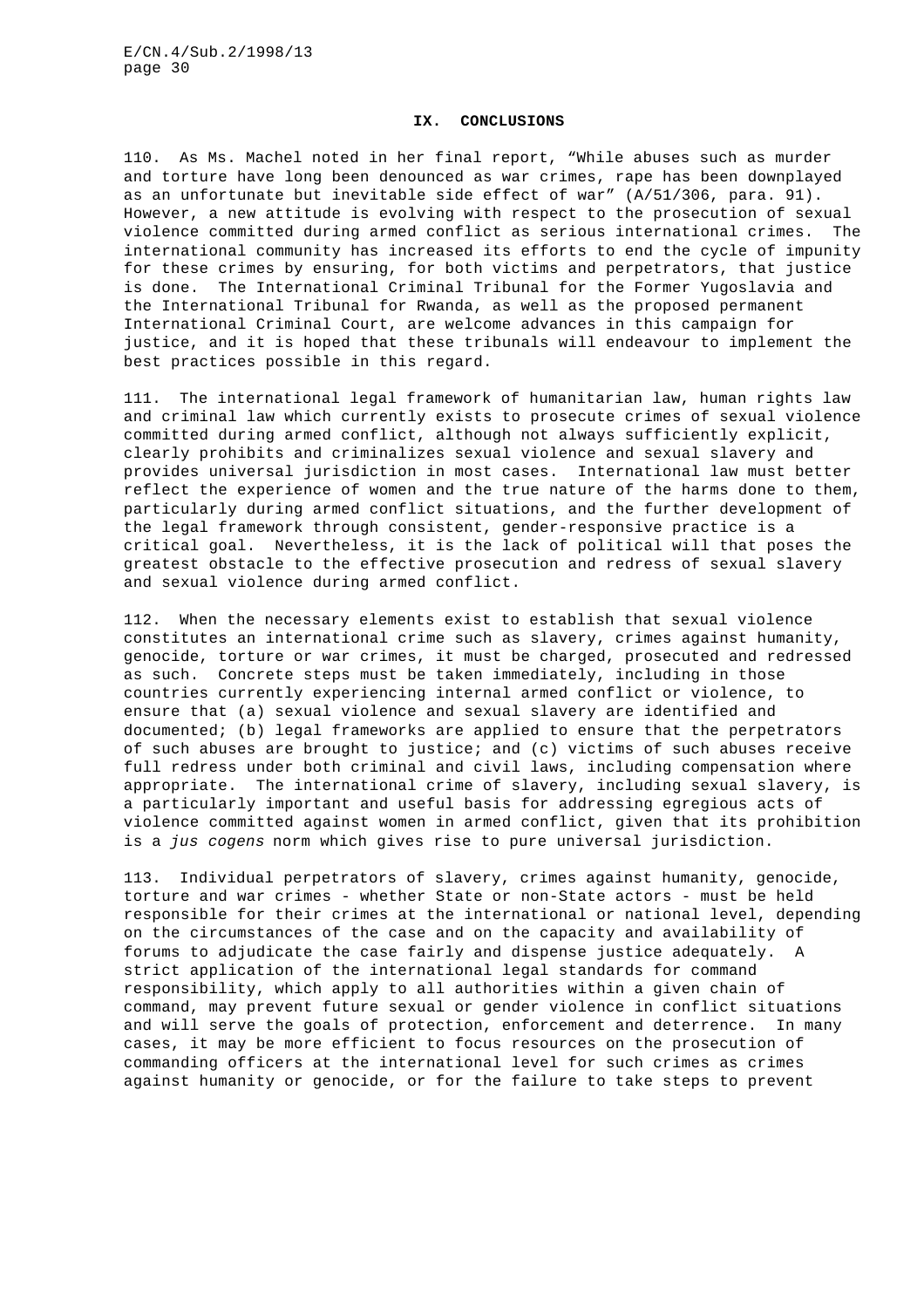sexual violence against and enslavement of girls and women, while prosecuting those responsible for carrying out the specific offences for appropriate international crimes in municipal proceedings. In addition, those who incite or solicit the commission of international crimes or contribute to their commission through acts in complicity, must also be held liable for their actions or inaction, as the case may be.

114. To the discredit of us all, the international community waited too long to become involved in the situations in the former Yugoslavia and Rwanda despite the reports of massive violations of life and liberty of men and women, including rape and other forms of sexual violence being used as war tactics. Widespread, frequent and unremedied acts of rape and other forms of sexual violence are important indicators of a nascent conflict and such alerts must be taken as seriously as reports of mass killings and forcible expulsions. The international community must respond quickly to these early warnings of armed conflict situations and humanitarian, diplomatic and preventative intervention must include efforts to address such sexual or gender-based violence.

115. Armed conflict exacerbates the discrimination and violence directed at women everywhere, every day. To end the cycle of violence, the equal rights of women to participate in the economic, social, political and cultural life of their societies must be protected and promoted. Without the full equality and participation of women, any steps taken to prevent systematic rape or sexual slavery during armed conflict or to rebuild societies recovering from war will ultimately fail.

#### Notes

1/ The Special Rapporteur would like to thank the following individuals for their assistance in producing this report: Stephen Bowen, Mark Bromley, Alice M. Miller and Alison N. Stewart. In addition, the Special Rapporteur would also like to thank the following individuals who provided expert guidance during the course of this study: Kelly Askin, M. Cherif Bassiouni, Diane Orentlicher, Patricia Viseur Sellers, and David Weissbrodt.

2/ For a discussion, see Hilary Charlesworth, Christine Chinkin and Shelley Wright, "Feminist approaches to international law", American Journal of International Law, vol. 85, 1991.

3/ Madeline Morris, "By force of arms: rape, war, and military culture", Duke Law Journal, vol. 45, 1996.

4/ "The term 'gender' refers to the socially constructed roles of women and men in public and private life. Gender is distinct from 'sex', which is biologically determined." Donna Sullivan, Integration of Women's Human Rights into the Work of the Special Rapporteurs (New York: UNIFEM, 1996).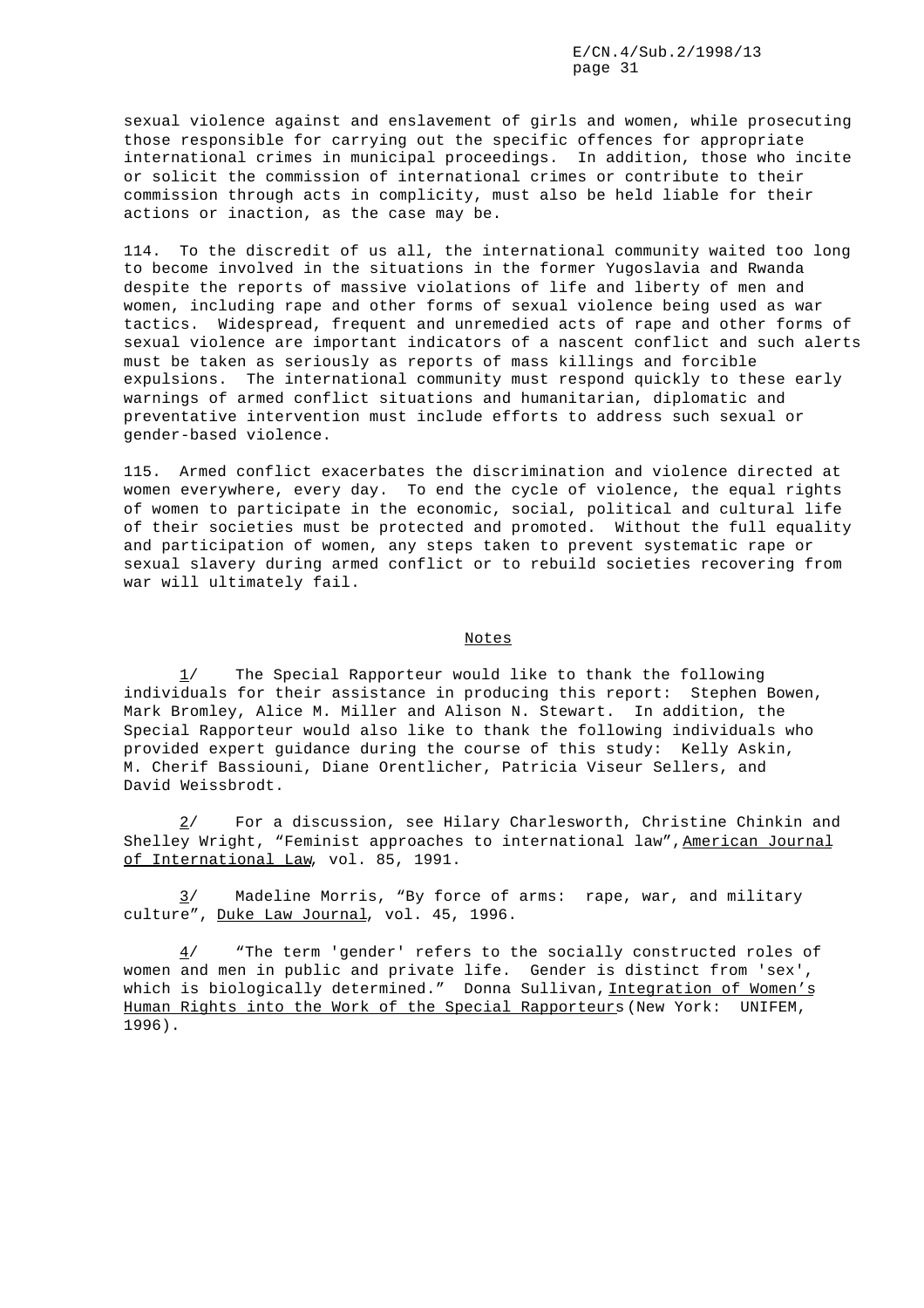5/ See Beijing Declaration and Platform for Action (A/CONF.177/20), paras. 131-149; Radhika Coomaraswamy, Report of the Special Rapporteur on violence against women, its causes and consequences (E/CN.4/1998/54), paras. 8-18.

6/ M. Cherif Bassiouni, Sexual Violence: An Invisible Weapon of War in the Former Yugoslavia, Occasional Paper No. 1, International Human Rights Law Institute, DePaul University College of Law (1996), p. 3.

7/ Human Rights Watch, Shattered Lives: Sexual Violence during the Rwandan Genocide and its Aftermath, New York, (1996) p. 62.

8/ See International Criminal Tribunal for the Former Yugoslavia (ICTFY), Prosecutor v. Tadic, Case IT-94-1-T (Trial Chamber Judgment of 7 May 1997).

9/ ICTFY, Indictment of Miljkovic and Others, Case IT-95-9-I (21 July 1995) para. 31.

10/ Rape and Sexual Assault: A Legal Study. Final Report of the United Nations Commission of Experts Established Pursuant to Security Council Resolution 780 (1992) (S/1994/674/Add.2 (Vol. I), annex II), para. 2.

11/ Ibid., note 4 (stating that "[v]iolent crimes of a homosexual nature are not explicitly mentioned in international humanitarian law... That international humanitarian law, insofar as it provides protection against rape and other sexual assaults, is applicable to men as well as women is beyond any doubt as the international human right not to be discriminated against (in this case on the basis of sex) does not allow derogation.").

12/ ICTFY, Rules of procedure and evidence, (as amended on 25 July 1997), rule 96 (Evidence in cases of Sexual Assault); International Tribunal for Rwanda, Rules of procedure and evidence, entered into force 29 June 1995.

13/ Ibid.

14/ M. Cherif Bassiouni, "Enslavement as an International Crime", New York University Journal of International Law and Politics vol. 23 (1991) p. 458.

15/ For example, see ICTFY, Indictment of Gagovic and Others, case IT-96-23-I (26 June 1996) [hereinafter Foca Indictment].

16/ See for example, Betsy Apple, School for Rape: The Burmese Military and Sexual Violence (1998), p. 49.

17/ Coomaraswamy,  $(E/CN.4/1998/54$ , para. 42). It is clear that many victims of sexual slavery and sexual violence during armed conflict are children. Ms. Graça Machel, the expert appointed by the Secretary-General to undertake a study on the impact of armed conflict on children, stated in her final report (A/51/306 of 26 August 1996, para. 45):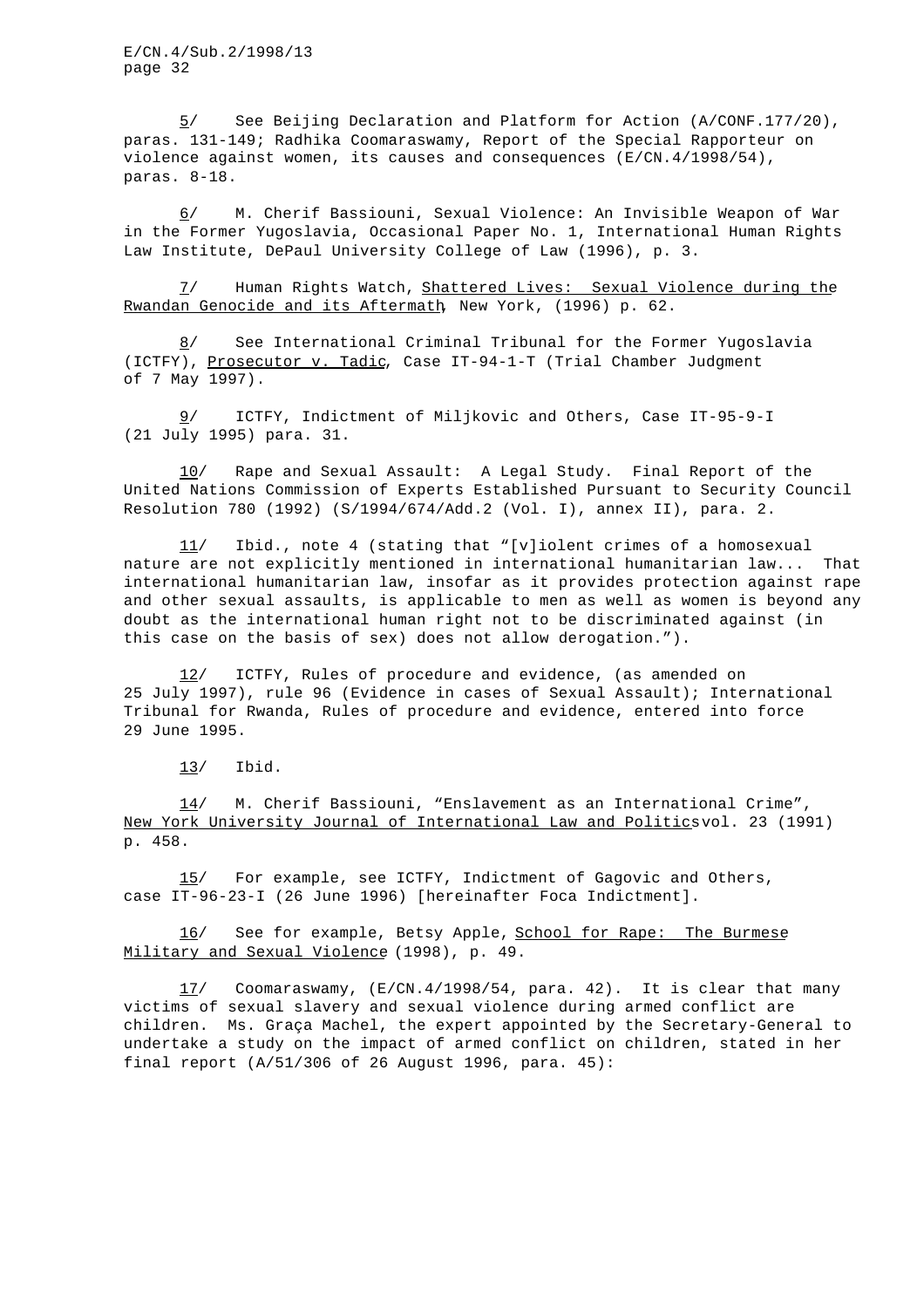"In Guatemala, rebel groups use girls to prepare food, attend to the wounded and wash clothes. Girls may also be forced to provide sexual services. In Uganda, girls who are abducted by the Lord's Resistance Army are 'married off' to rebel leaders. If the man dies, the girl is put aside for ritual cleansing and then married off to another rebel."

18/ Machel, Ibid., para. 91. "While abuses such as murder and torture have long been denounced as war crimes, rape has been downplayed as an unfortunate but inevitable side effect of war."

19/ M. Cherif Bassiouni, International Crimes: *Jus Cogens* and Obligations *Erga Omnes*, in Bassiouni and Madeline H. Morris, (eds.), Accountability for International Crimes and Serious Violations of Fundamental Human Rights, 1996, p. 68.

20/ Ibid., pp. 65-66.

21/ Ibid.

22/ See ICTFY, Tadic case, sect. VI.D.2.ii.a. A Trial Chamber of the ICTFY noted that "it is now well established that the requirement that the acts be directed against a civilian population' can be fulfilled if the acts occur on either a widespread basis or in a systematic manner. Either one of these is sufficient to exclude isolated or random acts".

23/ Article 6 (c) of the Charter of the International Military Tribunal, Nürnberg (1945) defines crimes against humanity as "murder, extermination, enslavement, deportation, and other inhumane acts committed against any civilian population before or during the war, or persecutions on political, racial, or religious grounds in execution of or in connection with any crime within the jurisdiction of the Tribunal, whether or not in violation of the domestic law of the country where perpetrated". See also the Final Report of the United Nations Commission of Experts Established Pursuant to Security Council Resolution 780 (1994) (S/1994/674), para. 83.

24/ ICTFY, Tadic case, Appeals Chamber Decision on Jurisdiction of 2 October 1995, para. 141 (stating that it was a settled rule of customary international law that crimes against humanity do not require a connection to international armed conflict).

25/ Theodor Meron, "Rape as a Crime under international humanitarian law", American Journal of International Law, vol. 87, 1993, p. 428.

26/ M. Cherif Bassiouni, Crimes against Humanity in International Criminal Law, (Dordrecht, Boston: M. Nijhoff, 1992) p. 251. The author states:

"[I]t is inconceivable that any targeted group, no matter what its affinity may be, should be excluded [from grounds of protection under crimes against humanity]. The element of discrimination evidences the collective nature of the crime and its scope should have no limits and no quantitative or numerical standards for the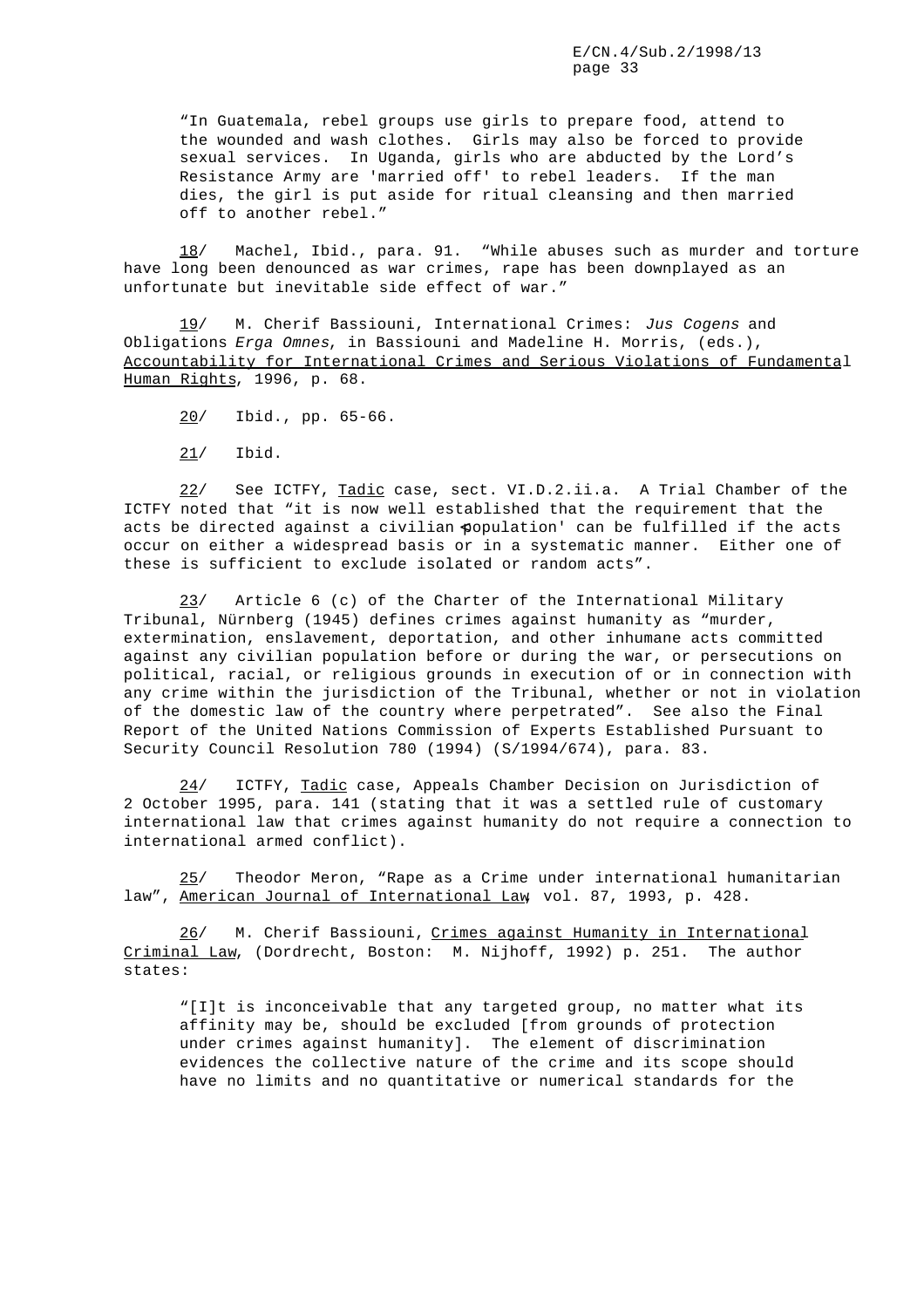persons to be included in the discriminated group."

27/ Ibid. See also Commission of Experts Report (S/1994/674), para. 107.

28/ Charter of the International Military Tribunal, Nürnberg, art. 6 (c); Charter of the International Military Tribunal for the Far East, art. 5 (c); Allied Control Council Law No. 10, Punishment of Persons Guilty of War Crimes against Peace and against Humanity, art. 1 (c).

29/ Security Council resolution 827 (1993), annex.

30/ Security Council resolution 955 (1994), annex.

 $31/$  Foca Indictment, supra note 15, Counts 56, 57, 61 and 62, paras. 12.2, 12.5.

32/ Barcelona Traction, Light and Power Co., Ltd. (Belgium v. Spain), Judgement of 5 February 1970: I.C.J. Reports 1970, p. 32.

33/ John P. Humphrey, The International Law of Human Rights in the Middle Twentieth Century, reprinted in Richard B. Lillich, International Human Rights: Problems of Law, Policy, and Practice (2nd ed.) (Boston, Toronto: Little Brown & Co., 1991), p. 1.

"By 1885, it was possible to affirm, in the General Act of the Berlin Conference on Central Africa, that trading in slaves is forbidden in conformity with the principles of international law'. And in 1889, the Brussels Conference not only condemned slavery and the slave trade but agreed on measures for their suppression, including the granting of reciprocal rights of search, and the capture and trial of slave ships. This work was continued by both the League of Nations and the United Nations."

34/ Advisory Opinion of the International Court of Justice on Reservations to the Convention on the Prevention and Punishment of the Crime of Genocide, I.C.J. Reports 1951, p. 15.

35/ Commission of Experts Report (S/1994/674), para. 313.

36/ Yoram Dinstein, "International Criminal Law", Israel Yearbook on Human Rights, vol. 5, 1975, reprinted in Henry J. Steiner and Philip Alston, International Human Rights in Context, Law, Politics, Morals (Oxford: Clarendon Press, 1996), pp. 1025, 1028 (noting that "the murder of a single individual may be categorized as genocide if it constitutes a part of a series of acts designed to attain the destruction of the group to which the victim belonged").

37/ Report of the Special Rapporteur on the question of torture to the Commission on Human Rights at its forty-second session (E/CN.4/1985/15, para. 119); International Human Rights Law Group, Token Gestures: Women's Human Rights and UN Reporting, 1993, pp. 6-11.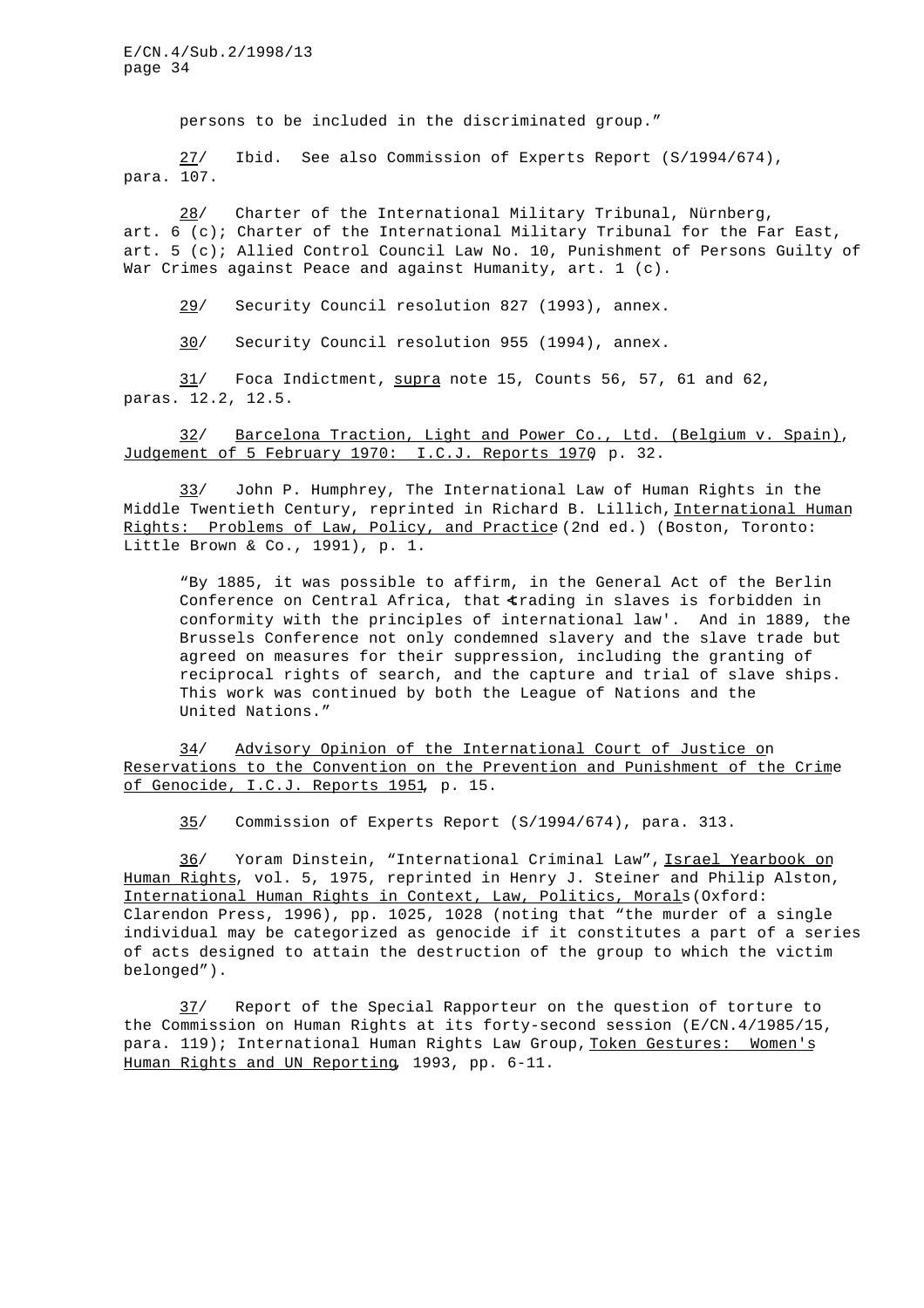38/ Committee on the Elimination of Discrimination against Women, general recommendation No. 19 (eleventh session, 1992), para. 6.

39/ Military and Paramilitary Activities in and against Nicaragua (Nicaragua v. United States), Judgment of 27 June 1986, I.C.J. Reports 1986, p. 114 (finding that the rules articulated in article 3 common to the Geneva Conventions, as declarative of customary international law, represent elementary considerations of humanity).

40/ Report of the International Law Commission on the work of its thirty-second session, Official Records of the General Assembly, Thirty-fifth Session, Suplement No. 10 (A/32/10) (1980).

41/ Article 49 of the (First) Geneva Convention for the Amelioration of the Condition of the Wounded and Sick in Armed Forces in the Field; article 146 of the (Fourth) Geneva Convention Relative to the Protection of Civilian Persons in Time of War.

42/ In general, the grave breaches provisions of the Geneva Convention of 1949 are intended to benefit "protected persons" which article 4 of the Fourth Geneva Convention defines as "those who, at a given moment and in any manner whatsoever, find themselves, in case of a conflict or occupation, in the hands of a Party to the conflict or Occupying Power of which they are not nationals". The grave breaches provisions are also intended to apply during international armed conflicts involving one or more Contracting Parties to the Conventions. Article 3 common to the Conventions and Protocol II additional to the Conventions offer more limited protections in conflicts of a non-international character.

The Appeals Chamber of the ICTFY has ruled (in the *Tadic* case) that even as customary international law, the grave breaches provisions of the Geneva Conventions apply only in the context of international armed conflicts. However, commentators have criticized this decision as being under-inclusive. Theodor Meron, "The continuing role of custom in the formation of international humanitarian law", American Journal of International Law, vol. 90, p. 243.

43/ A single act of rape is sufficient to constitute a war crime. Commission of Experts Report (S/1994/674), para. 105 and Rape and Sexual Assault (S/1994/674/Add.2) (vol. I), annex II, para. 16.

44/ International Committee of the Red Cross, Aide-Mémoire, 3 December 1992. See also Meron, supra note 25, p. 26.

45/ Ibid. See also Amnesty International, Bosnia and Herzegovina: Rape and Sexual Abuses by Armed Forces, 1993.

46/ The Regulations annexed to the Hague Convention No. IV of 1907 should be viewed as having attained the status of customary international law by at least 1939. Judgement of the Nürnberg Tribunal, in American Journal of International Law, vol. 41, 1947.

47/ Ibid.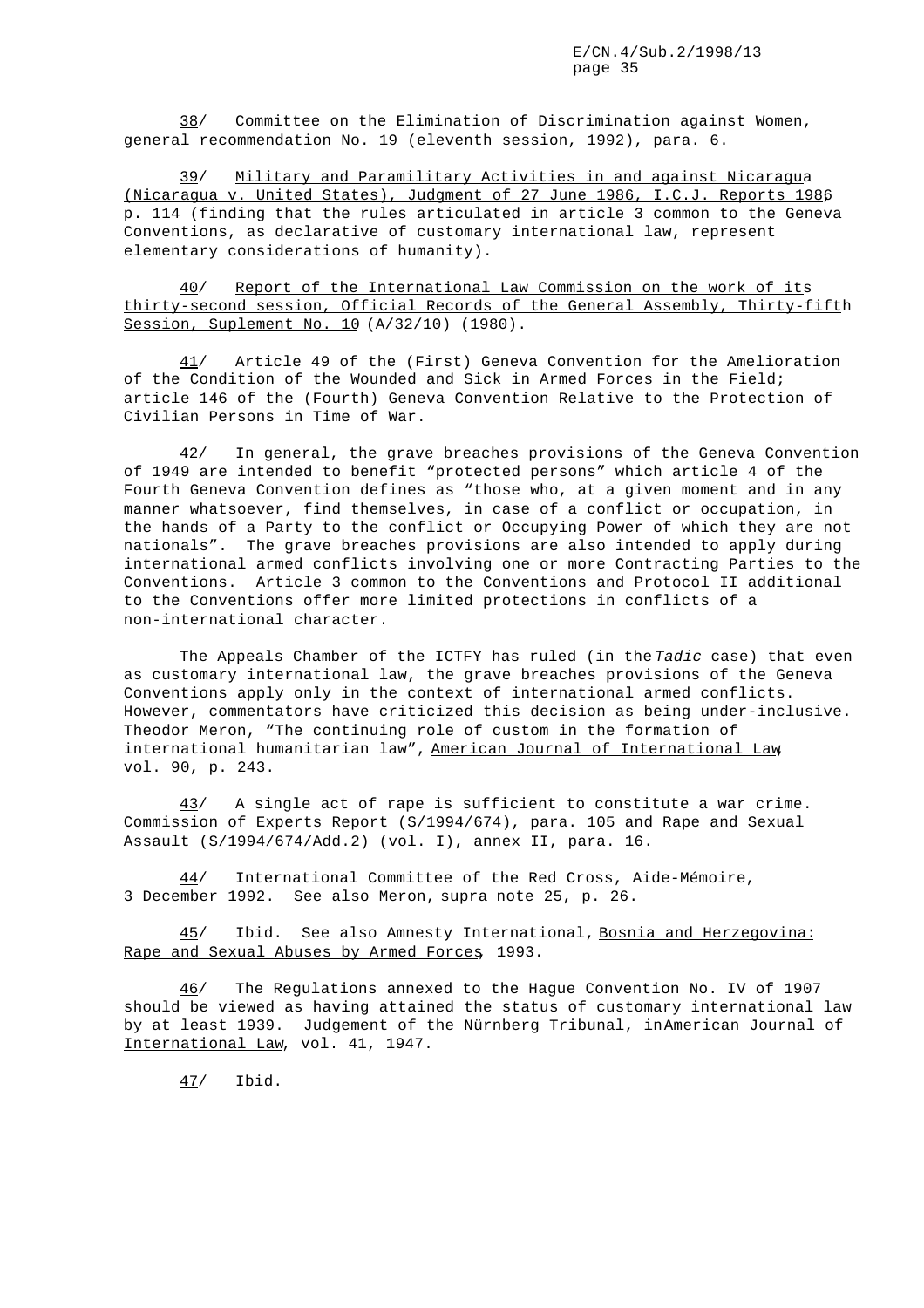48/ U. Dolgopol and S. Paranjape, Comfort Women: An Unfinished Ordeal, International Commission of Jurists, 1993, pp. 135-36.

49/ Most Nürnberg Tribunal slave labour cases alleged violations of article 46 of the Hague Convention Regulations concerning family honour, coupled with article 52 concerning the types of forced labour that may be required of civilian populations. See also Bassiouni, supra note 14.

50/ Significantly, articles 27 and 147 of the Fourth Geneva Convention directly address certain aspects of slavery or slavery-like practices. Slavery and related crimes are addressed in articles 49-57 of the (Third) Geneva Convention Relative to the Treatment of Prisoners of War, which specifically regulate the labour of prisoners of war, particularly labour which is of an unhealthy, dangerous or humiliating nature. In addition, article 130 of the Third Geneva Convention considers "wilful killing, torture or inhuman treatment, including biological experiments, [and] wilfully causing great suffering or serious injury to body or health" to be grave breaches. When read in conjunction with article 130, the prohibitions in articles 49-57 of the Third Geneva Convention include various forms of slavery as grave breaches. Bassiouni, supra note 14, pp. 510-512.

51/ Jean S. Pictet, et al. (eds.), Commentary on the Geneva Conventions of 12 August 1949: Geneva Convention Relative to the Protection of Civilian Persons in Time of War (Geneva: International Committee of the Red Cross, 1958) p. 598 (commentary on art. 147); Meron, supra note 25; Anne Tierney Goldstein, Recognizing Forced Impregnation as a War Crime Under International Law, 1993, pp. 9-11.

52/ Foca Indictment, supra note 31.

53/ Ibid., para. 10.2.

54/ The present report recognized the current efforts to identify and rectify any limits that do exist to the application of existing norms to situations of internal violence. The analytical report of the Secretary-General submitted pursuant to Commission on Human Rights resolution 1997/21 endeavours to establish a framework for minimum humanitarian standards and groups the limitations and failings of human rights law under three broad categories: (1) concern for derogations; (2) questions concerning the accountability of armed groups under the human rights standards; and (3) the lack of specificity in human rights standards that prevent their effective application in situations of international violence (E/CN.4/1998/87, para. 40).

55/ ICFTY, *Tadic* case, Appeals Chamber decision, paras. 84, 89.

56/ Nicaragua v. United States, supra note 39, p. 14.

57/ See also article 4 (2) (e) of Additional Protocol II (prohibiting "outrages upon personal dignity, in particular humiliating and degrading treatment, rape, enforced prostitution and any form of indecent assault").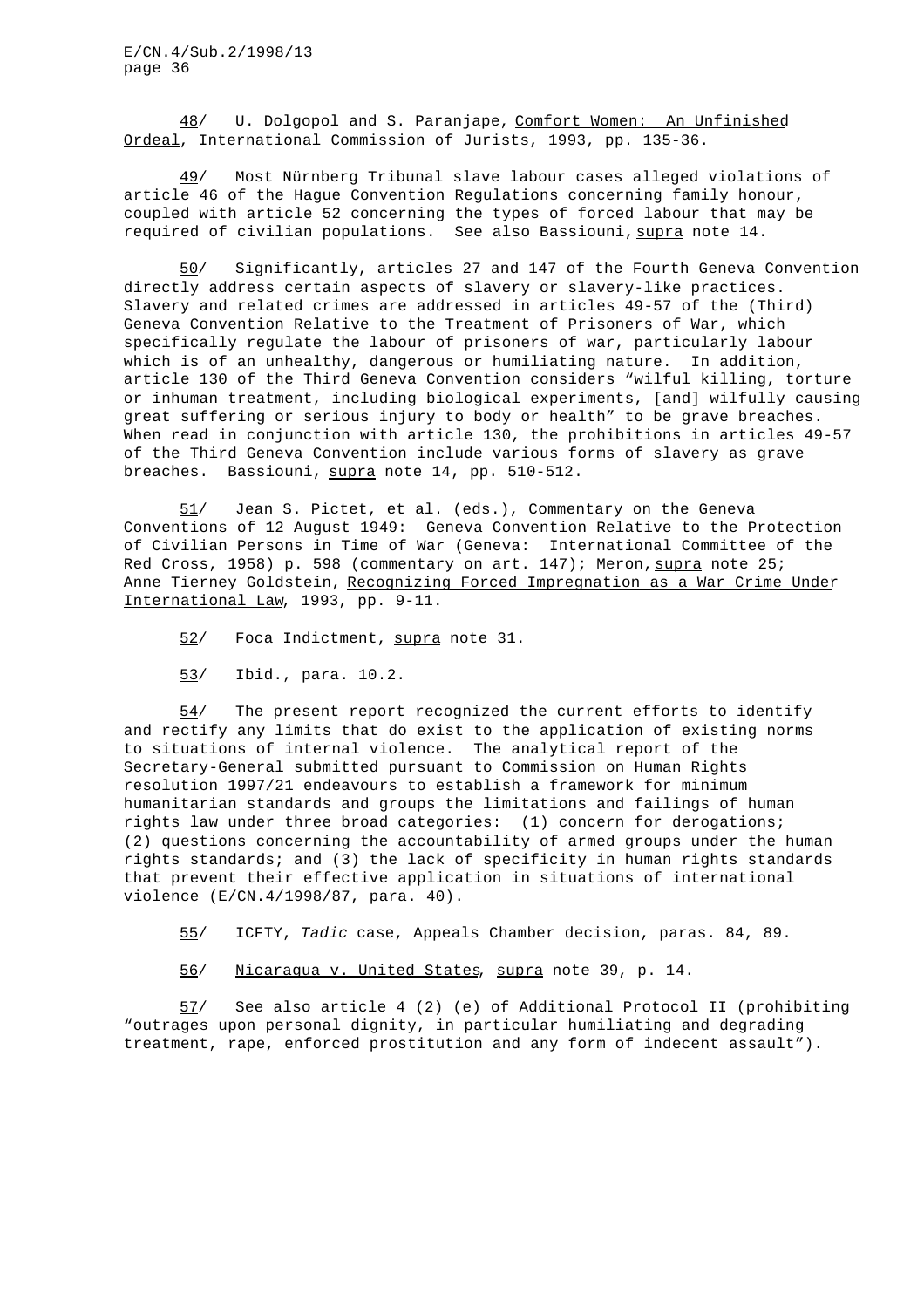58/ Theodor Meron, Human Rights in Internal Strife: Their International Protection (Cambridge, Grotius Publ., 1987), pp. 44-50.

59/ Pictet, supra note 51, p. 36.

60/ Ibid. (noting that the scope of application of article 3 "must be as wide as possible" as article 3 "merely demands respect for certain rules, which were already recognized as essential in all civilized countries, and embodied in the municipal law of the States in question, long before the Convention was signed.").

61/ ICTFY Statute, art. 7; ITR Statute, art. 6.

62/ Commission of Experts Report (S/1994/674), para. 55.

63/ Ibid., para. 313.

64/ ICTFY, Miljkovic Indictment, paras. 31, 33, 34.

65/ Ibid.

66/ Human Rights Watch, supra note 7, pp. 15-19; Jamie Frederic Metzl, Rwandan genocide and the international law of radio jamming", American Journal of International Law, vol. 91, pp. 628-634, 650.

67/ Ibid., p. 18; Human Rights Watch, War Crimes in Bosnia-Herzegovina, vol. II (1993), pp. 166-167.

68/ Metzl, supra note 66, p. 636 (citing Trial of the Major War Criminals Before the International Military Tribunal, Nürnberg, 1947, p. 548.

69/ Edith Coron, "Papon verdict condemns a collaborator and an era", The European, 6 April 1998.

70/ For example, the French courts in 1987 upheld the conviction of Nazi war criminal Klaus Barbie for crimes against humanity. International Law Review, vol. 78, 1988.

71/ Ian Brownlie, Principles of Public International Law, 4th ed. (Oxford: Clarendon Press, 1990), p. 485.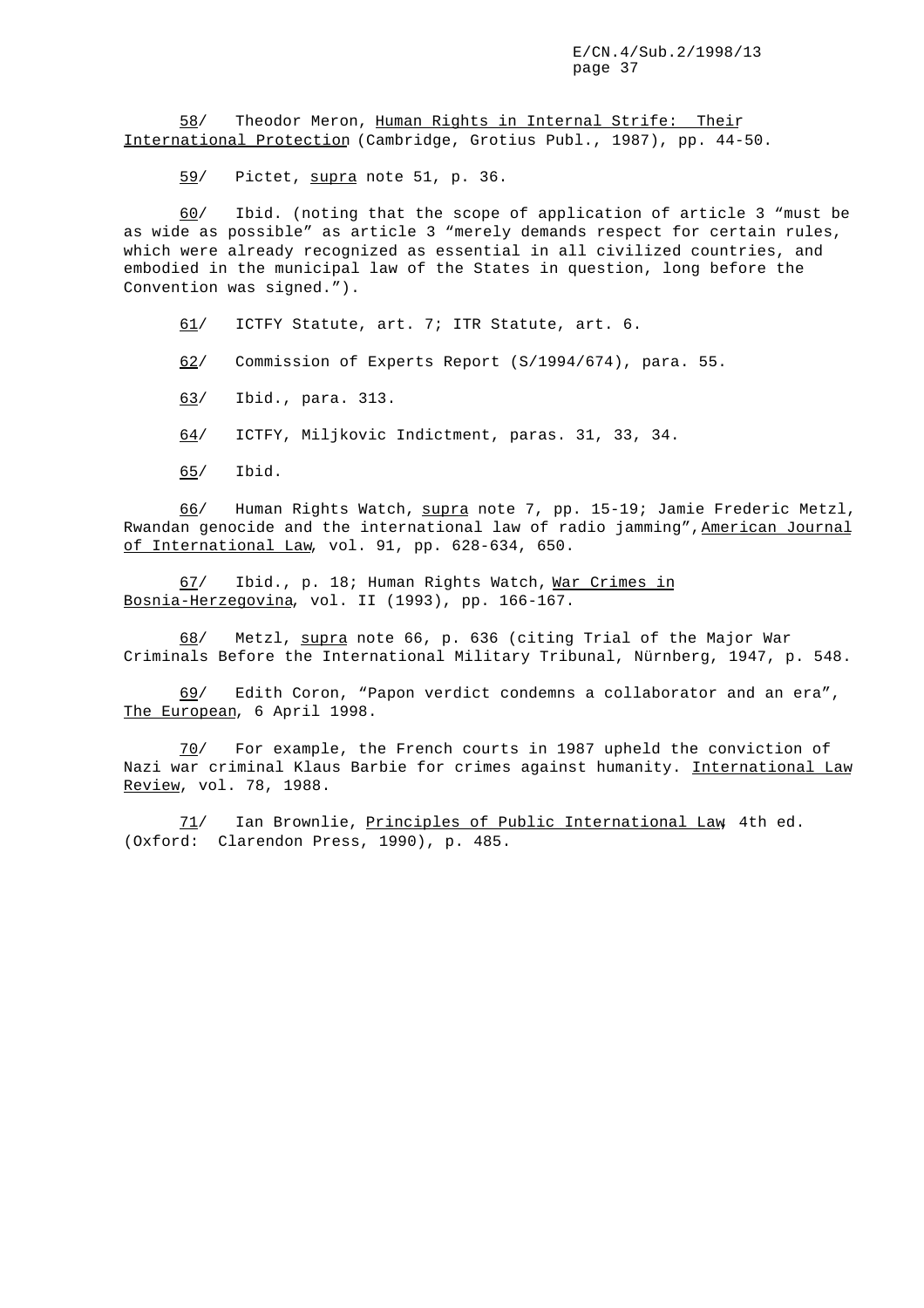#### Appendix

# AN ANALYSIS OF THE LEGAL LIABILITY OF THE GOVERNMENT OF JAPAN FOR "COMFORT WOMEN STATIONS" ESTABLISHED DURING THE SECOND WORLD WAR

#### Introduction

1. Between 1932 and the end of the Second World War, the Japanese Government and the Japanese Imperial Army forced over 200,000 women into sexual slavery in rape centres throughout Asia. These rape centres have often been referred to in objectionably euphemistic terms as "comfort stations". The majority of these "comfort women"  $\frac{1}{1}$  were from Korea, but many were also taken from China, Indonesia, the Philippines and other Asian countries under Japanese control. Over the past decade, an increasing number of women survivors of these atrocities have come forward to seek redress for these crimes. The present appendix relies exclusively on the facts established in the Japanese Government's own review of the involvement of Japanese military officials in establishing, supervising and maintaining rape centres during the Second World War. Based on these admissions by the Japanese Government, the appendix then seeks to evaluate the Japanese Government's current legal liability for the enslavement and rape of women in "comfort stations" during the Second World War. Although numerous grounds for liability may exist, this report focuses specifically on liability for the most egregious international crimes of slavery, crimes against humanity and war crimes. The appendix also sets out the legal framework under international criminal law and examines claims that may be brought by survivors for compensation.

## **I. THE POSITION OF THE GOVERNMENT OF JAPAN**

2. After denying for many years the extent to which the Japanese military was directly involved in establishing and supervising rape centres during the Second World War, the Japanese Government finally recognized the extent of its own involvement in the establishment of the "comfort stations" in an official study entitled "On the issue of wartime 'comfort women' of 4 August 1993 by the Japanese Cabinet Councillors' Office on External Affairs and in a statement by the Chief Cabinet Secretary on the same date (E/CN.4/1996/137, annex I)". The study included a review of wartime archives and interviews with both military personnel and former "comfort women". As discussed in the present appendix, the 1993 study highlights the "comfort women's" lack of personal and sexual autonomy and the regulation of the health of the women as if they were chattel.

3. The Japanese Government has recently offered a number of public apologies for the "problem" of the "comfort women." Most notably, in July 1995, on the occasion of the fiftieth anniversary of the end of the Second World War, Japanese Prime Minister Tomiichi Murayama noted that "the scars of war still run deep" and that the "problem of the so-called 'wartime comfort women' is one such scar, which, with the involvement of the Japanese military forces of the time, seriously stained the honour and dignity of many women. This is entirely inexcusable. I offer my profound apology to all those who, as wartime comfort women, suffered emotional and physical wounds that can never be closed." 2/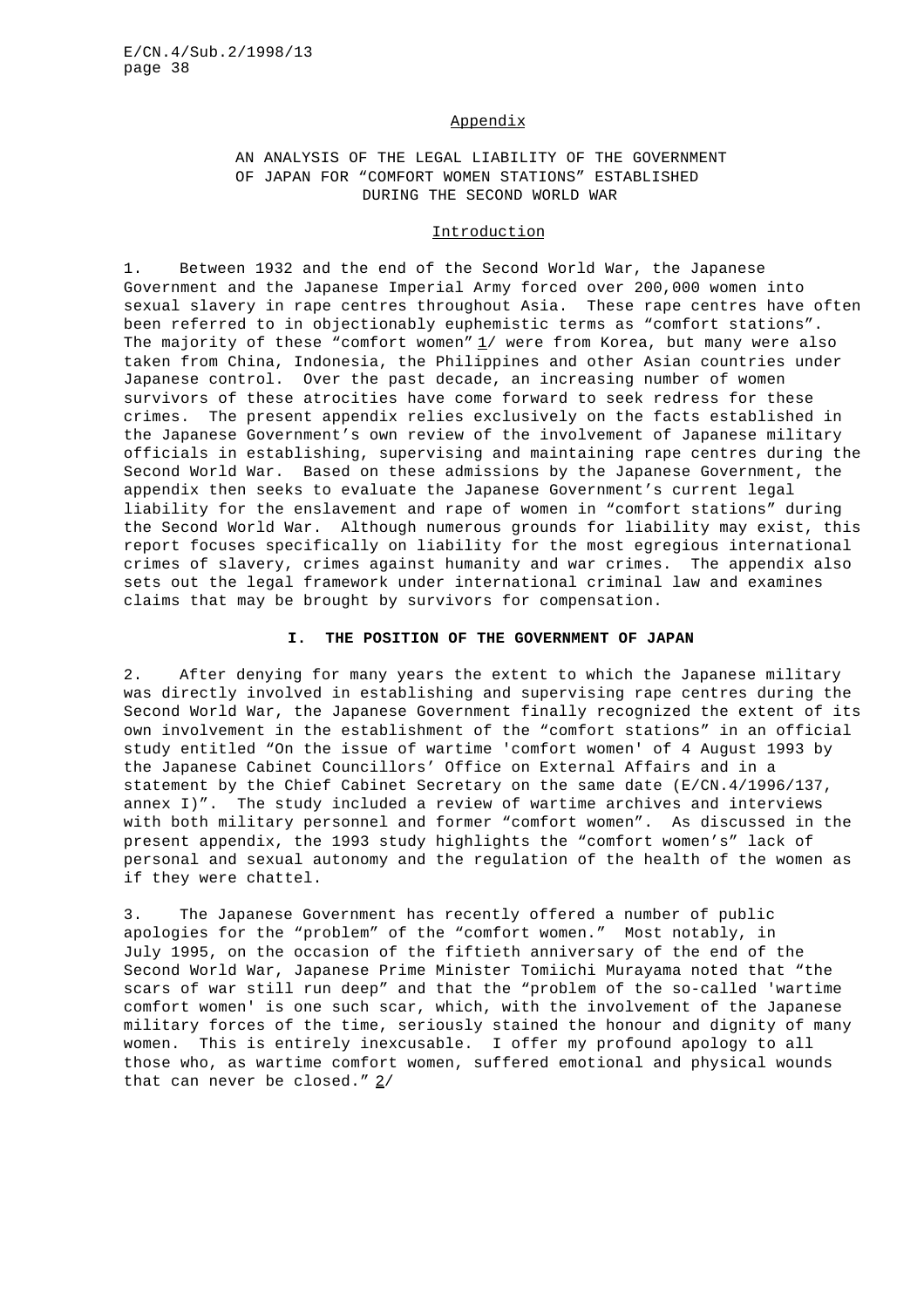4. Despite these apologies and admissions, the Japanese Government continues to deny legal liability for the Japanese military's actions with respect to the "establishment and management" of the comfort stations (see E/CN.4/1996/137). In particular, in responding to a report by the Special Rapporteur of the Commission on violence against women, Ms. Radhika Coomaraswamy (E/CN.4/1996/53/Add.1), the Japanese Government has forcefully denied legal liability on a number of substantive grounds, the most significant of which include: (a) that recent developments or advances in international criminal law may not be applied retroactively; (b) that the crime of slavery does not accurately describe the system established through the "comfort stations" and that the prohibition against slavery was not, in any event, established as a customary norm under applicable international law at the time of the Second World War; (c) that acts of rape in armed conflict were not prohibited by either the Regulations annexed to the Hague Convention No. IV of 1907 or by applicable customary norms of international law in force at the time of the Second World War; and (d) that the laws of war would only apply, in any event, to conduct committed by the Japanese military against nationals of a belligerent State and would not, therefore, cover the actions of the Japanese military with respect to Japanese or Korean nationals, since Korea was annexed to Japan during the Second World War (ibid.).

5. Following the Government of Japan's apologies for the Japanese military's direct involvement in the "comfort stations", the Japanese Government established in July 1995 the Asian Women's Fund "to protect women's human rights in Japan and the world." $3/$  The Asian Women's Fund supports women's non-governmental organizations (NGOs) "which take steps to alleviate problems women face today"; provides counselling services for women; supports research and academic study; holds meetings and conferences to address issues affecting women; and, with respect to the "comfort women", promotes "the desire to convey to these women the sincere apologies and remorse felt by the Japanese people" through "atonement" funds that are raised directly from donations made by the Japanese public.  $4/$ 

6. With respect to claims for legal compensation, the Japanese Government argues that individual "comfort women" have no right to such compensation. Alternatively, the Government of Japan also argues that any individual claims that these women may have had for compensation were fully satisfied by peace treaties and international agreements between Japan and other Asian States following the end of the Second World War. Finally, the Government of Japan additionally claims that any civil or criminal cases concerning the Second World War rape centres would now be time-barred by applicable statute of limitations provisions (see E/CN.4/1996/137).

#### **II. THE NATURE AND EXTENT OF THE RAPE CENTRES**

7. It is now clear that both the Japanese Government and military were directly involved in the establishment of rape centres throughout Asia during the Second World War. The women who were enslaved by the Japanese military in these centres - many of whom were between the ages of 11 and 20 - were housed in locations throughout Japanese-controlled Asia, where they were forcibly raped multiple times on a daily basis and subjected to severe physical abuse and exposed to sexually transmitted diseases.  $5/$  Only about 25 per cent of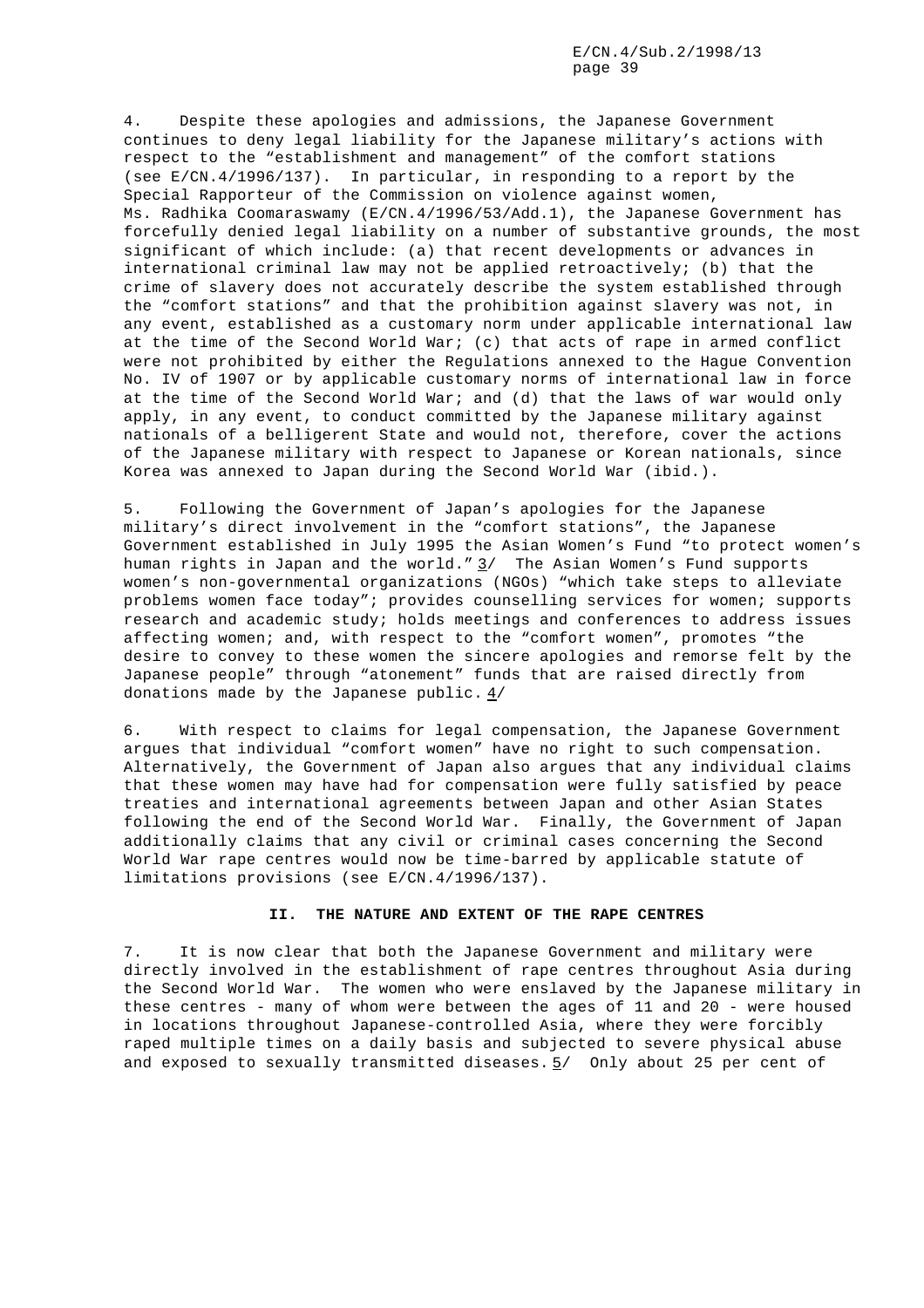these women are said to have survived these daily abuses. $6/$  To obtain these "comfort women", the Japanese military employed physical violence, kidnapping, coercion and deception. 7/

8. Preliminary investigations by governmental and non-governmental organizations have revealed three categories of "comfort stations": (1) those under the direct management and control of the Japanese military; (2) those formally under the management of private traders but effectively under the control of the military and used exclusively by the military and its civilian employees; and (3) those run by private entities in which the military was given priority but which were also available for Japanese citizens. $\underline{8}/$  The second category of "comfort stations" is believed to have been the most common. 9/ Although the Japanese Government has acknowledged "moral responsibility" for the Japanese military's involvement in these actions, Japan consistently has denied all legal responsibility. 10/

9. The Japanese Government's own report highlights the following relevant facts:

**(a) Reasons for establishing the comfort stations.** "The comfort stations were established in various locations in response to the request of the military authorities at the time. Internal government documents from those days cite as reasons for establishing comfort stations the need to prevent anti-Japanese sentiments from fermenting [sic] as a result of rapes and other unlawful acts by Japanese military personnel against local residents in the areas occupied by the then Japanese military, the need to prevent loss of troop strength by venereal and other diseases, and the need to prevent espionage" (E/CN.4/1996/137, p. 14);

**(b) Time period and location.** "As some documents indicate that a comfort station was established in Shanghai at the time of the so-called Shanghai Incident in 1932 for the troops stationed there, it is assumed that comfort stations were in existence since around that time to the end of the Second World War. The facilities expanded in scale and in geographical scope later on as the war spread" (ibid., pp. 14-15);

**(c) Military control over private operators.** "Many comfort stations were run by private operators, although in some areas there were cases in which the then military directly operated comfort stations. Even in those cases where the facilities were run by private operators, the then Japanese military was involved directly in the establishment and management of the comfort stations by such means as granting permission to open the facilities, equipping the facilities, drawing up the regulations for the comfort stations that set the hours of operation and tariff and stipulated such matters as precautions for the use of the facilities" (ibid., p. 16);

**(d) Military supervision of health conditions.** "With regard to the supervision of the comfort women, the then Japanese military imposed such measures as mandatory use of contraceptives as a part of the comfort station regulations and regular check-ups of comfort women for venereal and other diseases by military doctors, for the purpose of hygienic control of the comfort women and the comfort stations" (ibid.);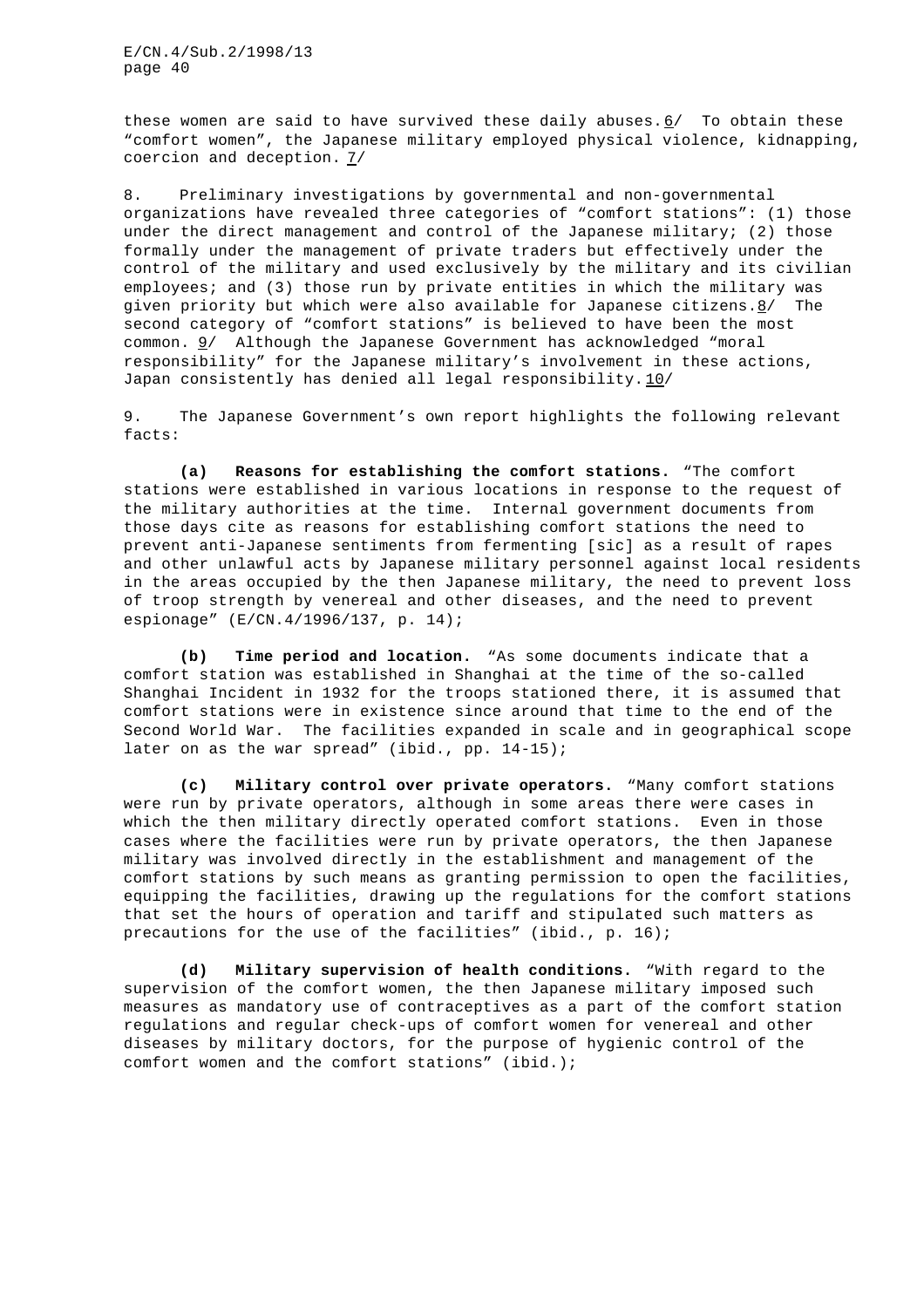**(e) Restrictions on freedom of movement.** "Some stations controlled the comfort women by restricting their leave time as well as the destinations they could go to during the leave time under the comfort station regulations. It is evident, at any rate, that, in the war areas, these women were forced to move with the military under constant military control and that they were deprived of their freedom and had to endure misery" (ibid.);

**(f) Recruitment**. "In many cases private recruiters, asked by the comfort station operators who represented the request of the military authorities, conducted the recruitment of the comfort women. Pressed by the growing need for more comfort women stemming from the spread of the war, these recruiters resorted in many cases to coaxing and intimidating these women to be recruited against their own will, and there were even cases where administrative/military personnel directly took part in the recruitment" (ibid., p. 17);

**(g) Transportation.** "In quite a few cases the women were transported to the war areas by military ships and vehicles, and in some cases they were left behind in the confusion of the rout that ensued Japanese defeat" (ibid.).

10. These facts, as stipulated by the Japanese Government, clearly demonstrate that contrary to repeated claims that the so-called "comfort women" "worked" in privately administered brothels, the women, many of whom were still children at the time, were in fact enslaved in rape centres either directly by the Japanese military or with the full knowledge and support of the Japanese military. The women and children who were held there against their will inside these "comfort stations" were then subjected to acts of rape and sexual violence on such a massive scale that the nature of the crime may only properly be described as a crime against humanity.

## **III. PREVAILING NORMS OF SUBSTANTIVE CUSTOMARY INTERNATIONAL LAW**

11. This appendix considers customary international law norms that may be applied to the enslavement of "comfort women" by the Japanese Government and the Japanese Imperial Army during the Second World War, focusing in particular on customary international norms prohibiting slavery, rape as a war crime and crimes against humanity.

#### A. Slavery and the slave trade

12. Unquestionably, slavery and the slave trade were prohibited well before the "comfort stations" were created. The Nürnberg prosecutions following the Second World War merely "made explicit and unambiguous what was theretofore ... implicit in international law, namely that ... to exterminate, enslave or deport civilian populations, is an international crime.  $"11/$ Indeed, the prohibition against slavery in particular has clearly attained *jus cogens* status. 12/ Accordingly, the Japanese military's enslavement of women throughout Asia during the Second World War was a clear violation, even at that time, of customary international law prohibiting slavery.

13. By the beginning of the nineteenth century, many countries already had banned the importation of slaves.  $13/$  This prohibition was accompanied by the development of multiple international agreements through which countries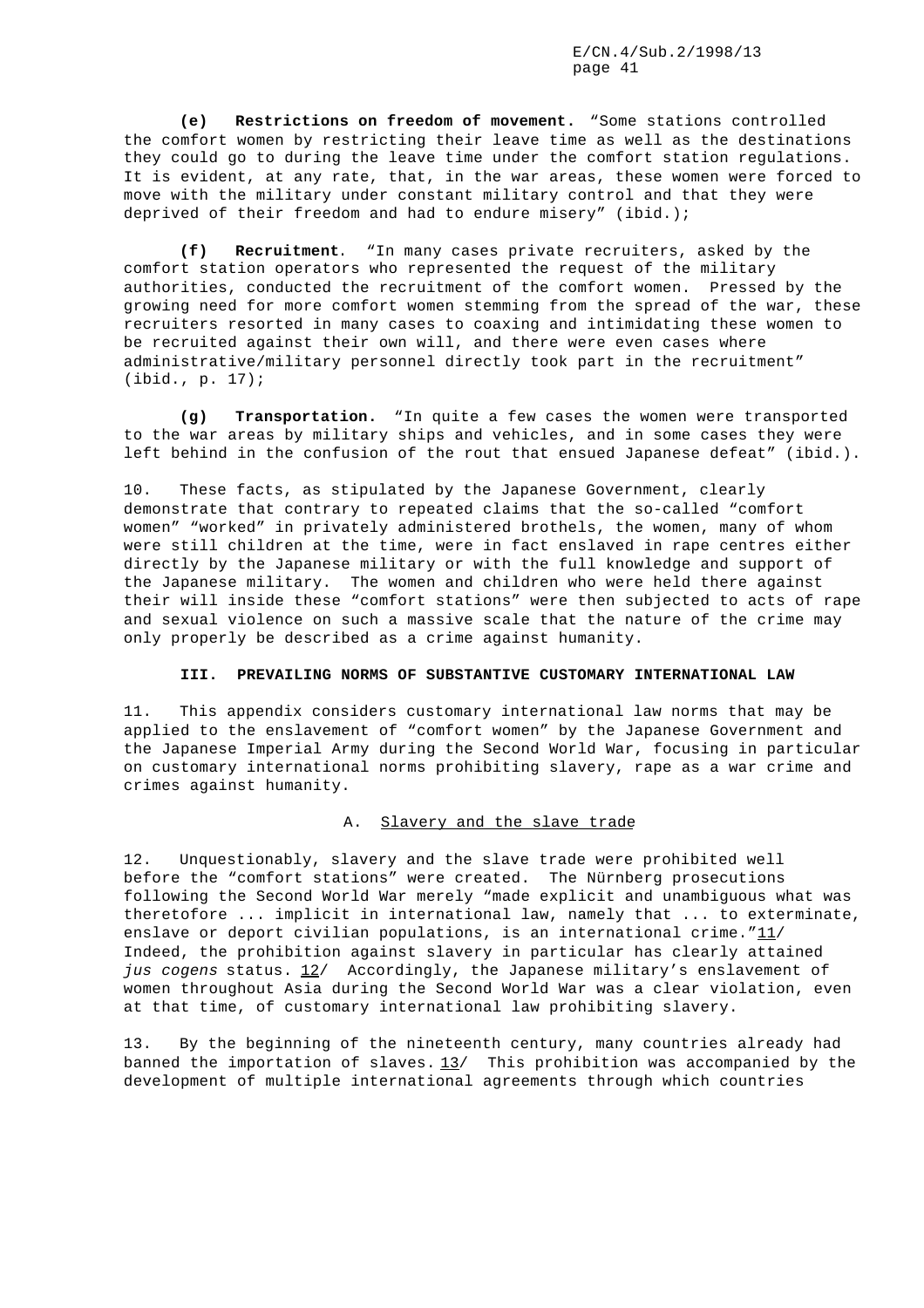sought to end slavery and the slave trade.  $14/$  An international arbitration case as early as 1855 stated that the slave trade was "prohibited by all civilized nations and contrary to the law of nations". 15/ By 1900, slavery in its basic form was almost entirely eradicated in most countries. 16/ Notably, Japan appears to have declared as early as 1872, in a case in which it convicted Peruvian traders of the crime of slavery, that Japan had in fact prohibited the slave trade throughout its history. 17/

14. By 1932, at least 20 international agreements suppressing the slave trade, slavery or slavery-related practices had been concluded. $18/$  Moreover, of a representative sample of States in 1944, virtually all prohibited slavery under their national laws, including Japan.  $19/$  Due to the prevalence of the international condemnation of slavery before the Second World War, the 1926 Slavery Convention, which was developed by the League of Nations and provided a definition of slavery as "the status or condition of a person over whom any or all of the powers attaching to the right of ownership are exercised", was clearly declaratory of customary international law by at least the time of the Second World War. 20/

15. The customary nature of the prohibition on slavery is equally evident in the body of law governing the treatment of civilians under the rules of war. One of the most basic international instruments on the laws of war to be adopted in this century, the Hague Convention No. 4 of 1907, incorporates important protections for civilians and belligerents from enslavement and forced labour. The Nürnberg judgement against Nazi war criminals following the Second World War confirmed, moreover, that the 1907 Hague Convention was clearly declaratory of customary international law by the Second World War. 21/

16. Pursuant to article 6 (c) of the Nürnberg Tribunal's official Charter, the Allied Powers convicted a number of war criminals on charges of "war crimes". In particular, war crimes in the Nürnberg Charter included "ill-treatment or deportation to slave labour or for any other purpose of civilian population of or in occupied territory". Article 5 (c) of the Charter of the International Military Tribunal for the Far East included similar language. It is important to recognize, once again, that the prosecutions of Japanese and German war criminals based on these codifications of international law were expressly based on pre-existing standards, 22/ including those standards which clearly prohibited slavery prior to the Second World War. 23/

## B. Rape as a war crime

17. As with slavery, the laws of war also prohibited rape and forced prostitution. Several early authoritative sources on the rules of war - most prominently, the 1863 Lieber Code - explicitly prohibited rape or the mistreatment of women during war.  $24/$  Moreover, a number of persons were prosecuted following the Second World War based in part on charges of forced prostitution and rape, further establishing that such conduct was unlawful. 25/ The Hague Convention Regulations of 1907 further provided that "[f]amily honour and rights ... must be respected". 26/ Indeed, article 27 of the Fourth Geneva Convention, which is considered declaratory of customary international law and incorporates the Hague Convention's earlier "family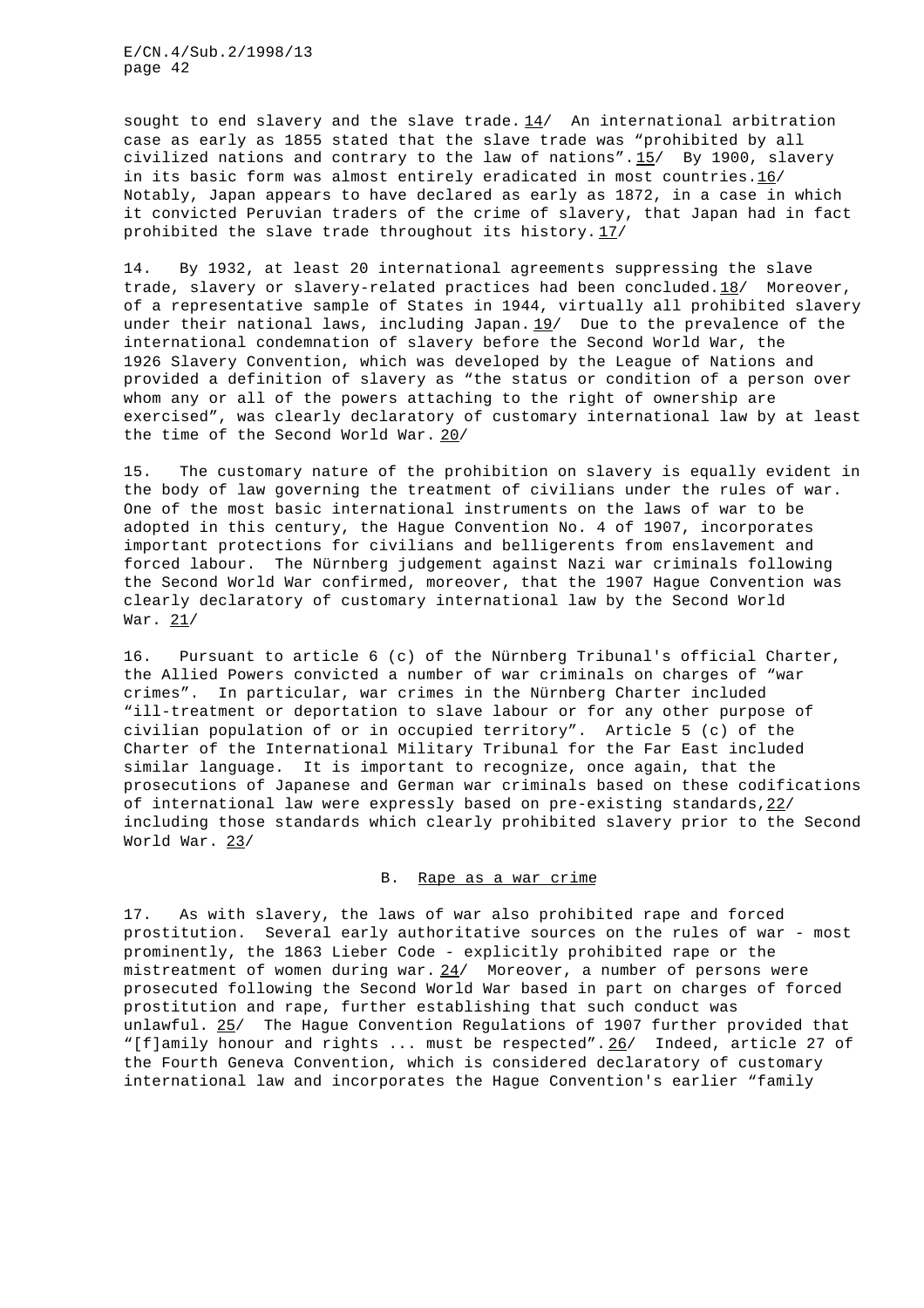honour" language, 27/ makes explicit that "[w]omen shall be especially protected against any attack on their honour, in particular against rape, enforced prostitution, or any form of indecent assault". Although the characterization of rape as a crime against women's honour, rather than a crime of violence, is unfortunate and incorrect, it is well established that rape and forced prostitution were prohibited under customary international law by at least the time the first "comfort stations" were established. 28/

#### C. Crimes against humanity

18. The widespread or systematic enslavement of persons has also been recognized as a crime against humanity for at least half a century. This is particularly true when such crimes have been committed during an armed conflict, even though a nexus to armed conflict is no longer considered a necessary element of crimes against humanity.

19. Article 6 (c) of the Nürnberg Charter and Control Council Law No. 10, which was established to facilitate additional national prosecutions of war criminals in Germany following the Second World War, listed "enslavement, deportation and other inhumane acts committed against any civilian population" as crimes against humanity. Similarly, article 5 of the Charter of the International Military Tribunal for the Far East in Tokyo also listed enslavement, deportation to slave labour and other inhumane acts as crimes against humanity.

20. In addition to enslavement, widespread or systematic acts of rape also fall within the general prohibition of "inhumane acts" in the traditional formulation of crimes against humanity that is contained in the Nürnberg Charter and the Charter of the International Military Tribunal for the Far East in Tokyo. 29/ In more recent codifications of crimes against humanity, rather than relying on the residual provision of "other inhumane acts", rape has been explicitly listed as a crime against humanity when committed in the course of either an internal or international armed conflict and directed against any civilian population. Such recent codifications of crimes against humanity include article 5 of the Statute of the International Criminal Tribunal for the Former Yugoslavia and article 3 of the International Tribunal for Rwanda, both of which explicitly list enslavement and rape as constituent acts of crimes against humanity.

21. Proof of planning, policy or design is generally considered a necessary element in a prosecution of crimes against humanity,  $30/$  however, the failure to take action in the face of widespread violations can be sufficient to establish this requisite element. 31/ In addition, both military personnel and civilians occupying certain positions may be held accountable for crimes against humanity.

## **IV. APPLICATION OF SUBSTANTIVE LAW**

22. The treatment of the "comfort women" falls within the ordinary usage of "slavery" and the "slave trade" and meets the 1926 Slavery Convention definition of slavery as "the status or condition of a person over whom any or all of the powers attaching to the right of ownership are exercised". According to the Japanese Government's own admissions, as noted above, the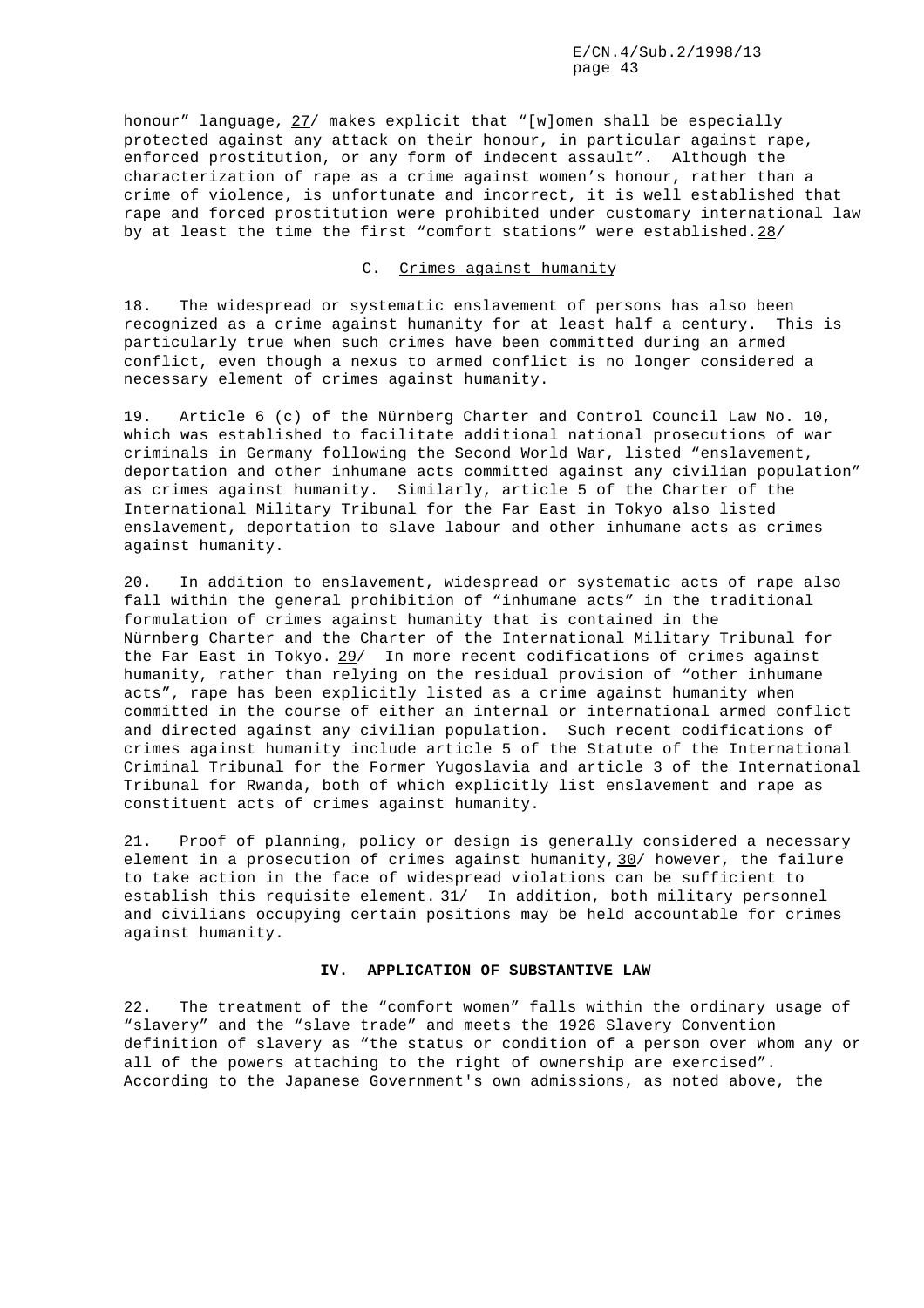women were "deprived of their freedom" and "recruited against their own will". Moreover, some women were purchased and therefore easily fit the classic mould of slavery. The exchange of money, however, is not the only or even the most significant indicia of slavery. To the extent that any or all of the "comfort women" experienced a significant loss of autonomy, thereby rendering their treatment by the Japanese military as anything akin to the treatment of chattel, criminal liability for enslavement would clearly attach for both the perpetrators of the criminal acts described and their superior officers. Once again, in the particular case of the "comfort women", the Japanese Government's own studies have highlighted the extent to which the women were deprived of personal freedom, moved along with military troops and equipment into and out of war zones, denied control over their sexual autonomy and subjected to hideous regulation on a chattel-like basis of their reproductive health in an effort to protect the military troops from sexually transmitted diseases.

23. In those limited cases that the Japanese Government may claim technically fall outside of the definition of slavery, the "comfort women" were still clearly raped and held in war zones under conditions that, at the very least, did not comply with permissible forms of "forced labour". 32/ With respect to forced prostitution and rape, the Japanese Government has admitted that its actions severely injured the honour and dignity of many women. Although not acknowledged explicitly, it is clear that the harm to which the women were subject included rape and forcible sexual conduct on a regular basis. These actions therefore easily qualify as rape and forced prostitution in violation of the laws of war.

24. Due to the massive scale on which these crimes were committed and to the Japanese military's clear involvement in the establishment, maintenance and regulation of these rape centres, Japanese military officials who were involved or responsible for the "comfort stations" may similarly be held responsible for crimes against humanity. As a result, the Japanese Government itself also has a continuing obligation to provide compensation for the harms that these women and girls suffered due to the actions of the Japanese military.

# **V. DEFENCES OF THE JAPANESE GOVERNMENT**

#### A. Retroactive application of the law

25. At the time of the Nürnberg trials, the defendants and some commentators protested that prosecutions for crimes against humanity violated the principle of legality (*nullum crimen sine lege*) because the crimes were newly defined in the Tribunal's Charter and the defendants' actions therefore did not violate international law at the time that they were committed.  $33/$  Japan has made a similar argument regarding the allegation by the former "comfort women" that Japan acted in violation of customary international law in enslaving and raping "comfort women" across Asia. 34/

26. As discussed above, the Japanese Government's claims that the actions of the Japanese military during the Second World War were not prohibited during the time period in which the offences were committed because the international crimes of rape and enslavement were not clearly prohibited as customary norms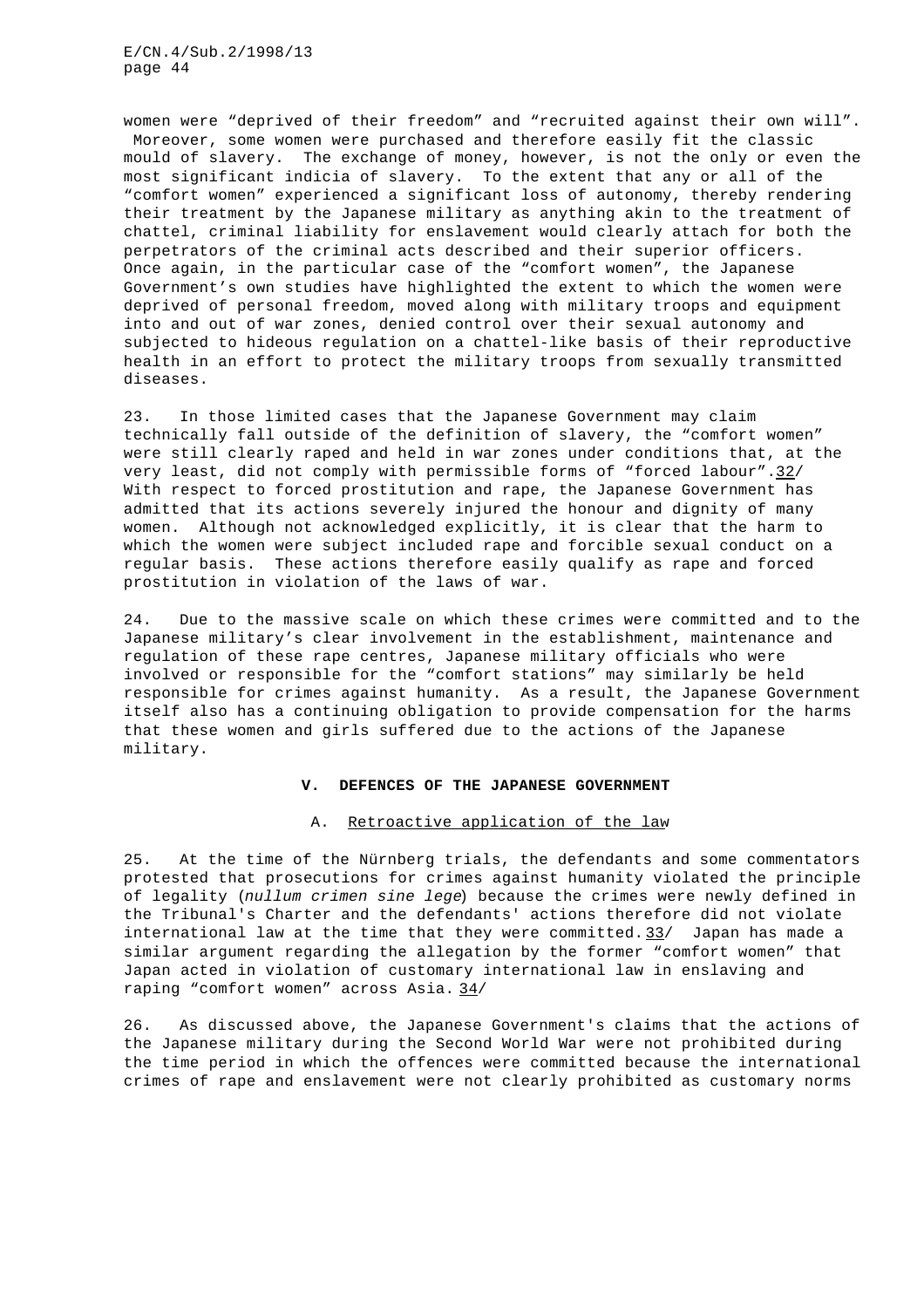during the Second World War are easily refuted. Similar arguments were unpersuasive 50 years ago when they were first raised at the Nürnberg trials and, for the reasons stated above, they remain unpersuasive today.

## B. Prohibition of slavery

27. Customary international prohibitions against slavery were clearly established by the time of the Second World War and were included in the Tokyo and Nürnberg Charters that codified customary international law in preparation for criminal trials following the end of the Second World War. As customary international law, prohibitions against slavery may be applied under the laws of war or independently as substantive violations irrespective of the nature or even the existence of an armed conflict.

## C. Rape and forced prostitution

28. The Japanese Government has attempted to refute the construction of the "family honour" language in the Hague Convention No. IV of 1907 as protecting the "comfort women" by arguing that the Convention "only laid down general principles which may be accepted by signatories to the convention as internal law in such forms as instruction to the armed labour force". 35/ The Japanese Government claims, in essence, that acts of rape were not explicitly prohibited by the Hague Convention or the laws of war during the Second World War. As discussed above, this interpretation is belied by the acceptance of the Hague Convention as customary international law governing the laws of war and by other law of war sources that confirm the international prohibition on the rape of civilians during armed conflicts. As a result, the prohibitions against rape contained in the "family honour" language represented a binding rule of international law during the Second World War.

#### D. Status of Korea

29. Japan also has sought to deny liability on the ground that Korean women were not protected by customary international law norms prohibiting enslavement and rape because such norms are based on the law of war, which protects only civilians in occupied territories and not civilians in their home countries. Since Korea was annexed to Japan during the time period in question, this argument contends that such norms were inapplicable to the Korean women.

30. Japan is not exempt from liability even under these circumstances. As set forth above, prohibitions concerning slavery are not based solely on war crimes. Both as a customary international crime applicable in wartime and peacetime and as a crime against humanity, these acts were clearly prohibited as egregious violations of customary international law regardless of the territorial status of the Korean peninsula at the time that the offences were committed. As a result, these norms apply equally to Korean women, whether or not they were civilians in an occupied territory.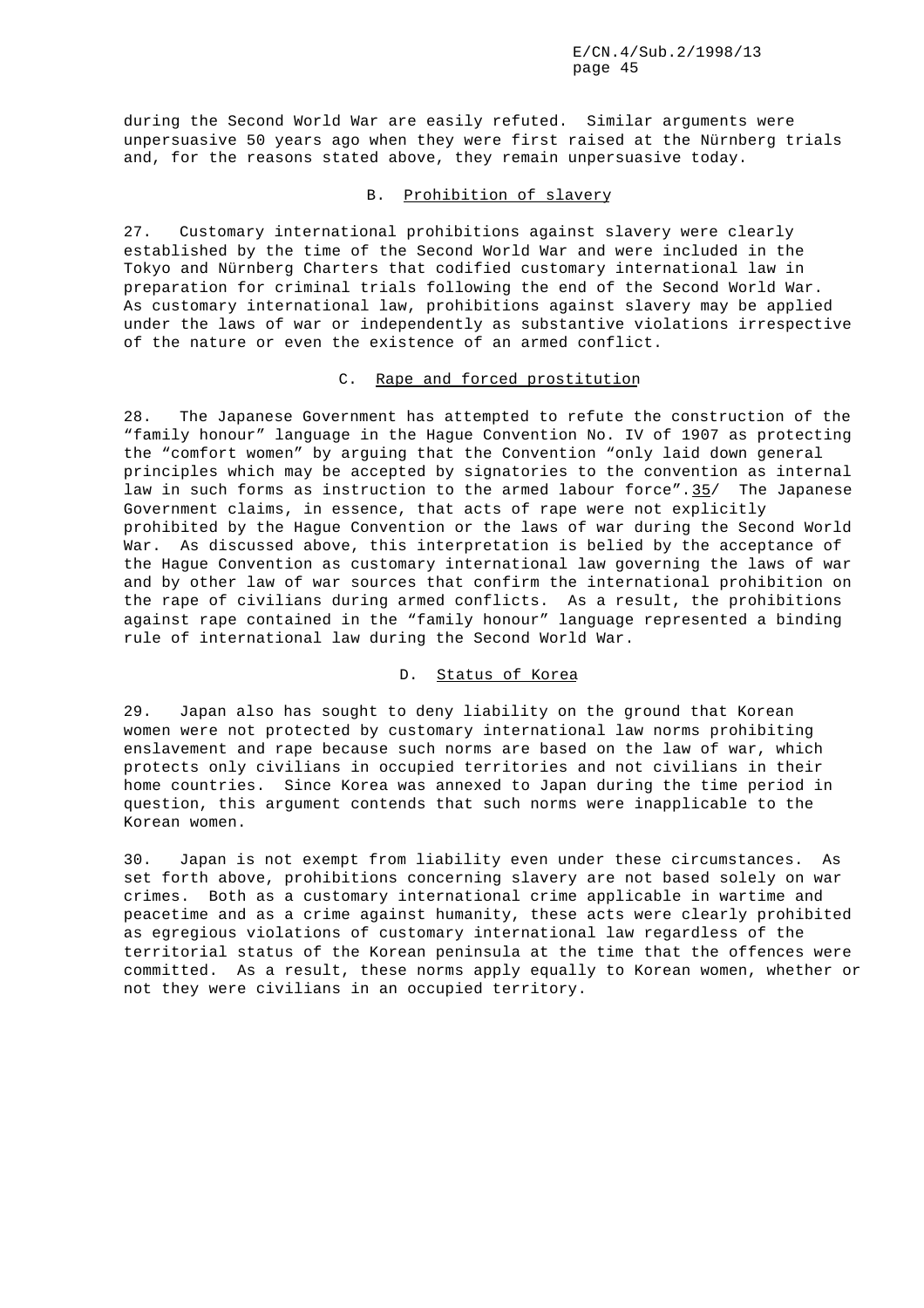#### **VI. REDRESS**

31. Under customary international law, the Government of Japan must provide redress for the atrocities perpetrated against the "comfort women". Redress should take the form of individual compensation to the former "comfort women" by the Government of Japan. Alternatively, compensation could also be sought by States on behalf of their citizens who were former "comfort women". These States must then establish mechanisms to distribute those funds to the aggrieved victims. In addition, as indicated above, government and military personnel must also be prosecuted for their culpability in establishing and maintaining the rape centres.

#### A. Individual criminal liability

32. Individual Japanese military officers and soldiers who committed unlawful acts must be held individually liable for the harm they caused. To the extent that sufficient evidence may be established, given the five decades that have passed, these individuals can and must be brought to justice.

33. Precedent for such prosecutions is long-standing. In 1946, the Temporary Court Martial Tribunal in Batavia, Indonesia, conducted by the Government of the Netherlands, found nine Japanese soldiers guilty of abducting girls and women for purposes of forced prostitution and rape. 36/ Similarly, the Philippine Tribunal found a Japanese officer guilty of rape and sentenced him to life imprisonment. 37/ Applying customary international law, the Nürnberg and Tokyo Tribunals also found individual military officers, their commanding officers, and the German and Japanese Governments responsible for committing war crimes and crimes against humanity. In 1946 the United Nations General Assembly reaffirmed, in resolution 95 (I) of 11 December 1946, that the principles of international law set forth in the Charter of the International Military Tribunal and the Charter of the International Military Tribunal for the Far East were customary international law recognized by United Nations Members generally.

34. Article 11 of the Treaty of San Francisco provides, moreover, that Japan must accept the judgements of the International Military Tribunal for the Far East (IMTFE) and other Allied War Crimes Tribunals both within and outside Japan. In addition, although the Nürnberg Charter used new terminology in referring to "crimes against humanity" it did not actually create new law or make illegal behaviour that was previously permissible under customary international law. According to Oppenheim:

"the entire law of war is based on the assumption that its commands are binding not only upon States but also upon their nationals, whether members of their armed forces or not. To that extent no innovation was implied in the Charter annexed to the Agreement of 8 August 1945, for the punishment of the Major War Criminals of the European Axis inasmuch as it decreed individual responsibility for war crimes proper and for what it described as crimes against humanity  $\ldots$  "38/

Under these precedents, individual officers clearly can and should be punished for their crimes.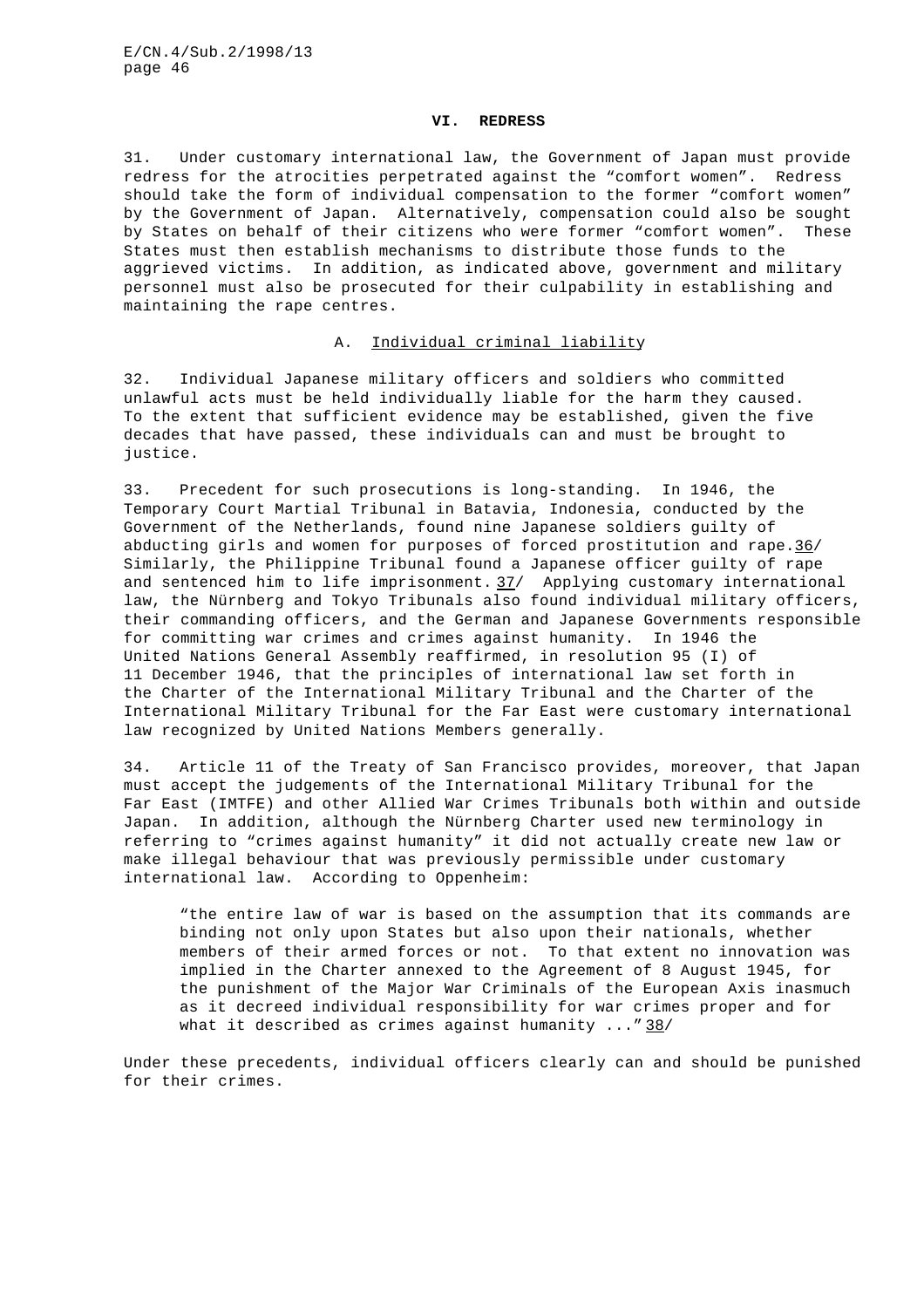35. In addition to the liability of each individual soldier, military and governmental officers also are liable for the establishment and maintenance of the "comfort stations" by those soldiers and officers under their command. The command responsibility doctrine provides that superior officers will be held responsible for the illegal acts committed by their subordinates: (a) if the superiors knew or had reason to know that such acts were about to be committed and initiated no preventive action; or (b) if the acts were committed and superiors took no measures to prevent their repetition. 39/ The doctrine was first used as the basis for an international prosecution during the United States military commission trial that resulted in the conviction of Japanese general Tomoyuki Yamashita for the killing of tens of thousands of Filipino and American prisoners of war. The principles underlying the doctrine had, however, emerged at least as early as the Second World War, when recommendations were made at Versailles that Germany's Kaiser be tried as a war criminal because he and the commanding officers under him "could at least have mitigated the barbarities committed during the course of the war" by their subordinates.  $40/$  Commentators have traced the foundations of the command responsibility as far back as fifteenth century France  $41/$  and the Roman Empire in 19 B.C.  $42/$  The principle was most clearly articulated in several of the Nürnberg trials and in the post-war trial of United States Colonel Medina for the 1969 My Lai massacre in Viet Nam - prosecutions, it should be noted, that applied pre-existing customary norms.

36. The widespread and systematic involvement of the Japanese military in the establishment and operation of the "comfort stations" ensures that senior officers of the Japanese military must have had actual or constructive knowledge of the existence of the "comfort stations". It is also important to note that mid-level Japanese military officials who were involved in or responsible for the "comfort stations" may not escape criminal liability by asserting a "superior orders" defence, as such a claim may only be considered in mitigation of any punishment that is actually imposed. 43/

37. Japan is clearly the most appropriate location to conduct criminal prosecutions of those responsible for implementing the "comfort station" system. The Korean Council for the Women Drafted for Sexual Slavery by Japan filed a complaint in 1994 with the Chief Prosecutor in Tokyo seeking criminal prosecution of Japanese military officers and others involved in the operation of the "comfort stations".  $44/$  The Japanese Government should act as a matter of urgency on this complaint and should seek to bring charges against any surviving individuals who operated or frequented the military's rape centres.

38. Other national courts may also be available to hear criminal proceedings, particularly since the principle of universal jurisdiction in cases involving slavery, crimes against humanity and war crimes properly permits any nation capturing the perpetrators of such universally condemned crimes to prosecute the offences.  $45/$  Nonetheless, while international law permits the exercise of universal jurisdiction, enabling national legislation is necessary for suits to actually move forward.  $46/$  In Canada, for example, this legislative basis is section 7 (3.71) of the Criminal Code, which provides that anyone who has committed a crime against humanity or a war crime outside Canada can be tried as if the crime had been committed in Canada. 47/ In the first prosecution ever attempted under this provision, the accused was a former member of the gendarmerie in Hungary who had assisted in the forced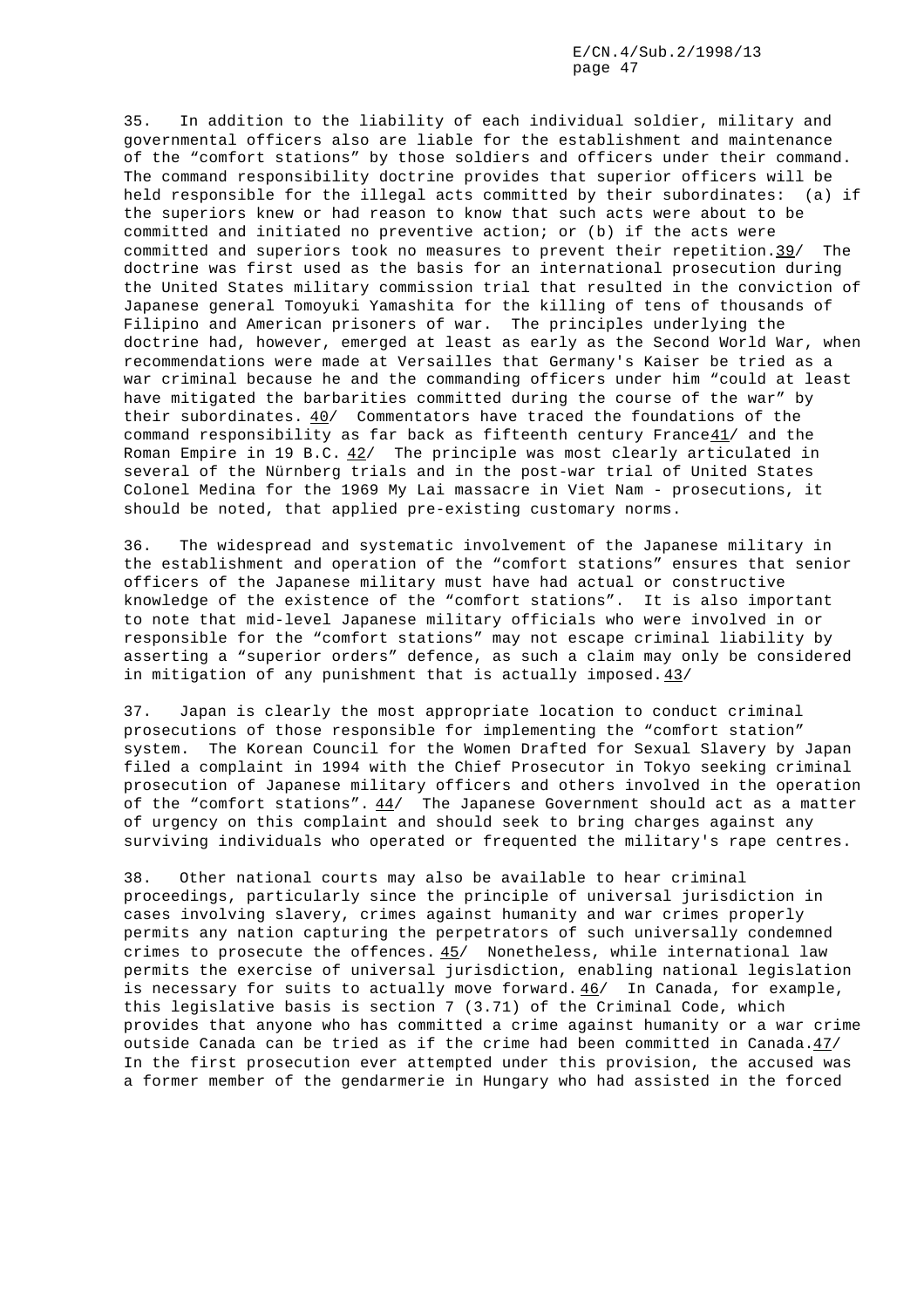confinement of Jews under Nazi command.  $48/$  Other jurisdictions should take all steps necessary to prosecute those Japanese military and government officials who were involved in or responsible for the "comfort stations" in their domestic courts, including, but not limited to, the enforcement of domestic laws granting jurisdiction for such offences and the provision of legal assistance and interpreters to the victims.

39. Criminal charges that may be brought against individual officers or command officials at this point in time would not be time-barred. Crimes against humanity and war crimes are not subject to any statute of limitations. They may not be extinguished by the passage of time. Indeed, in 1953, a United Nations report on international jurisdiction over crimes (A/2645) stated that a concept of a statute of limitations does not exist in present international law. 49/ In the Barbie prosecution, the French Court of Cassation similarly held that customary international law did not recognize a statute of limitations for crimes against humanity. 50/ Additionally, treaty law confirms that the international community will not bar claims for egregious violations of international law, such as war crimes or crimes against humanity, under statute of limitations concerns.

40. Even if a statute of limitations could conceivably be invoked, it is not applicable in this situation where new material facts have come to light recently. The first official hearings on the "comfort stations" were not held by Japan until 1992, and it was not until 1993 that the Japanese Government recognized the Japanese military's role in establishing and administering the "comfort stations". In light of the exceptional circumstances that prevented the "comfort women" from adequately pursuing their claims and the failure of the Japanese Government to adequately address the role that the Japanese military played in establishing and maintaining these rape centres, the interests of justice require that any applicable statute of limitations would begin to run no earlier than the date of the 1992 admissions by the Japanese Government.

#### B. State responsibility and liability to pay compensation

41. Prior to the Second World War, it was clear that a Government and its officials could be held liable for violations of international law under a theory of "original liability" for acts performed by a Government and "actions of the lower agents or private individuals as are performed at the Government's command or with its authorization". 51/ A State that is originally liable for a violation of international law has committed an act of "international delinquency". An "international delinquency" consists of "any injury to another State committed by the Head or Government of a State in violation of an international legal duty. Equivalent to acts of the Head and Government are acts of officials or other individuals commanded or authorized by the Head or Government".  $52/$  The responsible State is then liable "to pay compensation for injurious acts of its officials which, although unauthorized, fall within the normal scope of their duties". 53/ Therefore, a State was considered liable for commission of an injury to an individual alien within its territory if an agent of the State caused wrongful injury to that individual. Thus, Japan is liable for the actions of its military and any of its agents, including the private individuals who ran and profited from "comfort stations" at the request of the Japanese military. 54/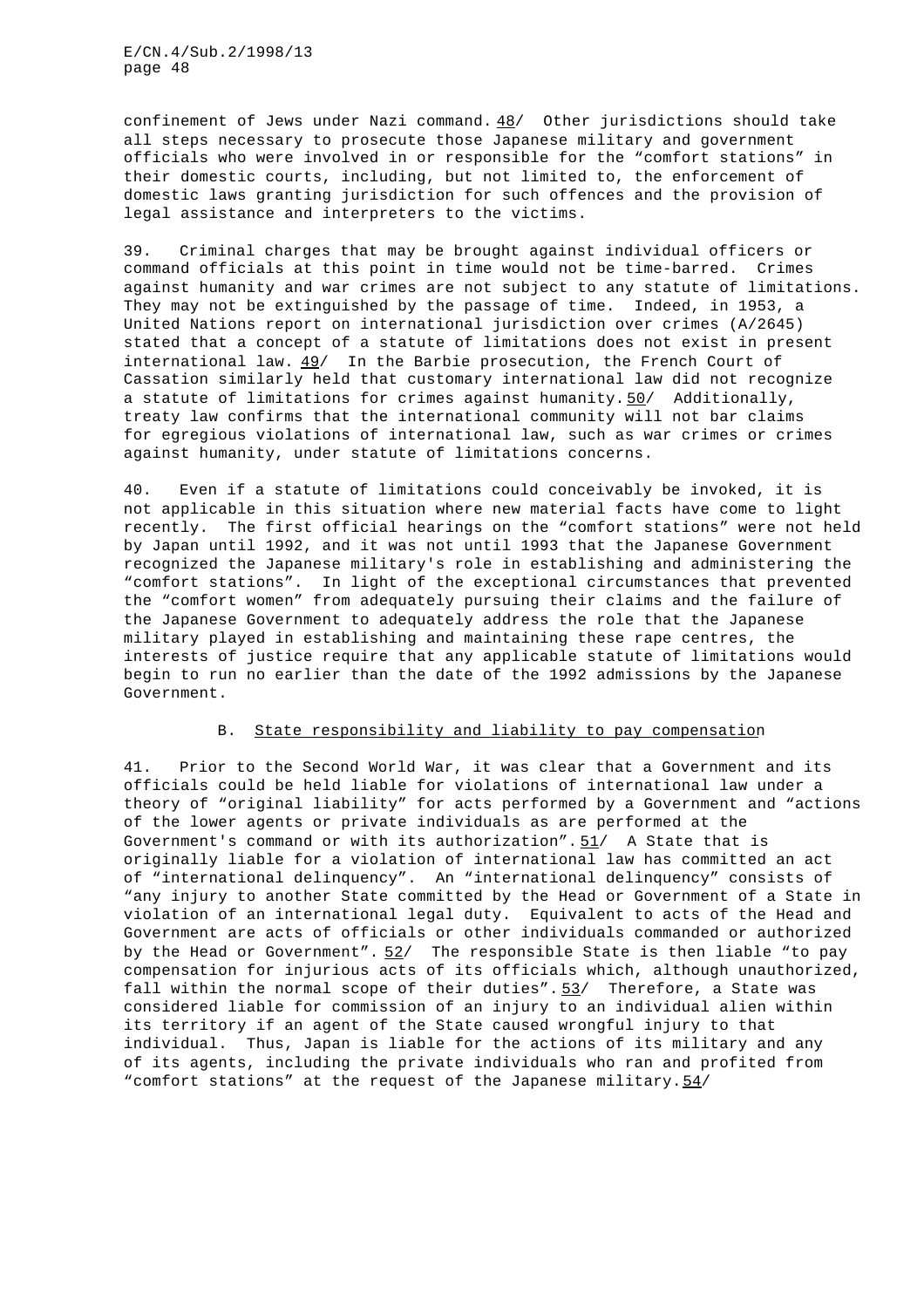42. The Japanese Government is also liable for its failure to prevent the harm that was inflicted on the "comfort women". Under customary international law, States are liable for failing to act to prevent harm to aliens. Article 3 of the Hague Convention No. IV of 1907, which reflected customary international law by the Second World War, provided that a party to the 1907 Convention that violated the Convention's provisions was liable to pay compensation for the violation and "shall be responsible for all acts committed by persons forming part of its armed forces". This principle of responsibility and compensation has been described as an extension of the principle of *respondeat superior* to the law of nations, making States liable for the acts of their military forces. 55/ Pursuant to article 3 of the Hague Convention, each State has a duty to prevent, investigate, and punish gross human rights violations and violations of fundamental freedoms. The Japanese Government, therefore, is independently liable for failing to prevent harm to the "comfort women" and to punish the offenders. 56/

43. These legal rules date back at least to the 1920s. For example, in 1927 a General Claims Commission awarded damages to a widow in the Janes case to compensate for the Mexican Government's failure to apprehend and prosecute the person who murdered the woman's husband during the Revolution. 57/ The Commission stated that the Mexican Government was "liable for not having measured up to its duty of diligently prosecuting and properly punishing the offender". 58/ In its decision, the Commission explicitly rejected the view that the failure of a State to punish wrongdoers should be deemed approval of the criminal conduct, thus making the Government complicit in the murder itself. Instead, the Commission held that a State's failure to prosecute and punish the offender against an alien was a separate offence by the State. Therefore, damages included both compensatory damages for Janes's death and additional damages to the family for the indignity of the lack of punishment. 59/

44. The Japanese Government has also argued that because conventional international law is deemed to regulate relationships between States, rather than relationships between individuals and States, no claim may be made against Japan by individual "comfort women".  $60/$  This argument, however, is clearly without merit since by the late 1920s international law recognized that when a State injured the nationals of another State, it inflicted injury upon that foreign State and was therefore liable for damages to make whole the injured individuals. Moreover, international law recognizes that individuals are also "subjects of rights conferred and duties imposed by international law.". 61/

## 1. Individual compensation

45. The "comfort women" have expressed their belief that the Government of Japan should provide: sincere and individual apologies; acknowledgment of the participation of the Japanese Government and army command; recognition of the nature and the extent of the violations of international law; and compensation for individual victims (see E/CN.4/1996/53/Add.2). As noted above, the Japanese Government's assertions that individuals are not subjects of international law are contradicted by several sources of international law, including: the Hague Convention No. IV of 1907; the Paris Peace Conference of 1919 (Treaty of Versailles); the Charter of the Tokyo War Crimes Tribunal; and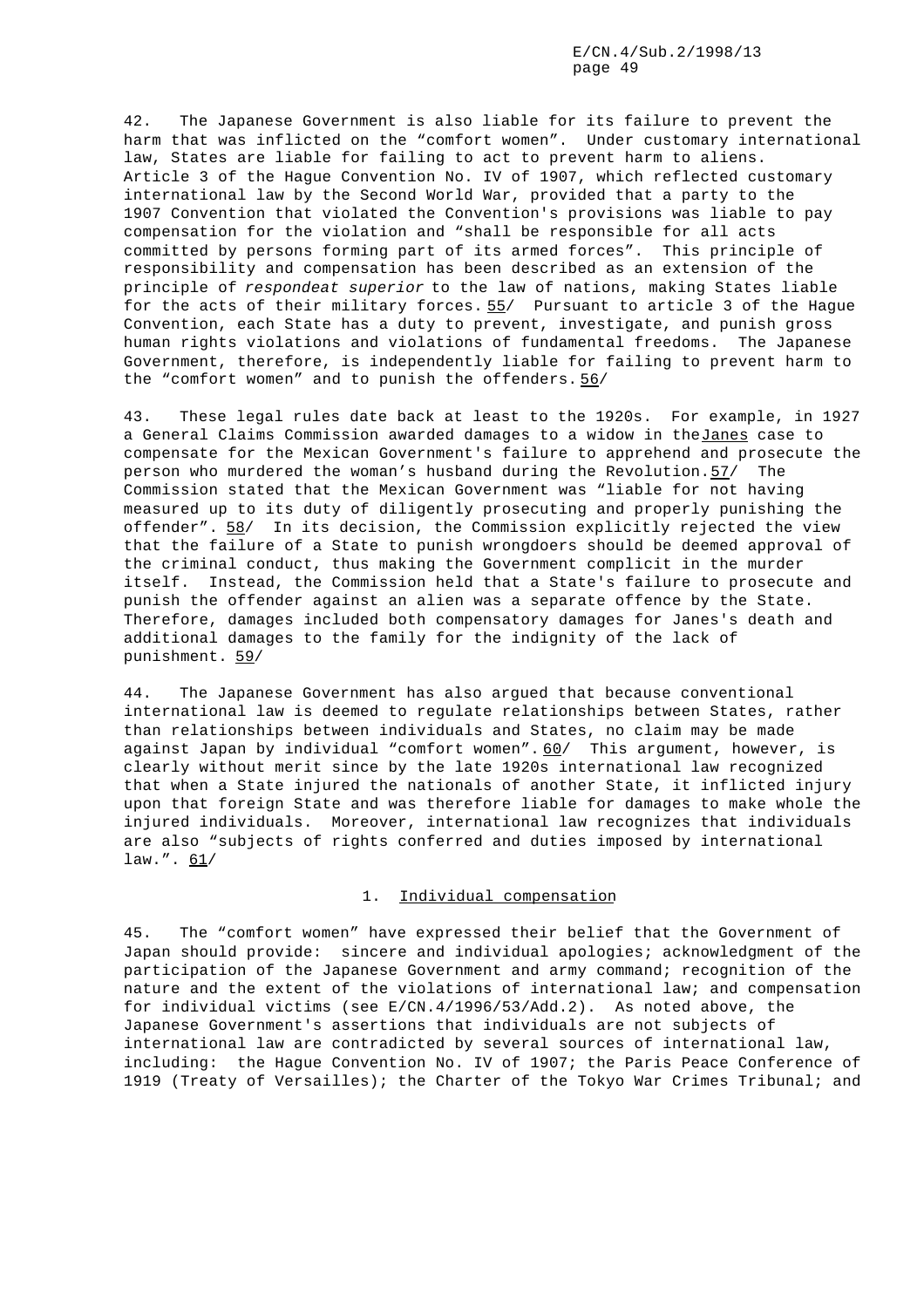customary international law. These various legal documents and theories demonstrate the obligation of States to pay compensation for breaches of international law. In addition, as Theo van Boven noted in his study, a State's responsibility for breaches of international obligations implies a similar and corresponding right on the part of individuals to compensation for such breaches. The Treaty of Versailles, for example, provided that individuals could bring claims for damages against Germany.

46. In particular, a "prime purpose" of article 3 of the Hague Convention "was from the outset to provide individual persons with a right to claim compensation for damages they suffered as a result of acts in violation of the Regulations." 62/ Although this language is not expressed in article 3, "the drafting history of the article leaves no room for doubt that this was precisely its purpose." 63/ Notably, while the term "reparation" may take the form of restitution, indemnity, monetary compensation or satisfaction,  $64/$ "Article 3 specifically and solely utilizes the term 'compensation,'"65/ which, by definition, means "payment of a sum of money to make good the damage ...". 66/ Thus, "[t]he use of this term instead of the more general 'reparation' may be seen as yet another indication that ... the drafters of the article had in mind the case of individual persons, victims of the laws of war, who wish to bring a claim for the injury or damage they suffered." $67/$ 

47. In addition, the 1927 decision of the Permanent Court of International Justice (PCIJ) in the Chorzów Factory case held that if the situation prior to an act in violation of international law could not be restored (e.g. property returned), compensation must be paid. 68/ Since restoration of the victims of the "comfort stations" to their status prior to this violation is clearly impossible, compensation must be paid. Other PCIJ decisions similarly confirm the existence in international law of rights including compensation for private individuals. 69/ Indeed, Japan itself has acknowledged the possibility - if not the necessity - of individual compensation for breaches of international law. Agreements concluded by Japan with some of the Allied Powers specifically refer to individual redress, unlike those agreements concluded with Korea and the Philippines, which refer only to State claims for redress. 70/ For example, the Greece-Japan Agreement, the United Kingdom-Japan Agreement, and the Canada-Japan Agreement all contain provisions for compensation "for personal injury or death which arose before the existence of a state of war ... for which the Government of Japan [is] responsible according to international law." 71/ Particularly in light of the Government's prior admissions - implemented through numerous treaties - the Government's claim that individual compensation is not permissible as a remedy for governmental violations is simply not credible.

48. In short, the individual "comfort women" clearly have a right to adequate compensation for the harms they suffered at the hands of Japanese Government and military officials.

#### 2. Civil suits for compensation

49. In the absence of appropriate action by the Japanese Government to meet their continuing legal obligations, surviving "comfort women" may be able to bring civil suits before judicial tribunals for compensation. Recourse may be available to tribunals in Japan and in other jurisdictions if Japanese courts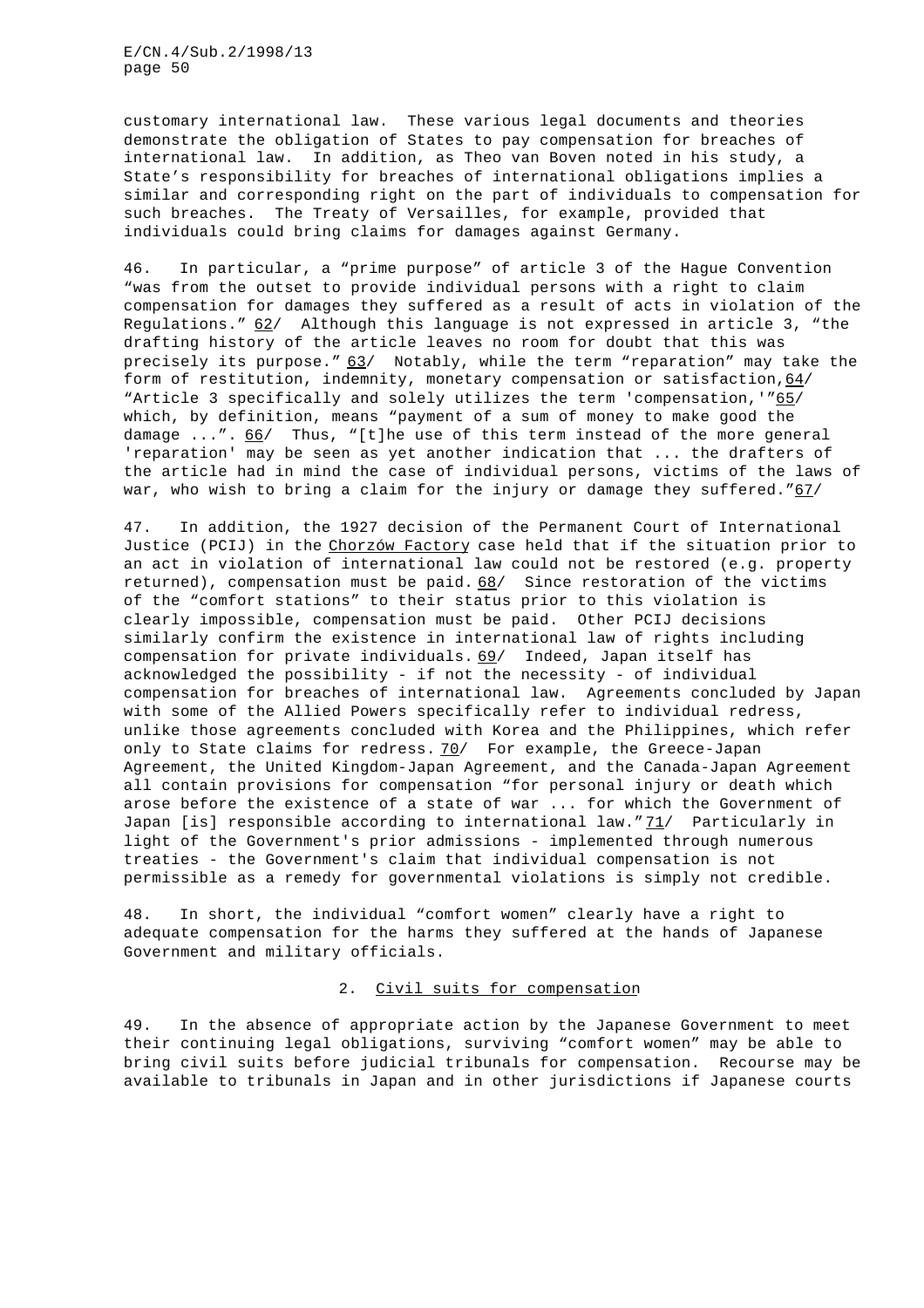fail to grant adequate remedies. Given the nature and magnitude of the harms committed, these remedies should be pursued, notwithstanding the passage of time.

50. Clearly Japan is the most appropriate venue for the introduction of civil suits related to the "comfort women" tragedy. The recent court decision from the Shimonoseki branch of the Yamaguchi District Court in April 1998 concerning the Japanese Government's liability to the "comfort women" is a welcome indication that some of these women may ultimately receive legal redress through Japanese courts.  $72/$  In this recent case, a Japanese district court found that the Japanese Government had a duty to enact legislation to compensate the comfort women and that "by neglecting the comfort women for many years, the defendant country [Japan] exacerbated the pain and committed a new harm." 73/ The court noted, moreover, that:

"[u]pon examination of facts presented in this case, the comfort women system was extremely sexist and racist, disgraced women, trampled on racial pride, and can be seen as a violation of fundamental human rights relating to the core values expressed in Section 13 of the Japanese National Constitution." 74/

51. The court decision ultimately held the Government of Japan liable and ordered payments to three women nationals of the Republic of Korea of 300,000 yen each (approximately US\$ 2,300). 75/ Several other cases have also been filed in Japan by groups of Filipino, Korean, 76/ Dutch, 77/ and Chinese  $78/$  citizens, as well as Koreans living in Japan.  $79/$  The first case was filed in 1991, 80/ and at least six different groups of women had filed lawsuits as of July 1996. 81/

52. If remedies available within Japan prove inadequate, the "comfort women" may also seek redress in the courts of other countries that grant jurisdiction for such offences. In the United States, for example, the Alien Tort Claims Act (ATCA) grants jurisdiction to United States courts to hear civil actions for torts committed in violation of the law of nations or United States treaty law. This avenue should be vigorously pursued by the "comfort women" as a potential forum for redress.

# 3. Agreements on the settlements of claims

53. The Government of Japan, while denying any liability to pay compensation, argues in the alternative that compensation claims have in any event been settled or waived through the operation of the peace treaties concluded by Japan following the cession of hostilities. With respect to the claims of Republic of Korea nationals, the Government of Japan relies on article II of the 1965 Settlement Agreement between Japan and Korea under which the parties agreed that "problems concerning property, rights, and interests of the two Contracting Parties and their nationals (including juridical persons) and concerning claims between the Contracting Parties and their nationals ... is settled completely and finally" (emphasis added).

54. With respect to other nationals, the Japanese Government has similarly argued that all claims were resolved by the Treaty of Peace that it signed with the Allied Powers in San Francisco on 8 September 1951. Japan's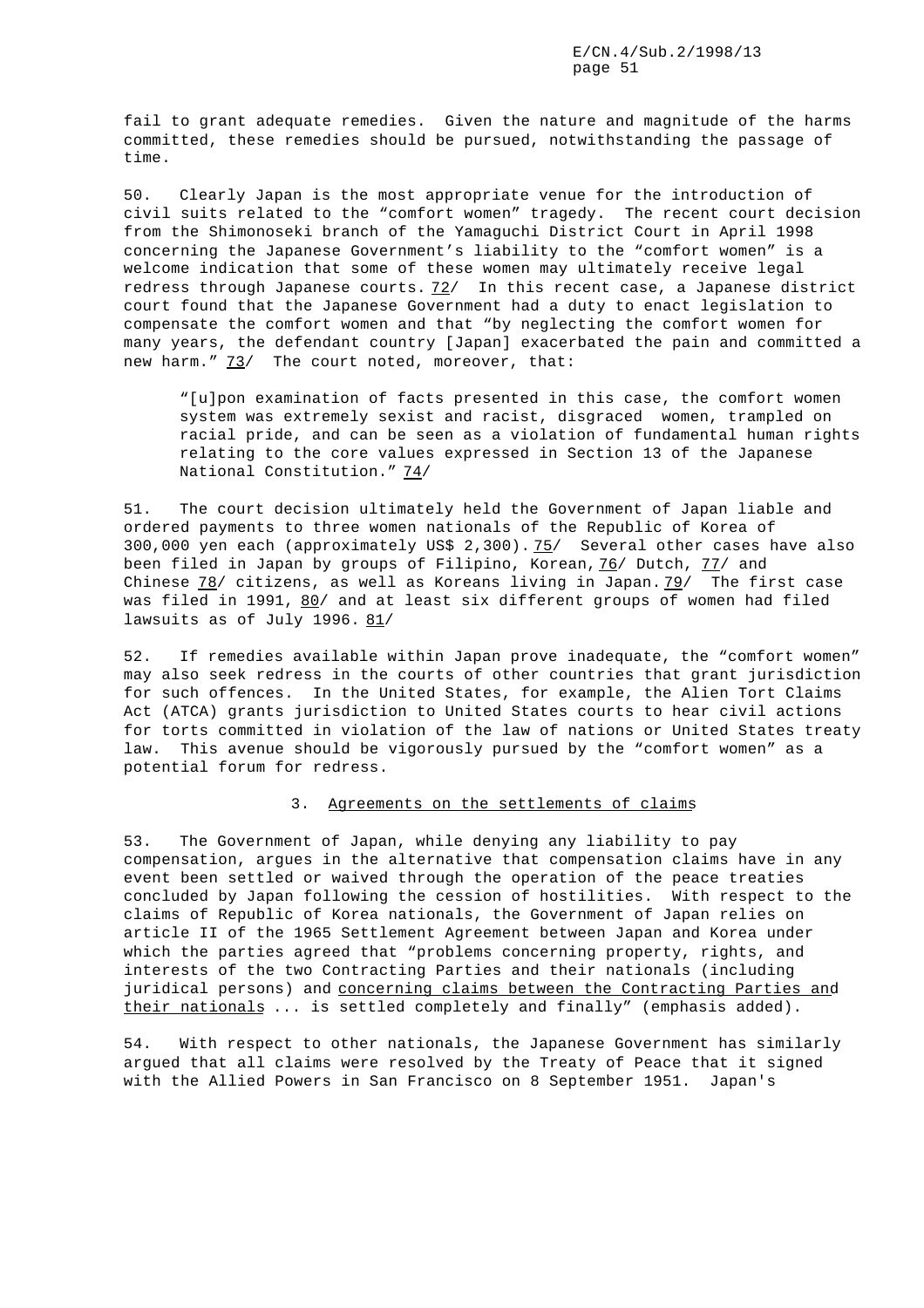compensation to the former Allied Powers are set forth in great specificity in article 14 of the treaty. Article 14 also includes a section waiving all claims not set forth in the treaty. Japan relies on the waiver provision to argue that the treaty bars the former "comfort women's" claims. The waiver provision (art. 14 (b)) reads:

"Except as otherwise provided in the present Treaty, the Allied Powers waive all reparations claims of the Allied Powers, other claims of the Allied Powers and their nationals arising out of any actions taken by Japan and its nationals in the course of the prosecution of the war, and claims of the Allied Powers for direct military costs of occupation."

55. The Government of Japan's attempt to escape liability through the operation of these treaties fails on two counts: (a) Japan's direct involvement in the establishment of the rape camps was concealed when the treaties were written, a crucial fact that must now prohibit on equity grounds any attempt by Japan to rely on these treaties to avoid liability; and (b) the plain language of the treaties indicate that they were not intended to foreclose claims for compensation by individuals for harms committed by the Japanese military in violation of human rights or humanitarian law.

56. At the time these and other post-war treaties were signed, the Japanese Government concealed the extent of the Japanese military's involvement in the horrifying treatment of the "comfort women." 82/ Although there was clearly ample knowledge within Korea, the Philippines, China and Indonesia that women and girls had been enslaved and raped during the war, the systemic involvement of the Japanese Imperial Army was concealed by Japan following the war. Private "entrepreneurs", rather than the Japanese military, were suspected and often blamed for the emergence of these rape centres.

57. Given that the Japanese Government hid its involvement in these crimes for such a long time and, indeed, continues to deny legal liability for them, it is improper for Japan to argue that the settlement agreements or any other post-war treaties were intended to resolve all claims involving the "comfort women". The signatories could not have contemplated resolving claims for actions that were not, at the time, believed to be connected directly to the Japanese military.

58. It is also self-evident from the text of the 1965 Agreement on the Settlement of Problems concerning Property and Claims and on Economic Cooperation between Japan and the Republic of Korea that it is an economic treaty that resolves "property" claims between the countries and does not address human rights issues.  $83/$  There is no reference in the treaty to "comfort women", rape, sexual slavery, or any other atrocities committed by the Japanese against Korean civilians. Rather, the provisions in the treaty refer to property and commercial relations between the two nations. In fact, Japan's negotiator is said to have promised during the treaty talks that Japan would pay the Republic of Korea for any atrocities inflicted by the Japanese upon the Koreans. 84/

59. Moreover, it is clear from the outline of claims presented by the Korean representatives to Japan that "nothing in the negotiations concerns violations of individual rights resulting from war crimes, crimes against humanity,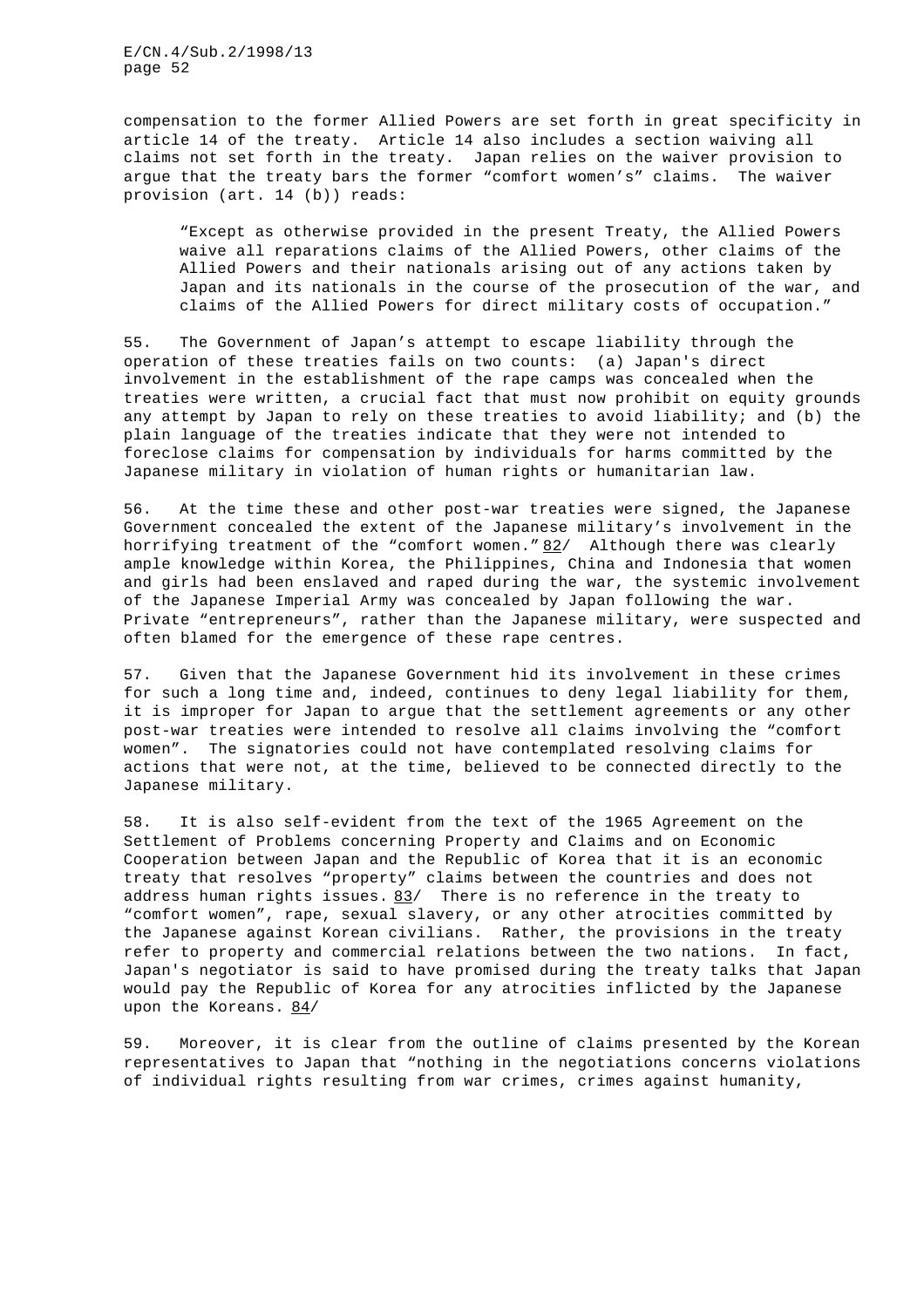breaches of the slavery convention, the convention against the traffic in women, or customary norms of international law.  $95/$  And while Japan did make explicit apologies and agree to pay personal injury compensation in its treaties with Western powers, it did not do so with the Koreans. 86/ The generic use of the term "claims" under article II of the Settlement Agreement must therefore be read in the context of this factual background. Clearly, the funds provided by Japan under the Settlement Agreement were intended only for economic restoration and not individual compensation for the victims of Japan's atrocities. As such, the 1965 treaty - despite its seemingly sweeping language - extinguished only economic and property claims between the two nations and not private claims, and Japan must still be held responsible for its actions. 87/

60. As noted above, the plain language of article 14 (b) of the 1951 peace treaty waives all reparations claims and other claims of the Allied Powers and their nationals arising out of actions taken by Japan and its nationals during the war ... (emphasis added)." By distinguishing between the claims for "reparations" and "other claims", this language clearly indicates that the waiver does not apply to compensation of the Allied Powers' nationals. The only reparations contemplated in the waiver are those of the Allied nations themselves. The only claims of the Allied Powers' nationals contemplated by the waiver are those "other" than reparations. Thus, the claims for compensation by the former "comfort women" are not barred by the waiver at all because they do not fall within the claims discussed in the treaty.

61. In addition, although China is not a signatory to the 1951 peace treaty, the treaty does discuss China's rights vis-à-vis Japan following the war. Interestingly, the treaty states in article 21 that China is entitled to benefits under article 14 (a) (2), which sets forth the specific reparations owed by Japan, but does not state specifically that China is subject to the waiver provision in article 14 (b). Because the waiver does not apply to China, there is no basis for the Japanese Government to argue that the treaty bars Chinese nationals from seeking reparations from Japan.

62. As with the 1965 Settlement Agreement between Japan and Korea, moreover, the interests of equity and justice must prevent Japan from relying on the 1951 peace treaty to avoid liability when the Japanese Government failed to reveal at the time of the treaty the extent of the Japanese military's involvement in all aspects of the establishment, maintenance and regulation of the comfort stations. 88/ As an additional principle of equity, when *jus cogens* norms are invoked, States that stand accused of having violated such fundamental laws must not be allowed to rely on mere technicalities to avoid liability. And, in any event, it must be emphasized that Japan may always voluntarily set aside any treaty-based defences to liability that may be available to them in order to facilitate actions that are clearly in the interests of fairness and justice.

#### C. Recommendations

## 1. The need for mechanisms to ensure criminal prosecutions

63. The United Nations High Commissioner for Human Rights should work for the prosecution in Japan, and in other jurisdictions, of those responsible for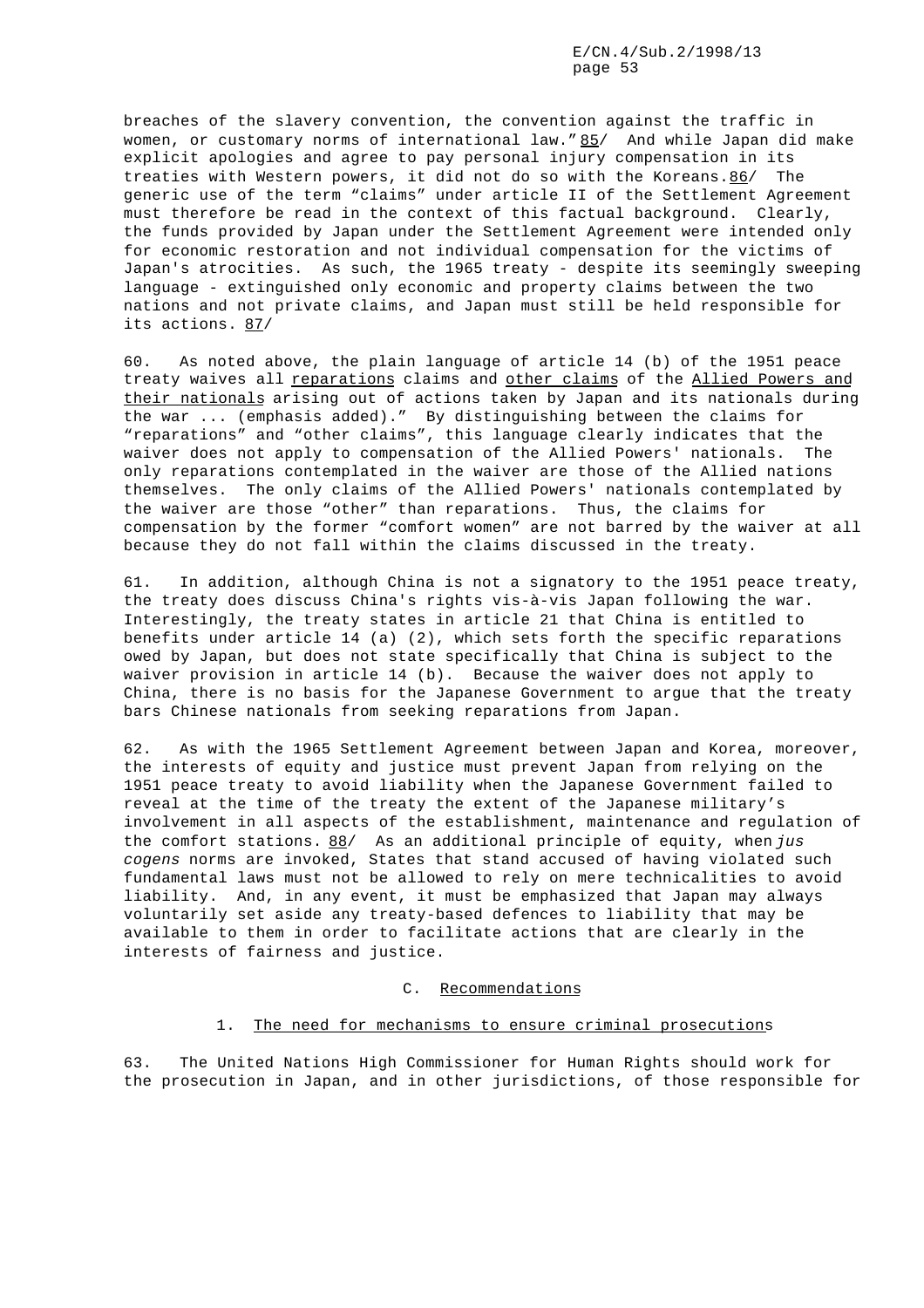the atrocities that have now been clearly linked to the actions of the Japanese military in establishing the Japanese rape camps. It is incumbent upon the United Nations to ensure that Japan fully satisfies its obligation to seek out and prosecute all those responsible for the "comfort stations" who remain alive today and that other States similarly do all they can to assist in the capture and prosecution of offenders in other jurisdictions. Accordingly, the High Commissioner, together with Japanese officials, should work to: (a) gather evidence on individual military and civilian personnel who may have established, supported or frequented Japanese rape centres during the Second World War; (b) interview victims; (c) forward the preparation of cases for trial to Japanese prosecutors; (d) work with other States and survivors' organizations to identify, arrest and prosecute offenders within their jurisdictions; and (e) assist States in any way in the development of legislation to allow such prosecutions in their jurisdictions.

# 2. The need for mechanisms to provide legal compensation

64. The Sub-Commission has joined other United Nations bodies in "welcoming" the creation in 1995 of the Asian Women's Fund. The Asian Women's Fund was established by the Japanese Government in July 1995 out of a sense of moral responsibility to the "comfort women" and is intended to function as a mechanism to support the work of NGOs that address the needs of the "comfort women" and to collect from private sources "atonement" money for surviving "comfort women". 89/ The Asian Women's Fund does not, however, satisfy the responsibility of the Government of Japan to provide official, legal compensation to individual women who were victims of the "comfort women" tragedy, since "atonement" money from the Asian Women's Fund is not intended to acknowledge legal responsibility on the part of the Japanese Government for the crimes that occurred during the Second World War.

65. Because the Asian Women's Fund does not in any sense provide legal compensation, a new administrative fund for providing such compensation should be established with appropriate international representation. To accomplish this, the United Nations High Commissioner for Human Rights should also appoint, together with the Government of Japan, a panel of national and international leaders with decision-making authority to set up a swift and adequate compensation scheme to provide official, monetary compensation to the "comfort women". Accordingly, the role of this new panel would be to: (a) determine an adequate level of compensation, looking to compensation that may have been provided in comparable settings as guidance; (b) establish an effective system for publicizing the fund and identifying victims; and (c) establish an administrative forum in Japan to expeditiously hear all claims of "comfort women".  $90/$  Such steps, moreover, should be taken as quickly as possible in light of the advancing age of the comfort women.

## 3. Adequacy of compensation

66. An appropriate level of compensation should be based on considerations such as the gravity, scope and repetition of the violations, the intentional nature of the crimes committed, the degree of culpability of public officials who violated the public trust, and the extensive time that has passed (and thus the loss of the present value of the money, as well as the psychological harm caused by the extensive delay in relief). In general, compensation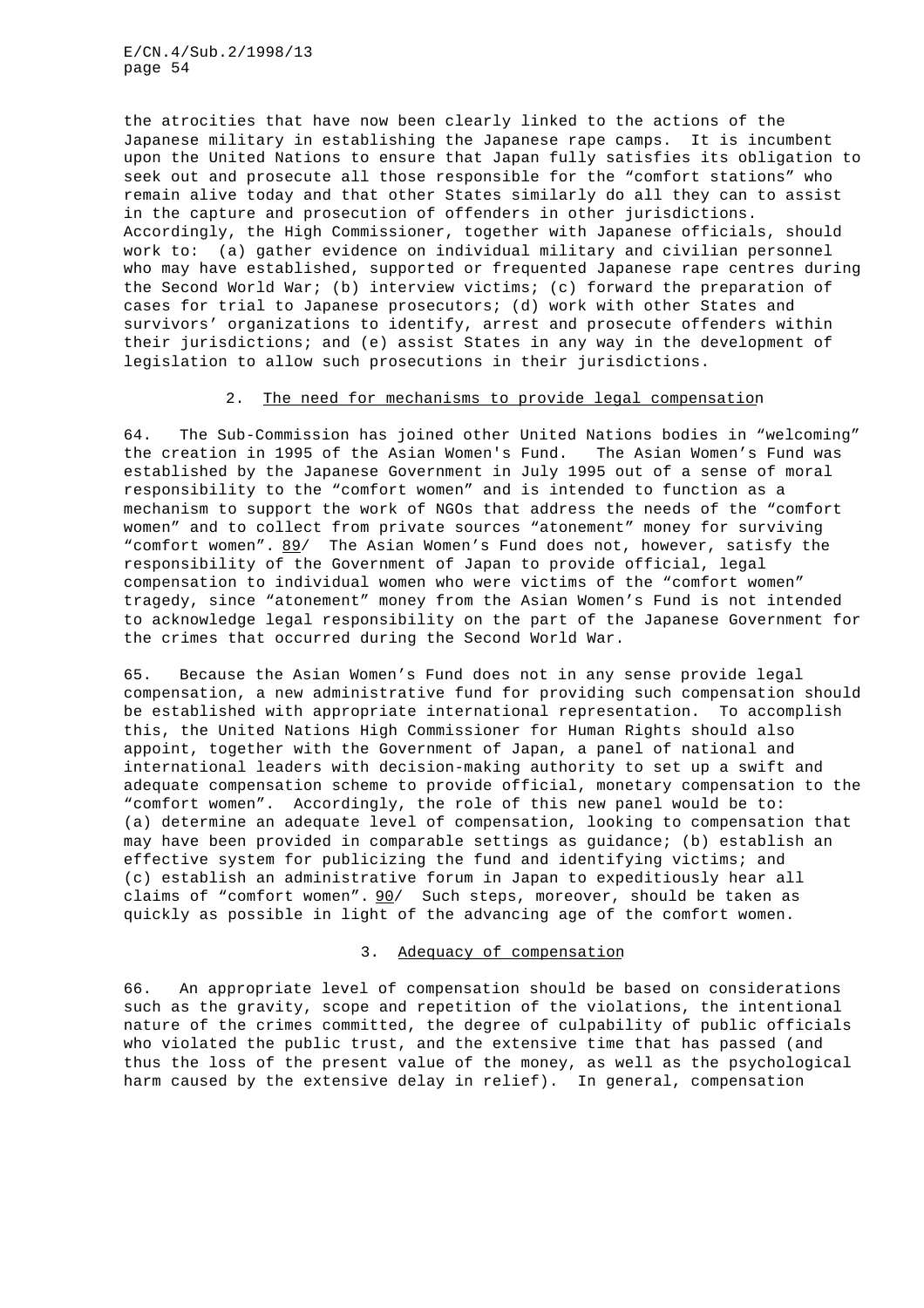applies to any economically assessable damage, such as physical or mental harm; pain, suffering and emotional distress; lost opportunities, including education; loss of earnings and earning capacity; reasonable medical and other expenses of rehabilitation; harm to reputation or dignity and reasonable costs and fees of legal or expert assistance to obtain a remedy. Based on these factors, an adequate level of compensation should be provided without further delay. 91/ Some consideration should also be given to the level of compensation that may be required to act as a deterrent to ensure that such abuses will not occur in the future.

# 4. Reporting requirements

67. Finally, the Government of Japan should be required to submit a report to the United Nations Secretary-General at least twice a year detailing the progress that has been made in identifying and compensating the "comfort women" and in bringing perpetrators to justice. The report should also be made available in both Japanese and Korean and distributed actively both within and outside of Japan, particularly to the "comfort women" themselves and in the countries where they currently reside.

#### **VII. CONCLUSION**

68. The present report concludes that the Japanese Government remains liable for grave violations of human rights and humanitarian law, violations that amount in their totality to crimes against humanity. The Japanese Government's arguments to the contrary, including arguments that seek to attack the underlying humanitarian law prohibition of enslavement and rape, remain as unpersuasive today as they were when they were first raised before the Nürnberg war crimes tribunal more than 50 years ago. In addition, the Japanese Government's argument that Japan has already settled all claims from the Second World War through peace treaties and reparations agreements following the war remains equally unpersuasive. This is due, in large part, to the failure until very recently of the Japanese Government to admit the extent of the Japanese military's direct involvement in the establishment and maintenance of these rape centres. The Japanese Government's silence on this point during the period in which peace and reparations agreements between Japan and other Asian Governments were being negotiated following the end of the war must, as a matter of law and justice, preclude Japan from relying today on these peace treaties to extinguish liability in these cases.

69. The failure to settle these claims more than half a century after the cessation of hostilities is a testament to the degree to which the lives of women continue to be undervalued. Sadly, this failure to address crimes of a sexual nature committed on a massive scale during the Second World War has added to the level of impunity with which similar crimes are committed today. The Government of Japan has taken some steps to apologize and atone for the rape and enslavement of over 200,000 women and girls who were brutalized in "comfort stations" during the Second World War. However, anything less than full and unqualified acceptance by the Government of Japan of legal liability and the consequences that flow from such liability is wholly inadequate. It must now fall to the Government of Japan to take the necessary final steps to provide adequate redress.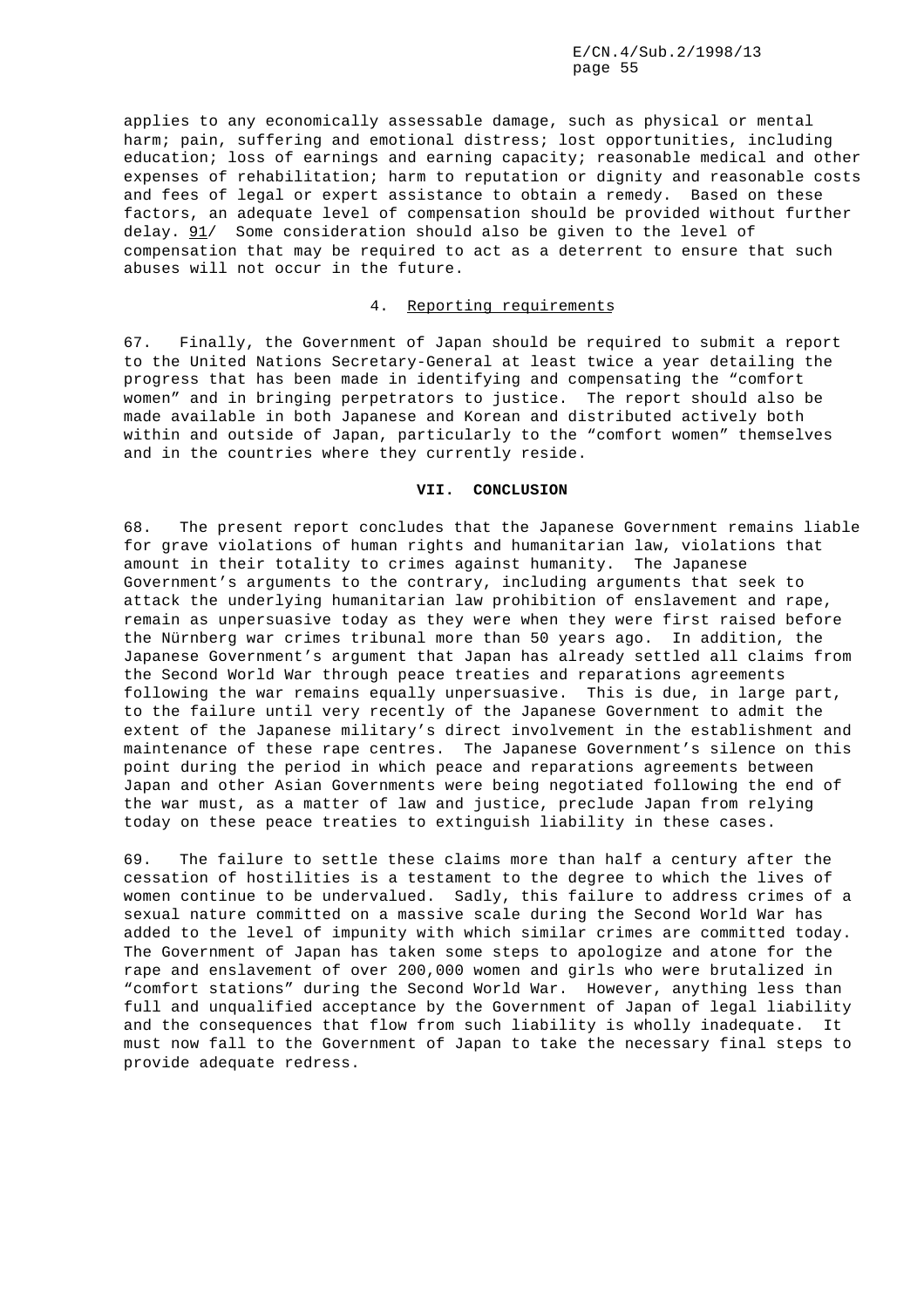#### Notes\*

 $1/$  This term has obvious derogatory connotations and is used solely in its historical context as the term assigned to this particular atrocity. In many ways, the unfortunate choice of such a euphemistic term to describe the crime suggests the extent to which the international community as a whole, and the Government of Japan in particular, has sought to minimalize the nature of the violations.

2/ Statement by Japanese Prime Minister Tomiichi Murayama, July 1995, reprinted in Asian Women's Fund (an official programme description). See also Japan's policy on the issues of violence against women and "comfort women" (E/CN.4/1996/137, annex) submitted to the Commission on Human Rights at its fifty-second session.

3/ Asian Women's Fund, ibid.

4/ Ibid.

5/ Karen Parker and Jennifer F. Chew, "Compensation for Japan's World War II war-rape victims", Hastings International and Comparative Law Review vol. 17, 1994, pp. 497, 498-499.

 $6/$  Ibid., p. 499 and note 6 (citing a 1975 statement by Seijuro Arahune, Liberal Democratic Party member of the Japanese Diet, that 145,000 Korean sex slaves had died during the Second World War).

 $7/$  Ibid.

8/ The First Report on the Issue of Japan's Military "Comfort Women", Centre for Research and Documentation on Japan's War Responsibility, 31 March 1944, pp.3-4.

9/ Ibid.

10/ Ibid., pp.5-16 and E/CN.4/1996/137, annex. See also Report of the Committee of Experts on the Application of Conventions and Recommendations, International Labour Conference, 83rd session, 1996, report III (Part 4A), paras. 103-107, 114.

11/ R. Jackson, The Nuremberg Case xiv-xv, 1971 (citing the The Final Report to the President on the Nuremberg Trials).

12/ See Parker and Chew, supra note 5, p. 521 and note 135; Bassiouni, main report, note 14.

13/ See generally Renee Colette Redman, "The League of Nations and the right to be free from enslavement: the first human right to be recognized as customary international law", Chicago-Kent Law Review, vol. 70, 1994, pp. 759,

<sup>\*</sup> References already cited in the main report are not duplicated in the appendix; the reader is referred to the appropriate note in the main report.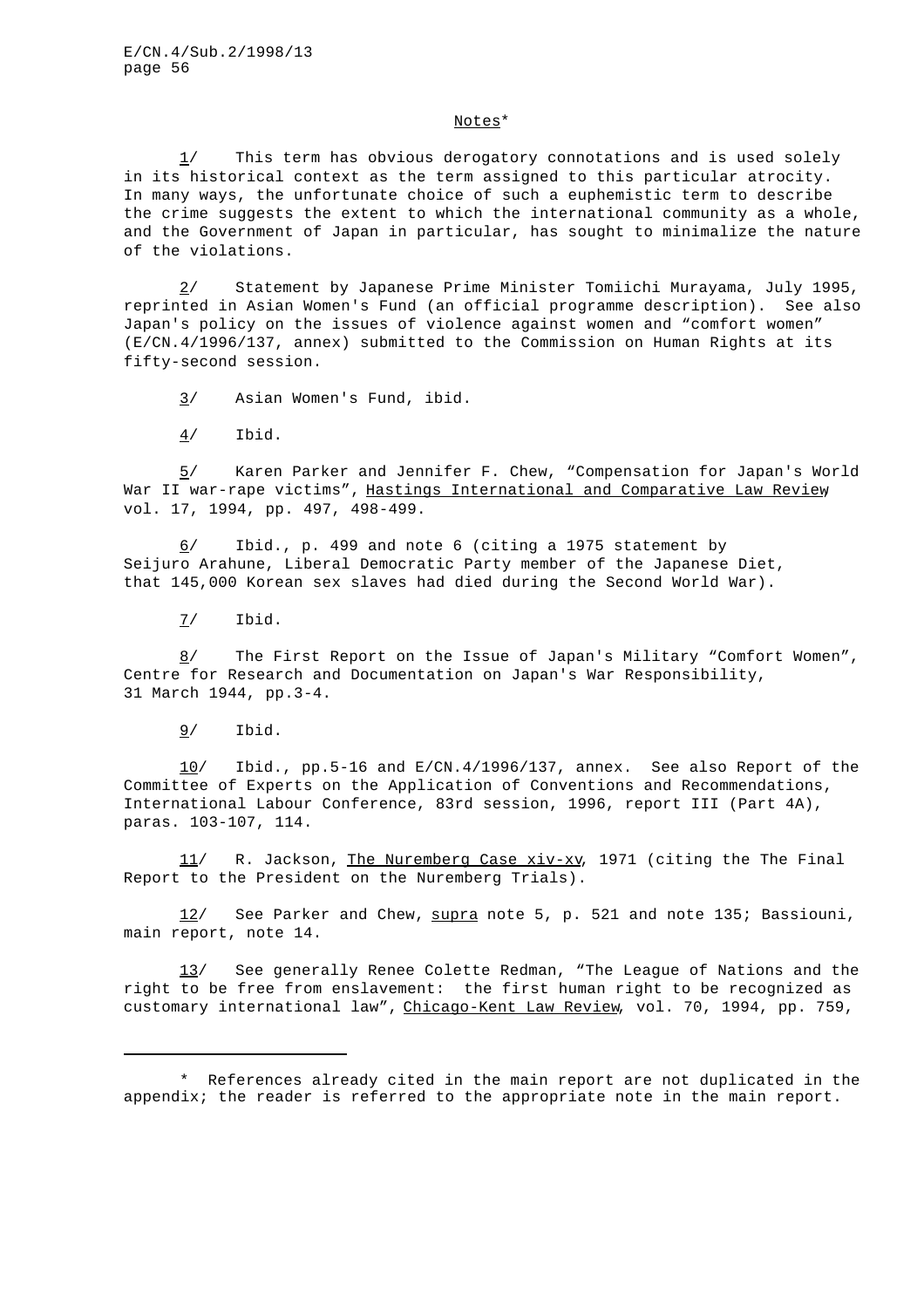760; Slavery, report submitted by Benjamin Whittaker, Special Rapporteur of the Sub-Commission (United Nations publication, Sales No. E.84.XIV.1), updating the Report on Slavery by Mohamed Awad, submitted to the Sub-Commission in 1966 (United Nations publication, Sales No. E.67.XIV.2).

14/ Humphrey, main report, note 33.

15/ The Lawrence, case cited in J.B. Moore, History and Digest of the International Arbitrations to which the United States has been a Party, vol. 3, 1989, pp. 2824, 2825.

16/ M. Cherif Bassiouni, International Crimes: Digest/Index of International Instruments 1815-1985, vol. 1, 1986, p. 419 and main report, note 14 (detailing the incremental history of the international abolition of slavery).

17/ See International Fellowship of Reconciliation, Recommendations to Japan on "sexual slavery", 7 February 1994 (communication to the Government of Japan).

18/ Bassiouni, main report, note 14.

19/ Ibid., pp. 283-287 (noting that although enslavement was not specifically addressed in Japanese criminal law prior to 1944, the crime of enslavement was subsumed under applicable crimes of kidnapping and forcible confinement).

20/ See, e.g., The First Report on the Issue of Japan's Military "Comfort Women", supra note 8, p. 79; see also Redman, supra note 13, p. 763 (stating that the Slavery Convention became customary international law as of 1937).

21/ See also Finn Seyersted, United Nations Forces in the Law of Peace and War, 1966, pp. 180-182.

22/ Trial of the Major War Criminals Before the International Military Tribunal, vol. 1, p. 218.

23/ General Assembly resolution 95 (I) of 11 December 1946 entitled, "Affirmation of the Principles of International Law recognized by the Charter of the Nürnberg Tribunal"; General Assembly document A/64/Add.1 of 1946; Yvonne P. Hsu, "'Comfort women' from Korea: Japan's sex slaves and the legitimacy of their claims for reparations", Pacific Rim Law and Policy Journal, vol. 2, 1993, pp. 97, 110; The First Report on the Issue of Japan's Military "Comfort Women", supra note 8, p. 76.

24/ See generally Meron, main report, note 25; Frits Kalshoven, article 3 of the Convention (IV) concerning the Laws and Custom of War on Land, signed at The Hague, 18 October 1907, in "Remembering what we have tried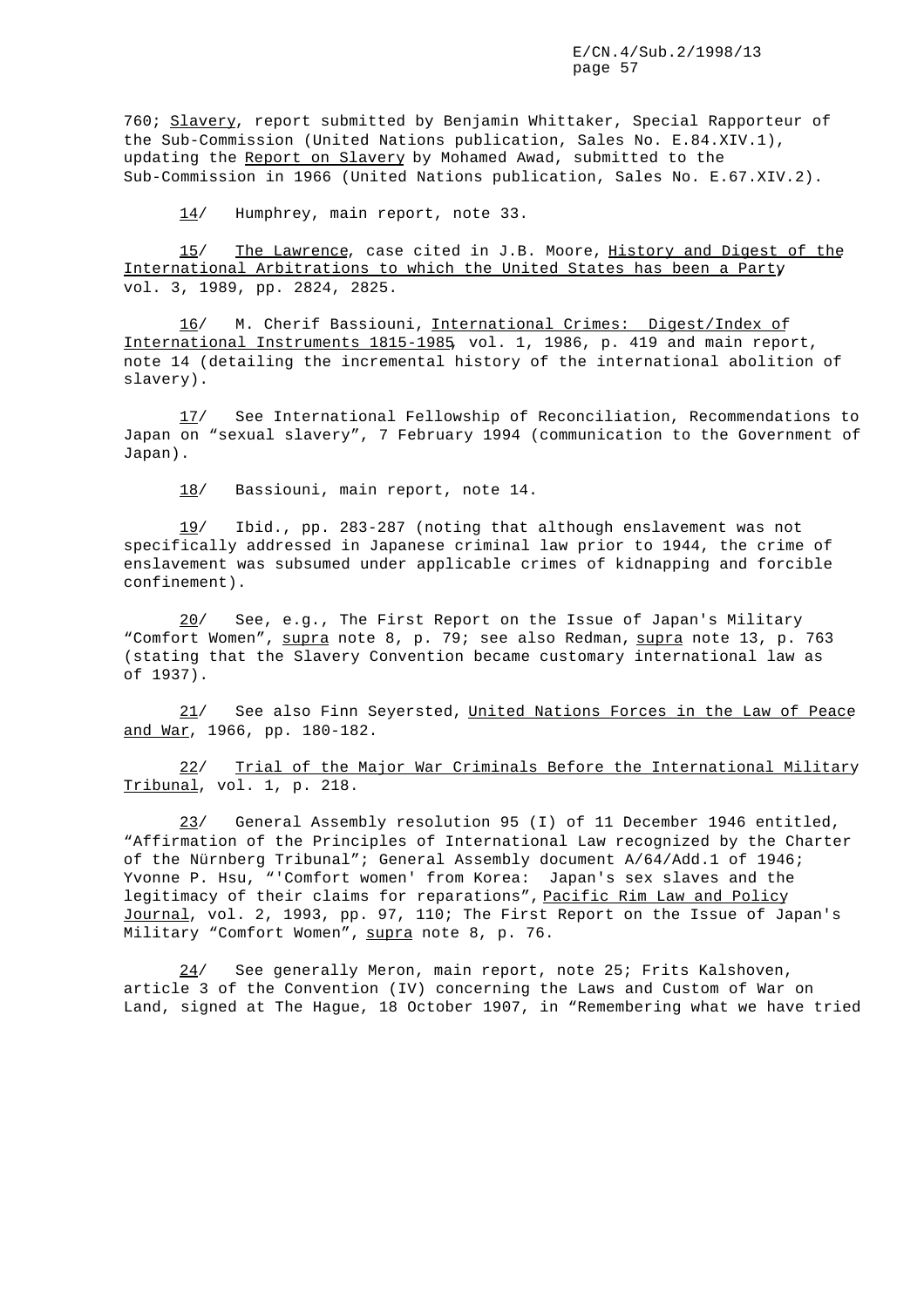to forget", ASCENT, 1997, pp. 16-30.

25/ See John A. Appleman, Military Tribunals and International Crimes, 1954, p. 299 (citing the 1946 case of Washio Awachi in Batavia, Indonesia, which recognized enforced prostitution as an offence); Hsu, supra note 23, pp. 109-110; Meron, main report, note 25, p. 426, note 13; Verdict 231 of the Temporary Court-Martial in Batavia (designating as war crimes "abduction of girls and women for forced prostitution", "coercion to prostitution" and "rape" and convicting several defendants on those grounds).

26/ See Hsu, supra note 23, p. 107 (citing "family honour" language in support of the argument that international law forbade abuses of comfort women); U. Dolgopol and S. Paranjape, main report, note 48, p. 160 ("The concept of family honour includes the right of women in a family not to be subjected to the humiliating practice of rape".).

27/ Pictet, main report, note 51, p. 201, note 1 (stating that the provisions of article 27 of the Geneva Convention had their origin in article 46 of the Hague Convention Regulations); Theodor Meron, Human Rights and Humanitarian Norms as Customary Law (Oxford: Clarendon Press, 1989), p. 47.

28/ See, e.g., Hsu, supra note 23, p. 111 and note 97 (arguing that the Geneva Convention is merely a codification and extension of pre-existing customary international law); Pictet, main report, note 51, p. 205 (stating that the provision regarding the protection of women was based on a provision introduced into the Prisoners of War Convention in 1929).

29/ See the discussion in the main report.

30/ Meron, main report, note 25.

31/ Rape and Sexual Assault, main report, note 10.

32/ The First Report on the Issue of Japan's Military "Comfort Women", supra note 8, p. 76.

33/ See generally Bassiouni, main report, note 26, pp. 114-139; Appleman, supra note 25, pp. 46-53; Hsu, supra note 23, p. 109, note 84.

34/ Views of the Government of Japan on the addendum 1 (E/CN.4/1996/53/Add.1) to the report presented by the Special Rapporteur on violence against women. Document circulated informally by the Government of Japan at the fifty-first session of the Commission on Human Rights, pp. 15-19, 23.

35/ Ibid., p. 24.

36/ See Japan Federation of Bar Associations (JFBA), Recommendations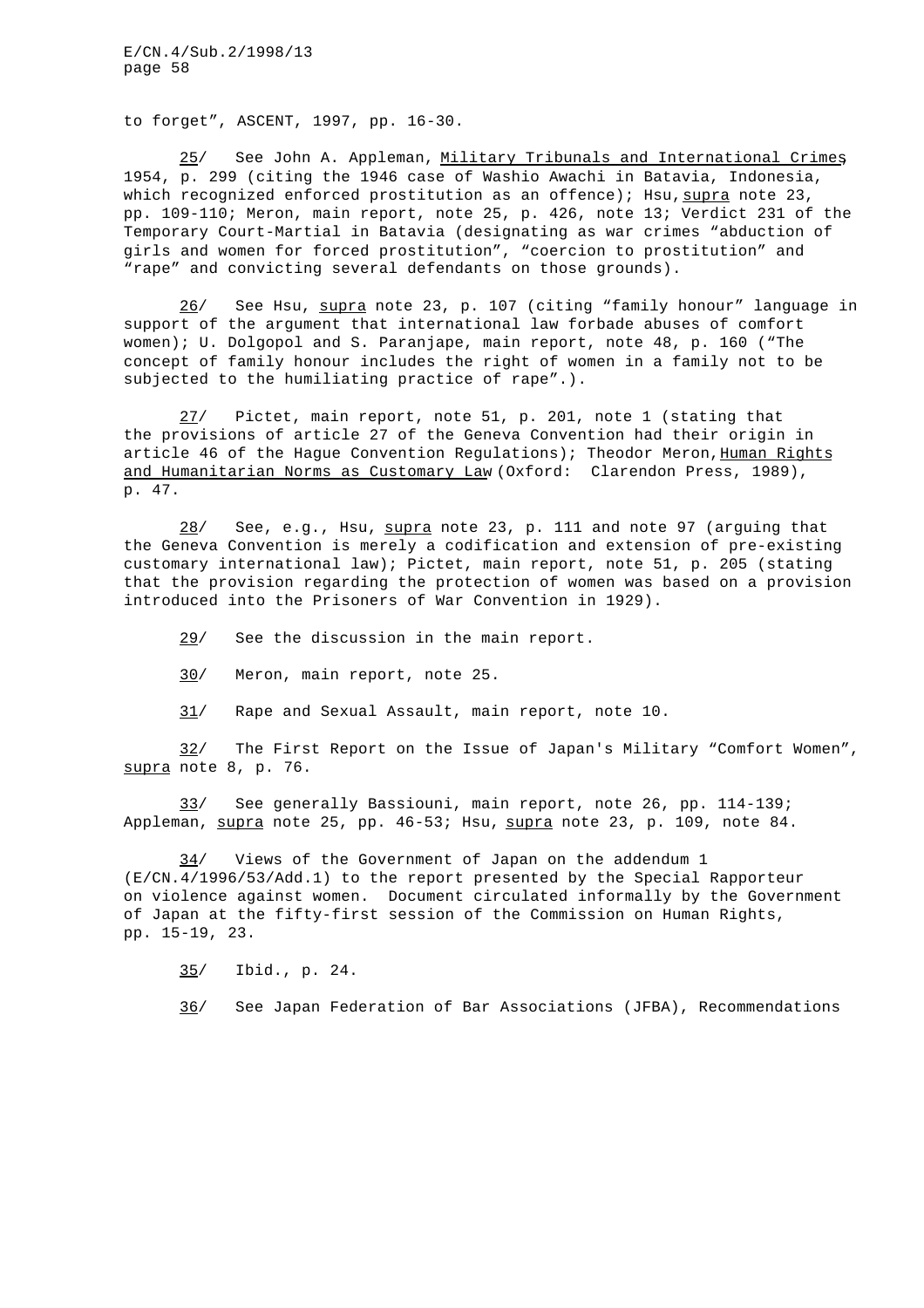on the Issue of "Comfort Women", January 1995, p. 26; David Boling, "Mass rape, enforced prostitution, and the Japanese Imperial Army: Japan eschews international legal responsibility", Columbia Journal of Transnational Law, vol. 32, 1995, pp. 533, 545.

37/ JFBA, ibid.

38/ L. Oppenheim, International Law: A Treatise, H. Lauterpacht (ed.), 7th ed. (London, New York: Longmans Green, 1948-1952), sect. 153.

39/ See Christopher N. Crowe, "Command responsibility in the former Yugoslavia: the chances for successful prosecution", University of Richmond Law Review, vol. 29, 1994, pp. 191, 192; Security Council resolution 827 (1993).

40/ Crowe, ibid. (citing Report presented to the preliminary peace conference, in Leon Friedman (ed.), The Law of War: A Documentary History, vol. 1 (New York: Random House, 1972), pp. 842-853-854).

41/ L.C. Green, "Command responsibility in international humanitarian law", Transnational Law and Contemporary Problems, vol. 5, 1995, pp. 319, 320.

42/ Crowe, supra note 39, p. 194.

43/ See generally Anthony D'Amato, "Superior orders vs. command responsibility", American Journal of International Law, vol. 80, 1986, p. 604; The Llandovery Castle case. Judgement in the case of Lieutenants Dithmar and Boldt, Supreme Court of Leipzig, 16 July 1921. Reprinted inAmerican Journal of International Law, vol. 16, 1922, p. 708.

44/ See "Complaint" <http://www.peacenet.or.kr/˜jdh/e comfort/library/ complaint/comp.htm.

45/ See generally Theodor Meron, "International criminalization of internal atrocities", American Journal of International Law, vol. 89, 1995, p. 554; Filartiga v. Pena-Irala, 630F.2nd876 (United States 2nd Cir. 1980).

46/ Meron, ibid., p. 569.

47/ See Regina v. Finta, 88 C.C.C. 3d.417 (1994).

48/ Ibid.

49/ See also Friedl Weiss, "Time limits for the prosecution of crimes against international law", British Yearbook of International Law, vol. 53, 1982, pp. 163, 185.

50/ Fédération nationale des déportés et internés résistants et patriotes v. Barbie in International Law Review, main report, note 70.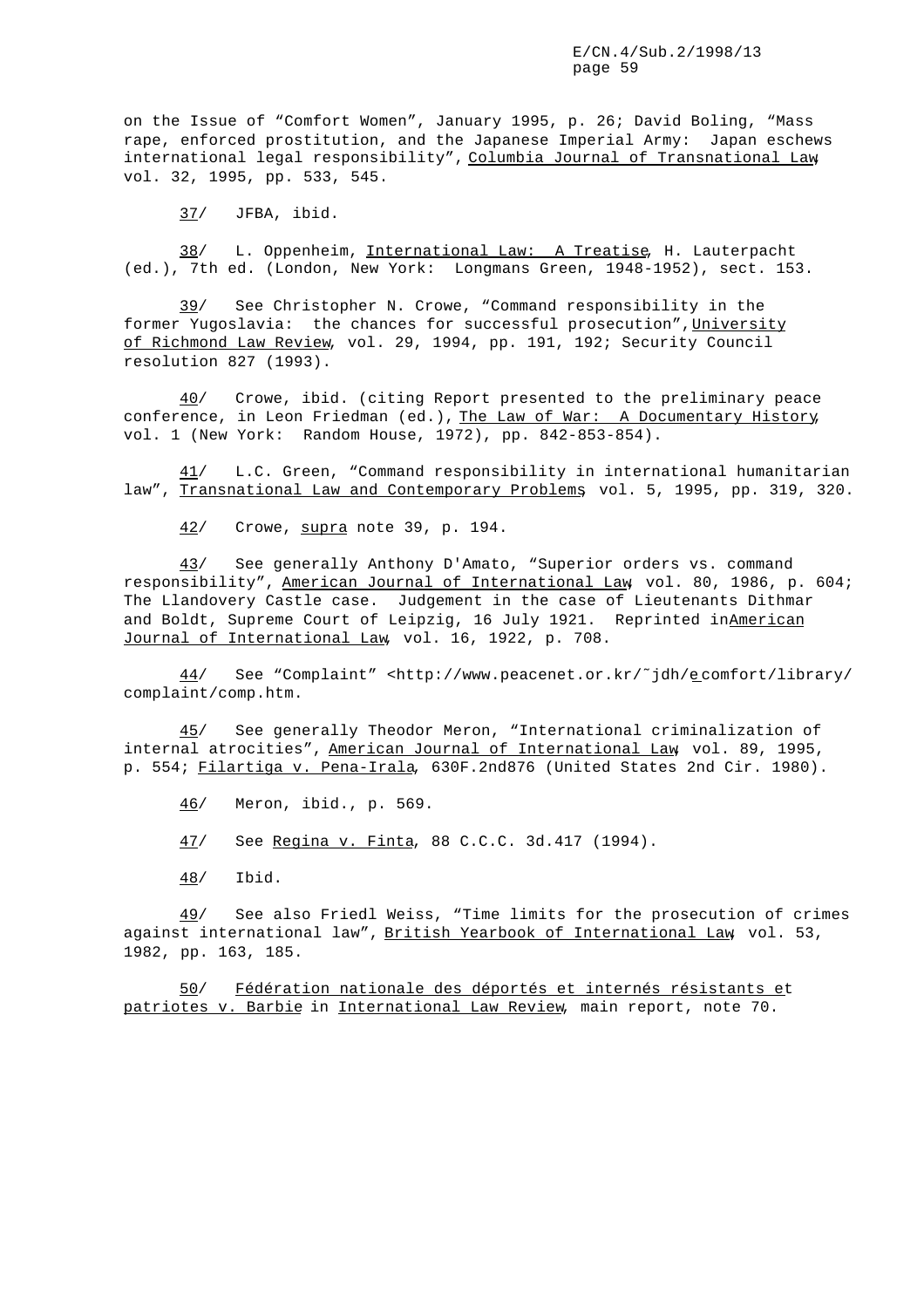51/ Oppenheim, supra note 38, sect. 140.

52/ Ibid., sect. 151.

53/ Ibid., sect. 150.

54/ There may be some small number of cases in which the Japanese military cannot be held directly liable for the treatment of women in the third category of comfort stations. In these cases, the military may, however, still be held liable under a theory of "vicarious liability", which as defined by Oppenheim (ibid., sect. 149) applies to "certain unauthorized injurious acts of [States'] agents, of their subjects, and even of such aliens as are for the time living within their territory".

55/ Kalshoven, supra note 24, p. 9.

56/ See E/CN.4/Sub.2/1996/17; the JBFA (supra note 36, pp. 22-25) has recognized that these principles impose upon Japan a responsibility to make reparations to the comfort women.

57/ Janes case (United States v. Mexico), United Nations Reports of International Arbitral Awards, vol. 4, 1926, p. 82.

58/ Ibid., p. 82.

59/ Ibid., p. 89.

60/ Views of the Government of Japan, supra note 34, pp. 28-32.

61/ Oppenheim, supra note 38, sects. 1, 7.

62/ Kalshoven, supra note 24, p. 11.

- 63/ Ibid.
- 64/ Ibid.
- 65/ Ibid., pp. 12-13.
- 66/ Ibid., p. 12.

67/ Ibid.

68/ Chorzów Factory (Merits), Permanent Court of International Justice (PCIJ), Judgement No. 13, Series A, No. 8-17, 1927, p. 29. See also the van Boven study.

69/ PCIJ Advisory Opinion No. 15, Series B, No. 15, pp. 17-18.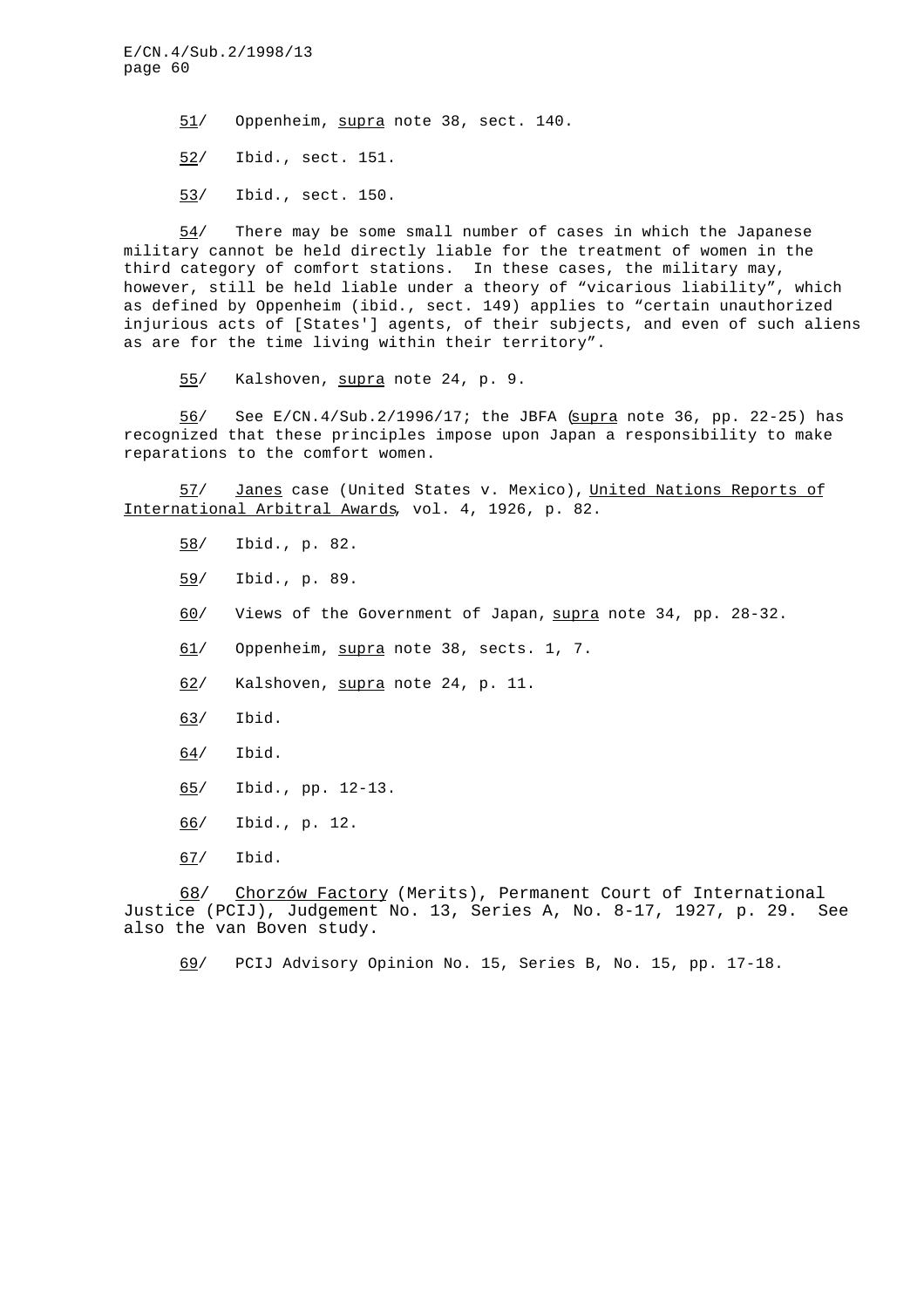70/ The agreements with Greece, the United Kingdom, Switzerland, Sweden and Denmark all include provisions for compensation for personal injuries, while settlements with Japan's formerly occupied territories typically make no similar reference. Hsu, supra note 23, pp. 103-104.

71/ Richard B. Lillich and Burns H. Weston, International Claims, Their Settlement by Lump Sum Agreements. Part II: The Agreements (Charlottesville: Univ. Press of Virginia, 1975), pp. 334, 231, 249.

72/ "Claim for Compensation of Pusan Comfort Women and Women's Voluntary Labor Corps and Demand for Official Apology to the Women's Voluntary Labor Corps and to the Comfort Women", Decision of 27 April 1998 (following oral arguments of 29 September 1997), Shimonoseki Branch, Yamaguchi District Court (unofficial translation).

73/ Ibid.

74/ Ibid.

75/ Ibid. See Dan Grunebaum, "WWII sex slaves win historic lawsuit", United Press International, 28 April 1998.

76/ Boling, supra note 36, p. 545.

77/ See "Eight Dutch citizens sue Japan over war", New York Times, 26 January 1994, p. A 9. The plaintiffs include at least one victim of the comfort stations.

78/ See "Two Chinese wartime sex slaves to testify in court", Japan Economic Newswire, 3 July 1996.

79/ See "Japan-based Korean 'comfort women' rape fund scheme", Asian Political News, 15 July 1996.

80/ See Dolgopol and Paranjape, main report, note 48.

81/ See "Former 'comfort women' testify in court", The Daily Yomiuri, 20 July 1996, p. 2.

82/ See Parker and Chew, supra note 5, p. 502.

83/ See Tong Yu, "Reparations for former comfort women of World War II", Harvard International Law Journal, vol. 36, 1995, pp. 528, 535-536.

84/ See Hsu, supra note 23, p. 118.

85/ See Dolgopol and Paranjape, main report, note 48.

86/ See Hsu, supra note 23, pp. 103-104.